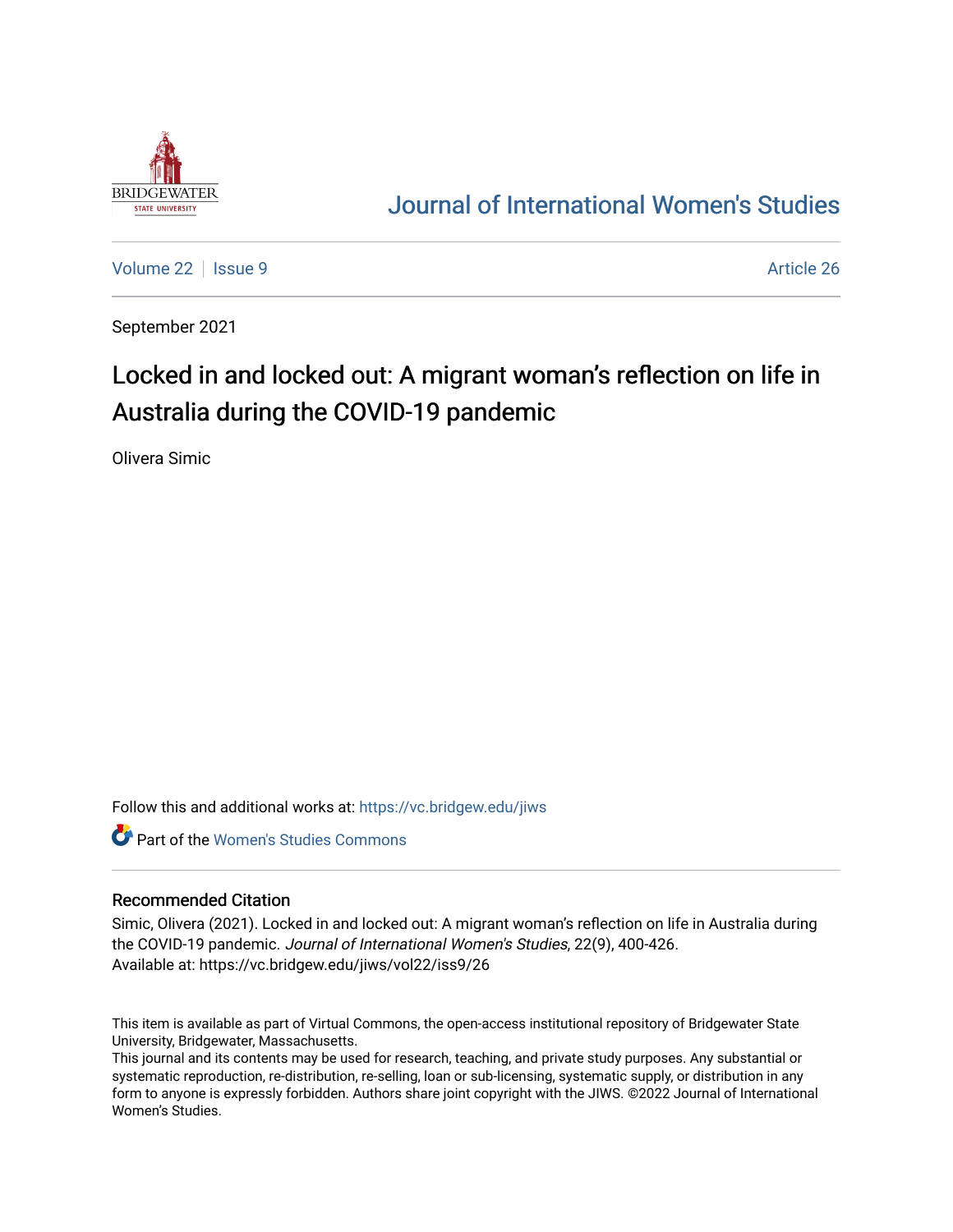Simic: Locked in and locked out: A migrant woman's reflection

This journal and its contents may be used for research, teaching and private study purposes. Any substantial or systematic reproduction, re-distribution, re-selling, loan or sub-licensing, systematic supply or distribution in any form to anyone is expressly forbidden. ©2021 Journal of International Women's Studies.

#### **Locked in and locked out: A migrant woman's reflection on life in Australia during the COVID-19 pandemic**

By Olivera Simic<sup>[1](#page-1-0)</sup>

#### **Abstract**

In this paper I offer personal reflections on life in Australia during the COVID-19 pandemic. I reflect on what it means for a migrant woman with a complex traumatic past to be indefinitely stranded. I also draw on experiences of other migrant women living in Australia during the pandemic. The reflection brings attention to personal narratives that contribute to the growing importance of women's herstories. With this narrative, I want to pay tribute to migrant women's lives and by using my own experiences as a case study to reflect on personal struggles that the COVID-19 pandemic triggered. The issues of trauma, forcible separation and economic migration will be explored.

*Keywords:* COVID-19, migration, separation, borders, trauma**,** women migrants, Australia

#### **Trauma Trails**

"How are you?", she asked. My lower lip began to quiver, face contorted, and the tears started rolling down my cheeks. "I am sorry I disturbed you", she said looking genuinely empathetic once she realised that her light-hearted question had turned my face into a grimace of pain. I looked her in the eye and mumbled childishly, "I wish more people would disturb me". I then apologised for my tears. I hoped more of my Australian friends and colleagues would ask me how I felt knowing that I have been cut off from my elderly parents for a long time now. The lack of empathy for families separated by the government ban on crossing international borders was common among Australian citizens.<sup>[2](#page-1-1)</sup> In the midst of such prevalent indifference for migrants separated from their parents, children and/or partners, seeing someone genuinely empathetic and interested in my wellbeing was an emotional trigger.

This exchange across an oval office table between myself and my female boss happened on a morning I felt I could not stand the mental pain of being separated from my parents and partner who live overseas anymore. I had started to feel physically sick from missing them and a few months into the pandemic I was diagnosed with facial paralysis. My body was not coping with

<span id="page-1-1"></span><span id="page-1-0"></span><sup>1</sup> Olivera Simić is Associate Professor with the Griffith Law School, Griffith University, Australia and Visiting Fellow with Transitional Justice Institute, Ulster University, Belfast. Olivera published numerous articles, book chapters and books. Her latest monograph *Silenced Victims of Wartime Sexual Violence* was published by Rutledge in 2018. After working for many years with survivors of mass atrocities, Olivera is currently working on a project that looks at what happens to individuals who served their sentence for war crimes, genocide and crimes against humanities. She is writing a monograph about Biljana Plavsic, the only woman prosecuted for crimes against humanity by the International Criminal Tribunal for the former Yugoslavia. Contact[: o.simic@griffith.edu.au](mailto:o.simic@griffith.edu.au) <sup>2</sup> Rhianna Mitchell, 'Where is the empathy for Aussies stranded overseas amid COVID-19 pandemic?', *The West Australian* (online, 27 May 2021) [https://thewest.com.au/opinion/rhianna-mitchell-where-is-the-empathy-for](https://thewest.com.au/opinion/rhianna-mitchell-where-is-the-empathy-for-aussies-stranded-overseas-amid-covid-19-pandemic-ng-b881883288z)[aussies-stranded-overseas-amid-covid-19-pandemic-ng-b881883288z;](https://thewest.com.au/opinion/rhianna-mitchell-where-is-the-empathy-for-aussies-stranded-overseas-amid-covid-19-pandemic-ng-b881883288z) Adam Thorn, 'PM "blames" Aussies abroad for struggle to return home', *Australian Aviation* (online, 26 August 2020) [https://australianaviation.com.au/2020/08/pm-blames-aussies-abroad-for-struggle-to-return-home/.](https://australianaviation.com.au/2020/08/pm-blames-aussies-abroad-for-struggle-to-return-home/)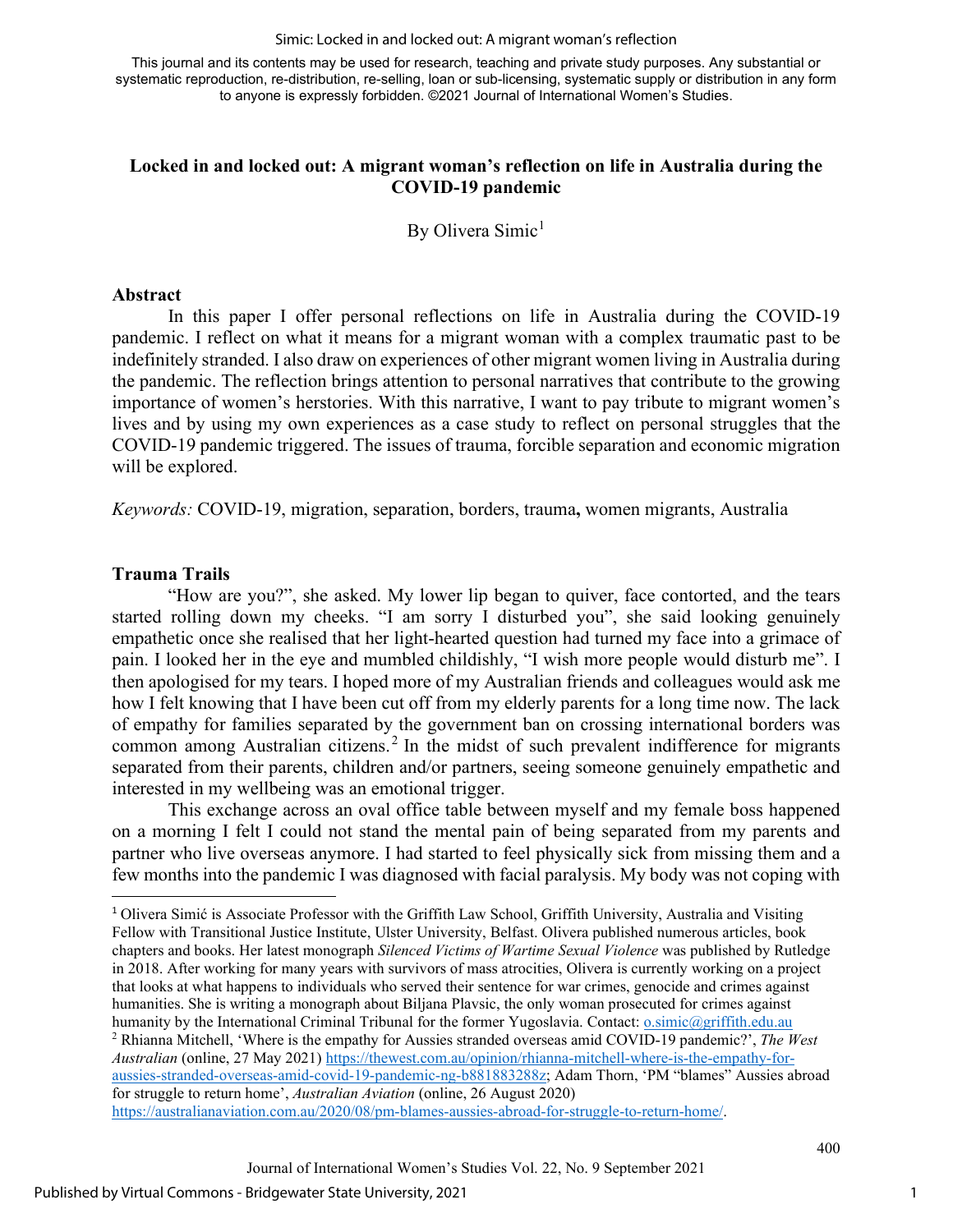my mental pain. After many years of being free from panic attacks, I started to experience them again. They were produced from a concern for the well-being of my loved ones and the fact that I am prohibited from traveling overseas to see them.

I have never been forcibly separated from my family for this long: more than two years now. Never. Not even during the Bosnian war which made me a refugee. I was 19, living with my parents and brother, when the war started in Bosnia and Herzegovina (Bosnia). I had just enrolled in the Law School in my hometown of Banjaluka, but instead of embarking on a once in a lifetime student journey, I experienced life-changing war and mayhem. I watched in disbelief as my country of origin, Yugoslavia, dissolved before my eyes. I was scared and could not fully comprehend what was going on. I witnessed my brother and our childhood friends being drafted into the war. Some were killed as soon as they were recruited. They were in their early 20s and had no experience in handling weapons let alone in waging war. Any war for that matter, let alone the war against their own peers who happened to have different ethnicity from theirs. Most of them had not been aware of their peers different ethnic belonging while growing up together. Yet, overnight, they had to learn and somehow convince themselves that their childhood friends were now supposed to be their fierce enemies.

Some of my friends left the city overnight to save their lives and I never saw them again.<sup>[3](#page-2-0)</sup> Before we could come to our senses and understood what was going on, my brother, 22 at the time, was drafted. I too was called to pick up my uniform and register with the territorial defence unit. The next day I went with my dad and picked up my black leather boots and dark blue uniform. I was 19 at the time. This call was a cold shower for my parents who had already bid farewell to their son to the frontline not knowing whether and when they would see him alive again. Still, we convinced ourselves the war would be over soon. My family, like many others in Bosnia were in denial and ignored the reality. Their wishful thinking predominated: "the war would last for a few weeks, and we would all go back to normal".<sup>[4](#page-2-1)</sup> A few days after collecting the uniform, my parents sat me down at the kitchen table and told me that I must leave the country. This would be the first time I was forcibly separated from them and travelled alone not knowing exactly where to. I was forced to flee.

My destination was to be Niš, the city at the south of Serbia on the border with Kosovo, which would experience a heavy bombarding by the North Atlantic Treaty Organisation (NATO) forces a few years later. It was 800 kilometres away from my home in Bosnia and by that point it was the furthest I had ever travelled. I was scared to be alone and far from my family. I remember that I cried a lot during those years of forced separation from everything and everyone I knew and loved. My carefree family sheltered life was over with no fault of mine. I cried for losing the ground under my feet, not knowing what will happen from one day to the next. I lived in Niš through the 1999 NATO bombing which went on for three months.<sup>[5](#page-2-2)</sup> The pull to see my parents

<span id="page-2-1"></span>globally could not imagine that the pandemic would last for this long and that they would be isolated and confined to their homes due to enforcement of strict public health laws. See also: Renata Salecl, *A Passion for Ignorance: What We Choose Not to Know and Why* (Princeton University Press, 2020), 34; Renata Salecl, 'Denial and ignorance in the time of a pandemic', *Birkbeck Perspectives*, (Blog Post, 4 November 2020)

<sup>5</sup> The NATO carried out an aerial bombing campaign against the Federal Republic of Yugoslavia during the Kosovo

<span id="page-2-0"></span><sup>3</sup> I write about these experiences in my memoir: Olivera Simić, *Surviving Peace: A Political Memoir* (Spinifex Press, 2014).<br><sup>4</sup> This thinking is similar to the thinking some people had with respect to the COVID-19 pandemic: most people

<span id="page-2-2"></span>War. The air strikes lasted from 24 March 1999 to 10 June 1999.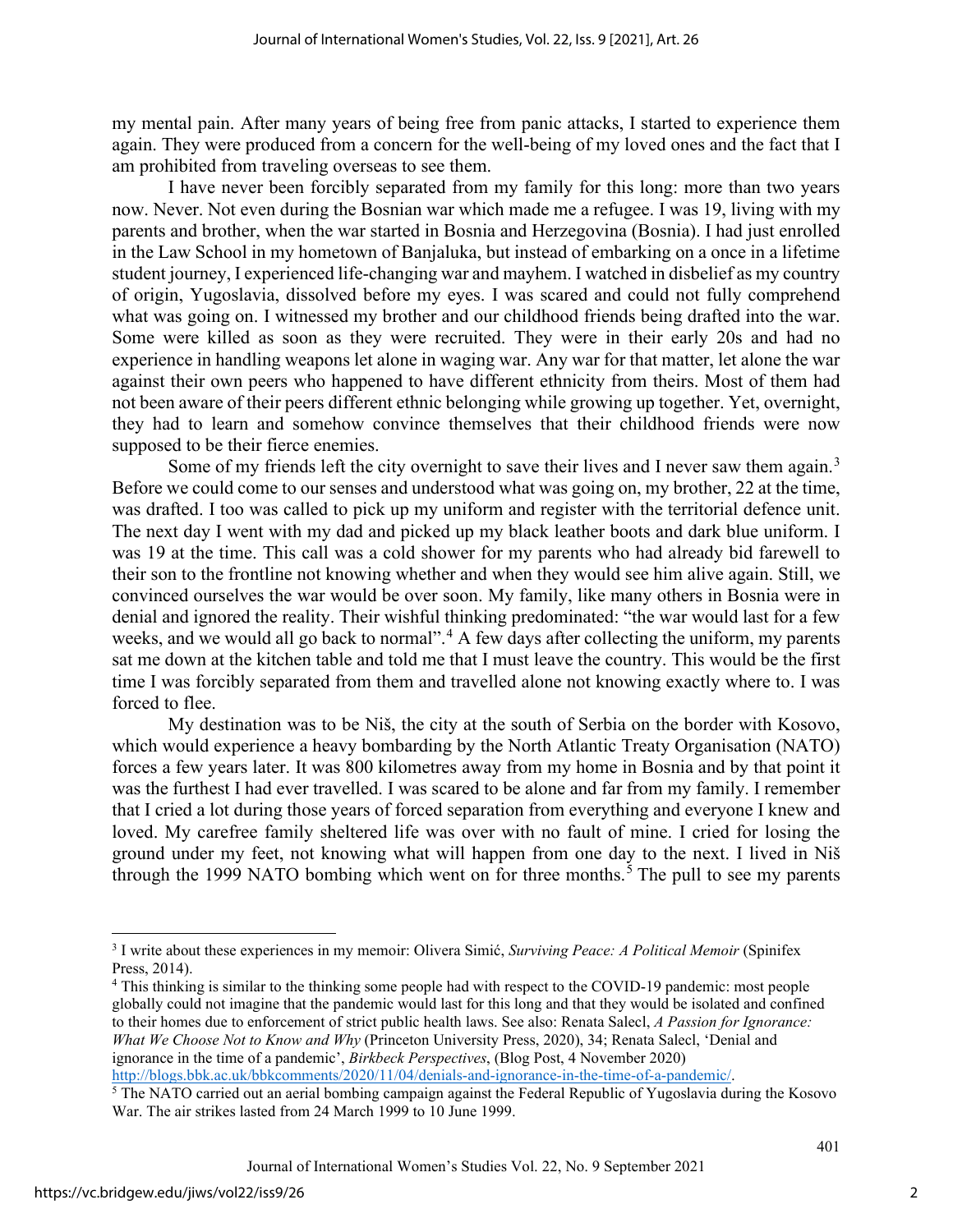was so strong that I would go back and visit my family in Bosnia even during this time. The travelling was life-threatening, but I did so. $^6$  $^6$ 

After the NATO bombing was over, in 2001 I travelled to the USA for the first time. This was my first trip overseas. I was one of the five young women activists from Eastern Europe who received the legal fellowship from the Network of East-West Women.<sup>[7](#page-3-1)</sup> I was fully funded to live and work for six months with one of the leading human rights organisations, Human Rights Watch. I resided in Washington DC when the twin towers were bombed. I watched the Pentagon office bombed from my office window.<sup>[8](#page-3-2)</sup> In a span of only two years I experienced two aerial bombing campaigns in opposite parts of the world. The first was euphemistically called a "humanitarian intervention",<sup>[9](#page-3-3)</sup> the second was more straightforwardly labelled a "terrorist bombing". Despite the difference in their aims, to me the fear and shock I experienced were the same. They were terrifying, traumatic experiences regardless of their intentions. I could have become "collateral damage"<sup>[10](#page-3-4)</sup> of these targeted killings from the sky each time, but I somehow survived both. During those years I was not aware of the serious and compounding, non-linear and non-visual trauma that slowly but inevitably had been affecting the geographies of my body and mind. I had no time to detect it in my constant run to survive. Such trauma is less talked about and perhaps less well understood. It is endemic and structural, not experienced "as a 'separate' effect of personhood but is productive of subjectivity".<sup>[11](#page-3-5)</sup>

The first flashbacks and panic attacks I experienced started during my time in the USA. All accumulated traumatic experiences buried inside my body and mind for the past years started to manifest themselves. The trigger was activated by the September 11 twin towers bombing. Still, I was yet to suffer the full-blown post-traumatic stress disorder (PTSD) symptoms that I would experience three years later, in 2004 in Costa Rica during my master studies in gender and peace building. I ended up in the San Jose hospital and one of its leading psychiatrists who treated me while I was there gave me the diagnosis of PTSD. I returned to Bosnia with my master's degree but 10 kilos lighter, packed with tranquilizers and referral to undergo cognitive behavioural

<span id="page-3-3"></span>Photos', *US Department of Defense* (Web Page, 11 September 2019)<br>https://www.defense.gov/Explore/Features/story/Article/1939053/a-911-reflection-the-pentagon-in-photos/. <sup>9</sup> Laura Wise, 'Was NATO's intervention in Kosovo in 1999 "Just"?', *E-International Relations* (Web Page, 21 June 2013) https://www.e-ir.info/2013/06/21/was-natos-intervention-in-kosovo-in-1999-just/.

<span id="page-3-0"></span><sup>6</sup> The NATO forces made many 'mistakes' during their bombing campaign which saw trains, hospitals and marketplaces crowded with people bombed. See for example: Richard Norton-Taylor, 'NATO cluster bombs 'kill 15' in hospital and crowded market', *The Guardian* (online, 8 May 1999)

[https://www.theguardian.com/world/1999/may/08/balkans;](https://www.theguardian.com/world/1999/may/08/balkans) Michael Dobbs, 'NATO missile hits train, kills at least 10', *The Washington Post* (online, 13 April 1999[\) https://www.washingtonpost.com/wp-](https://www.washingtonpost.com/wp-srv/inatl/longterm/balkans/stories/belgrade041399.htm)

<span id="page-3-1"></span> $\frac{\text{Srv/inat/longterm/balkans/stories/belgrade041399.htm}}{$ <br>The Network of East-West Women (NEWW) Legal Fellowship Program was established to strengthen the capacity of women lawyers at the beginning of their careers, and women's organizations throughout CEE/NIS, to advocate more effectively for women's human rights on the local, national, regional and international levels. Founded in 1991, the NEWW strengthens the capacity of women activists and women's NGOs in Central and Eastern Europe, the Newly Independent States and the Russian Federation (CEE/NIS) to raise awareness of gender issues and influence public policy affecting women's lives.

<span id="page-3-2"></span><sup>&</sup>lt;sup>8</sup> I was placed as a legal fellow in the Human Rights Watch office. See: 'A 9/11 Reflection: The Pentagon in

<span id="page-3-4"></span> $10$  Collateral damage is defined in terms of armed conflict as unavoidable or accidental killing or injury of noncombatants, or unavoidable or accidental destruction of non-combatant property caused by attacks on legitimate military targets.

<span id="page-3-5"></span><sup>&</sup>lt;sup>11</sup> Karen Crawley and Honni van Rijswijk, 'Justice in the Gutter: Representing Everyday Trauma in the Graphic Novels of Art Spiegelman' (2012) 16 *Law Text Culture* 93, 97.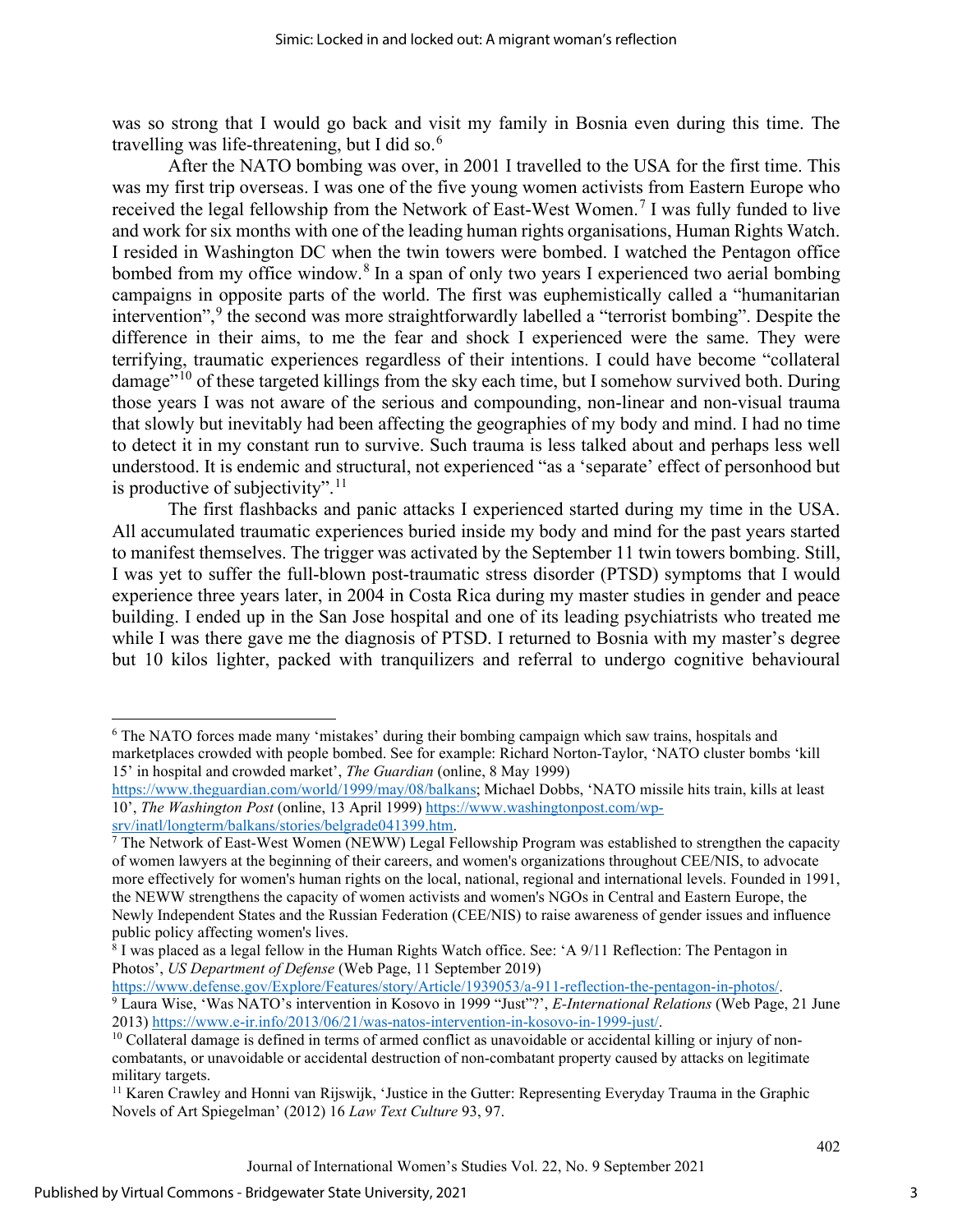therapy.[12](#page-4-0) I felt as if I had been run over by a train: my mind and my body was now recognised as being "officially" damaged.

20 years later I am an academic, living and working in Australia, scheduling a meeting with my boss to inquire whether it is possible to take a leave from my work so I can go to see my parents overseas. I came to the meeting knowing that I could not travel anywhere across Australian international borders without exemption approved by the government. [13](#page-4-1) Still, in my desperation, and ridden with the feelings of disbelief and guilt of not being able to be close to my parents in these precarious times, I felt an urge to do something, or at least to inquire whether something could be done.

During and after the war in Bosnia I was 'locked in' within the borders of the former Yugoslavia for many years. Although I could cross the borders of ex-Yugoslavia with a valid visa, I was not allowed to start a new life in the countries I was visiting, studying or temporarily working in. My nationality had become a millstone around my neck. My (Bosnian) government was letting me go but the other nation states would not allow me in. Two decades later I found myself in an opposite life scenario: my (now Australian) government does not allow me out while other nations states would allow me in. I am 'locked out' from the rest of the world.

Once I returned from Costa Rica, I was desperately trying to find a job and settle. I could not. I was jobless for a year and was looking for opportunities to leave the country again. At an academic conference on reconciliation in Sarajevo, I met some Bosnian Australians who suggested I should try to enrol in a doctoral program in Australia which would allow me to stay there for at least three years.

In October 2006, and after many years of struggling to migrate from Bosnia to any developed nation, I landed in Australia. As a migrant, non-English speaking woman from Eastern European decent, I earned scholarship at one of the most prestigious universities in the world and found myself in Melbourne. I had no plan or even desire to become an academic and do all the higher education studies that I did. The enrolment in international masters and doctorate programs were my attempts to get a ticket to migrate to a more stable country. Far from dreaming of becoming a well-established academic, I was simply trying to survive by obtaining temporary jobs or scholarships and moving from one rental property to another across different continents. My success in academia has been deserved, but utterly accidental and unintentional.

I finished my doctorate degree within the deadlines, started a family and landed myself an academic job. I got citizenship and travelled the world excelling in my career. In a span of a few years my life had turned around, but this time in a positive way. I enjoyed and made the most of the freedom of movement that my new citizenship and passport guaranteed me. I knew well that this is not something to take for granted after being deprived of such freedom for many years. I remember my joy the day in 2012 when I received my Australian passport: after 20 years of being holder of the Bosnian passport, with which I required a visa to enter almost any country in the world, I finally held the passport that could open any door with no hassle.

<span id="page-4-0"></span><sup>&</sup>lt;sup>12</sup> Cognitive Behavioural Therapy (CBT) is a form of psychological treatment that has been demonstrated to be effective for a range of problems including depression, anxiety disorders and other mental illnesses. See: American Psychological Association, 'What is Cognitive Behavioural Therapy?', *Clinical Practice Guideline for the Treatment of Posttraumatic Stress Disorder* (Web Page, July 2017) [https://www.apa.org/ptsd-guideline/patients](https://www.apa.org/ptsd-guideline/patients-and-families/cognitive-behavioral)[and-families/cognitive-behavioral;](https://www.apa.org/ptsd-guideline/patients-and-families/cognitive-behavioral) 'Cognitive Behaviour Therapy', *Health Direct* (Web Page, September 2019)

<span id="page-4-1"></span><sup>&</sup>lt;sup>13 '</sup>COVID-19 and the border: Leaving Australia', *Australian Government Department of Home Affairs* (Web Page) [https://covid19.homeaffairs.gov.au/leaving-australia.](https://covid19.homeaffairs.gov.au/leaving-australia)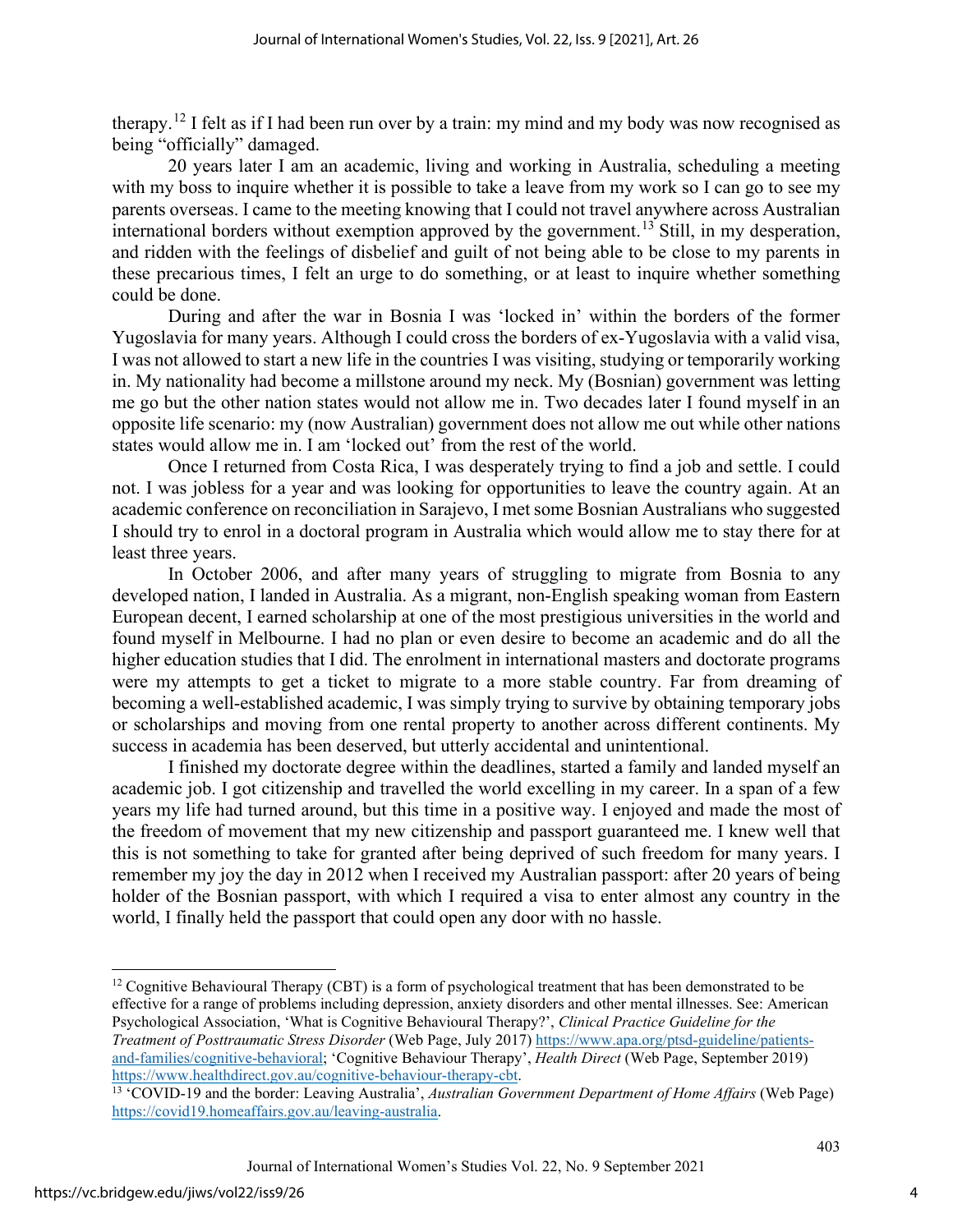A long-desired freedom of movement and privileged job enabled me to see my family in Bosnia once or twice a year and to do my valuable research into women victims of sexual and other kinds of war violence in Bosnia and beyond. I travelled extensively around the world to do my fieldwork and to share my research data at conferences and seminars. After so long of living locally trying to tap into the global life, I finally became a fully-fledged global citizen. Little did I know that this long-awaited cosmopolitan life would feel and last like a dream: sweet and short.

#### **A Migrant Woman**

*"I don't think anywhere is going to feel like home for me. I don't want anywhere to feel like home. I don't want to anchor like that."[14](#page-5-0)*

From a refugee woman, in a span of a few years, I turned into a non-English highly skilled professional woman. My family was proud of me, and I was thankful to Australia for offering me a future I could dream about. Before I came to Australia, I lived for a long time in uncertainty, unable to migrate to Western Europe or the USA despite many attempts to do so. I travelled to many countries in the span of 10 years before I migrated to Australia but could not stay permanently in any of them. None were willing to offer me more than a temporary short-term visa until I landed Down Under.<sup>[15](#page-5-1)</sup> For more than a decade after the war in Bosnia was over, I had been confined within the former Yugoslavian borders and finally I broke through them.

For the past 15 years, I have dedicated my life to writing about women I left behind in my country of origin: women who did not have enough education, who were not fluent in a second language, were tied up with family commitments and for other reasons were not able or interested as much as I was to migrate. I was thrilled that my life turned around and that I finally could enjoy probing and crossing the nation state borders whenever I wanted to. I had been trying for so long to change my life and I felt I had finally succeeded in doing so.

I lived my cosmopolitan life with full force until 19 March 2020 when Australia shut its international borders. Initially, I was feeling fine. I was perhaps finer than most of my friends. It was not the first time that I found myself in an unnatural situation reacting with a total calm which is characteristic for some people diagnosed with complex PTSD.<sup>[16](#page-5-2)</sup> At the time I believed that closure would last for a short time, a few months at the most. However, as the time passed the panic slowly but surely started to creep in. When will I see my parents next? When will I meet my partner again? My state of fear and panic of not knowing when I will see my parents and partner again started to get worse as the COVID-19 pandemic kept unfolding from bad to worse. Although I spent most of my formative life living in extreme uncertainty, not having a steady job or any kind of financial security, the emotional ties with my family were always strong and most important to me. Being cut off from my loved ones indefinitely was a new feeling to bear.

Being diagnosed with PTSD in 2004, I underwent cognitive behavioural therapy and was, for a short time, on medications. I went through a few counselling sessions in a span of several

<span id="page-5-1"></span><span id="page-5-0"></span><sup>&</sup>lt;sup>14</sup> Nahji Chu cited in Maria Tumarkin, *Axiomatic* (Transit Books, 2018) 140.<br><sup>15</sup> The term 'Down Under' is a colloquialism which is variously construed to refer to Australia.

<span id="page-5-2"></span><sup>&</sup>lt;sup>16</sup> Complex post-traumatic stress disorder (complex PTSD, sometimes abbreviated to c-PTSD or CPTSD) is a condition where a person experiences some [symptoms of PTSD](https://www.mind.org.uk/information-support/types-of-mental-health-problems/post-traumatic-stress-disorder-ptsd-and-complex-ptsd/symptoms/) along with some additional symptoms, such as difficulty in controlling emotions. See: 'Complex post-traumatic stress disorder (complex PTSD)', *Mind* (Web Page, January 2021) [https://www.mind.org.uk/information-support/types-of-mental-health-problems/post-traumatic-stress](https://www.mind.org.uk/information-support/types-of-mental-health-problems/post-traumatic-stress-disorder-ptsd-and-complex-ptsd/complex-ptsd/)[disorder-ptsd-and-complex-ptsd/complex-ptsd/.](https://www.mind.org.uk/information-support/types-of-mental-health-problems/post-traumatic-stress-disorder-ptsd-and-complex-ptsd/complex-ptsd/)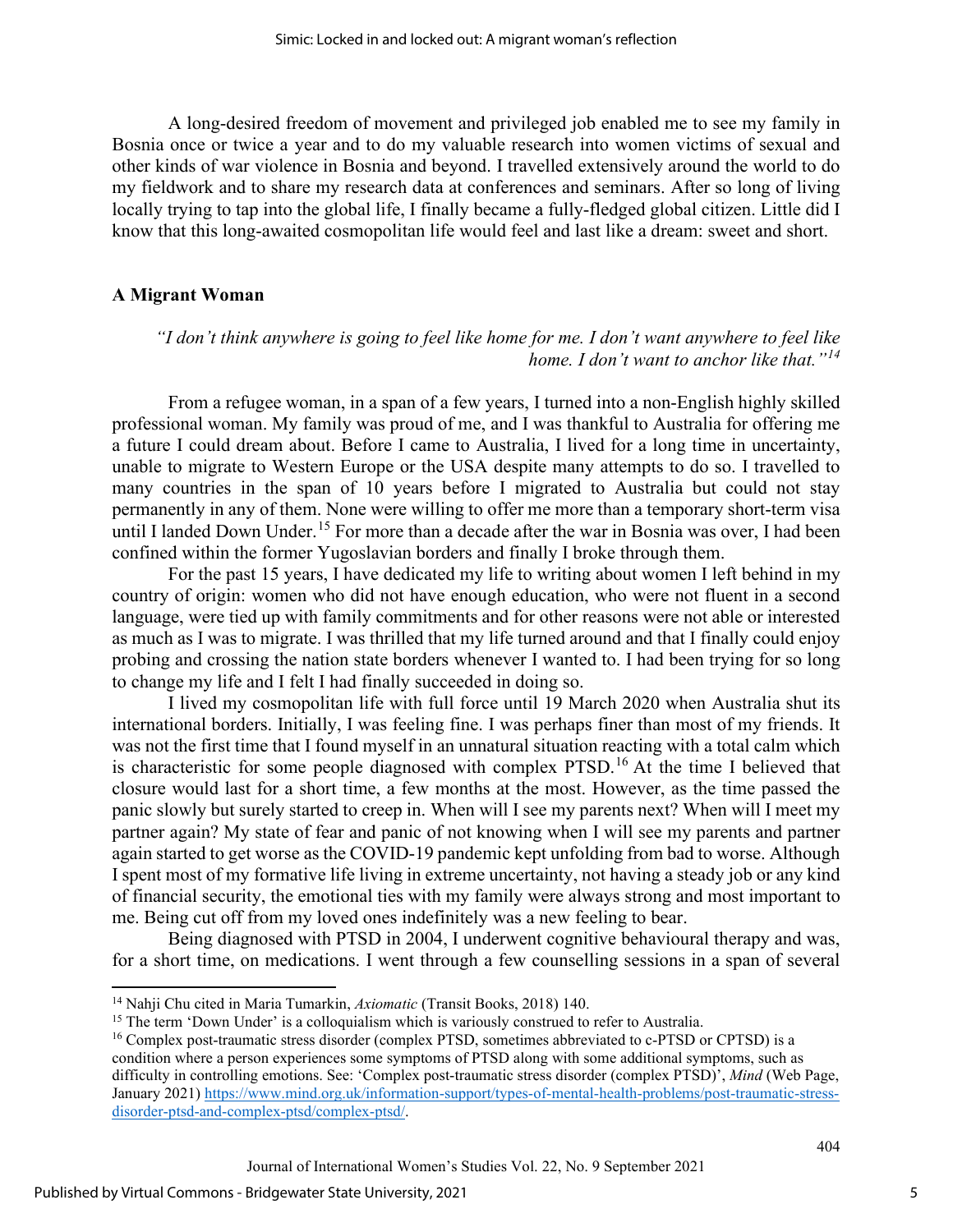years. I was able to manage and control my symptoms well. My life was on track; I was successful in my work and had established a network of friends once in Australia. I, however, have only recently become aware that the majority of my friends are migrants, rather than born and bred Australians. It is well known that migrants (un)intentionally create networks of friends with people from the same or similar cultural and linguistic backgrounds.[17](#page-6-0) Still, I started to question why after 15 years of living in Australia, I have formed very few friendships with women from its non-immigrant community.<sup>[18](#page-6-1)</sup> Why was it difficult to establish and sustain strong friendships with born and bred Australians? I do not yet have the answer to this question.

My trauma led my research, and I wrote obsessively and published a lot in a relatively short span of time. I would research and write around the clock not realising that my research and writing was my mental health saviour at the same time as it advanced my academic career. Working long hours offered a safe refuge from a painful past and kept my traumatic memories from haunting me. [19](#page-6-2) For a few years, I was relatively fine although under constant pressure to prove myself. As a non-English speaking woman, I had to work double shifts to finish my doctoral thesis and to publish my work in a second language. Writing in a second language has been time consuming but I was compelled to finish my thesis on time or risk losing my scholarship which I could not afford. Even worse than losing my scholarship was the prospect of being forced to leave Australia after my student visa expired. I could not bear being 'returned to where I came from' once again and not being able to stay out of poverty and with no future. I decided this time I did not want to return; there is nothing to return to. The war tore apart the social fabric of my life and I could not see myself living in Bosnia anymore. Visiting, yes, but living and working, no. I am just a tourist now. I don't fit in anywhere anymore. I have become too Australian for Bosnians. But, I am still too Bosnian for Australians.[20](#page-6-3) 

### *Carrying the Baggage of War*

Holding an identity that spans two belongings and straddles two continents put pressure on me and pushed me to do well. I finished my doctorate degree within the deadline and got a job as an academic. However, the panic attacks which were at bay for several years, returned with full force once I became a mother in 2012. I started to be excessively worried that something may happen to my son. I would walk to the park with him but could not put my foot on the grass. I had reoccurring flashbacks of walking through the Bosnian woods in 1997 when I was working for an international organisation. I had to pay a visit to a client returnee at his pre-war desolated and war-ravaged village. Those woods were uncleared minefields. <sup>[21](#page-6-4)</sup>

<span id="page-6-0"></span><sup>17</sup> Fethi Mansouri et al, *Social Networks, Belonging and Active Citizenship Among Migrant Youth in Australia* (Australian Research Council Linkage Project, Deakin University and Monash University, 2013): According to this study, direct experience of racism was the greatest single factor of social withdrawal for young migrants in Australia.

<span id="page-6-1"></span> $18$  Although more than 7 million (around 30%) of Australians were born overseas or have overseas born parents – making the divide / chasm even stranger. See: Hannah Sinclair, 'Dual citizens call for more compassionate approach to Australia's international border closure', *ABC News* (online, 24 June 2021) [https://www.abc.net.au/news/2021-06-](https://www.abc.net.au/news/2021-06-23/dual-citizens-australia-urge-compassionate-covid-border-rules/100238760)<br>23/dual-citizens-australia-urge-compassionate-covid-border-rules/100238760.

<span id="page-6-2"></span><sup>&</sup>lt;sup>23/dual</sup> chitaris-australia-urge-compassionate-covid-covid-covid-covid-covid-border-rules-rules-rules-rules-rules-<br><sup>19</sup> In her most recent monograph, Krissy Kneen also writes how long hours of working have provided refuge her traumatic past. See: Krissy Kneen, *The Three Burials of Lotty Kneen* (Text Publishing, 2021).

<span id="page-6-3"></span> $^{20}$  Mehreen Faruqi, migrant and politician originally from Pakistan, writes about her split identity and belongings and difficulty of being too Pakistani for Aussies and too Aussie for Pakistan. See: Mehreen Faruqi, *Too Migrant, Too Muslim, Too Loud* (Allen and Unwin, 2021).

<span id="page-6-4"></span><sup>&</sup>lt;sup>21</sup> There are still many minefields waiting to be cleared in Bosnia. Bosnia remains one of the most heavily mined countries in the world. See: Matthew Clayfield, 'Bosnia and Herzegovina may never be clear of landmines', *ABC*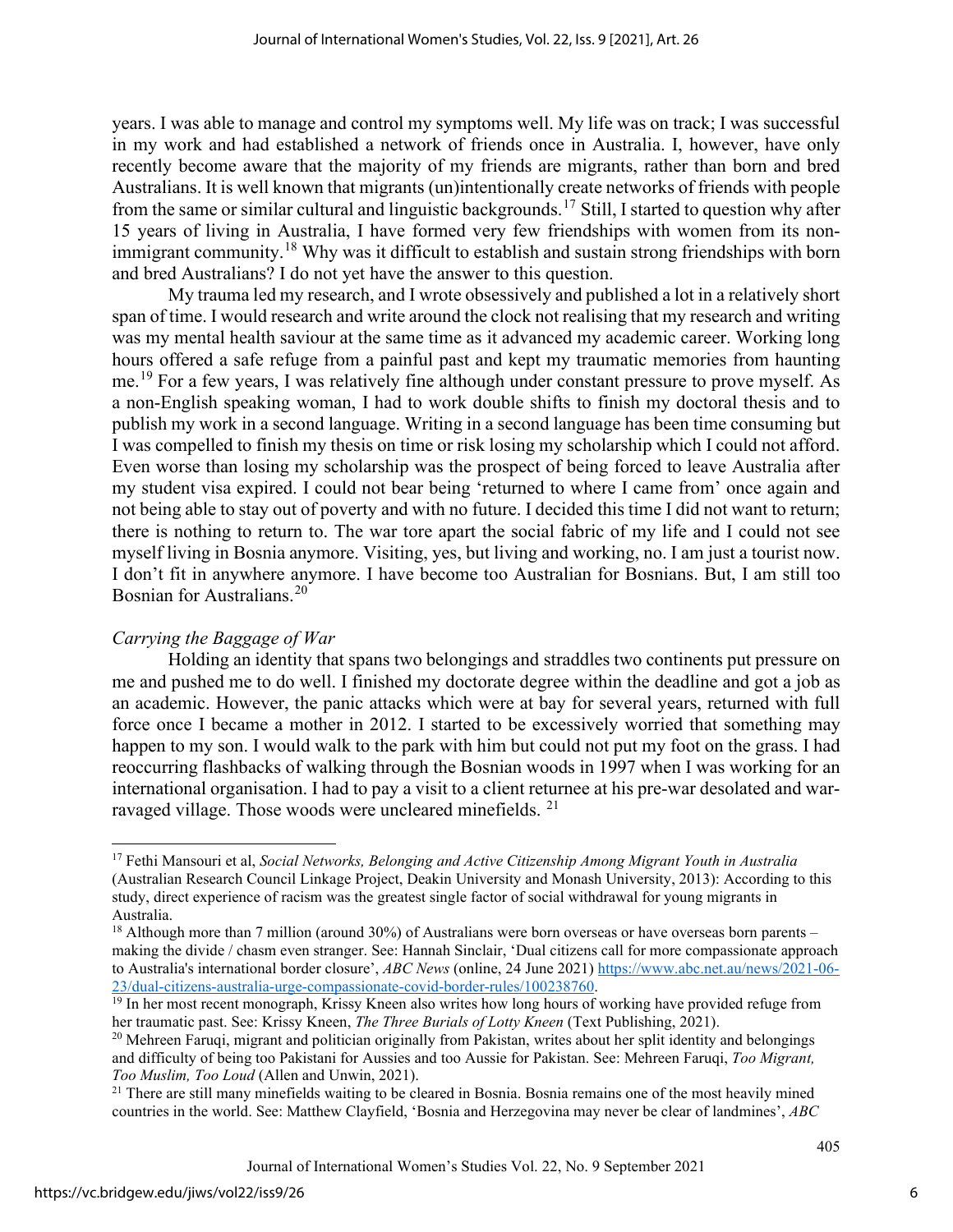I had stepped on and walked over grass a million times since then but seeing my toddler freely running all over it for some inexplicable reason would trigger that walk which took place almost 15 years before I gave a birth to him. This was an intense time when bad memories started to flood my head. A fear of sudden catastrophe happening to my son crept in and would not let go of me. I was hypervigilant for much of his toddler years. I could not fully relax and enjoy his presence. Not having a family to support me in bringing up my son and struggling emotionally was painful. My worry was overclouding every aspect of our lives. This was a period of fierce battle with my demons from the past that occupied most of my mind. Shaking them off and trying to a live normal life was extremely hard.

Once, I was at a crowded playground and for one moment I lost sight of my son: my heart started pounding. I lost my breath. I felt a wave of nausea. I could feel a panic raising in my chest. I started sweating and yelling his name into the crowd, "Andrej! Andrej!" I ran around the playground shivering and breathless. These episodes have been recurring over a few years, diminishing in their intensity as my son grew older and more independent. Despite these struggles, I continued to have a stellar career and was promoted twice in less than 10 years. This would be quite an achievement for a woman born and bred in Australia, let alone a non-English speaking migrant woman. But there was huge, and, to many, invisible self-work done in the background. There were lots of personal traumas which I avoided dealing with for many years to work through. Not many people knew at the time that my traumatic past was my driving force. Everyone was surprised by the speed of my 'research production', but the truth was that the writing kept me sane; it has been my therapy. $22$ 

My previous life of being unsettled and moving often from one country to another, or from one residence to another, left its long-term consequences. Being used to changing houses and residential places too often over the years meant that I struggled to fully settle in Australia. I kept most of my clothes and personal belongings in suitcases, never being fully unpacked. I lived for more than 15 years in various rental properties in different countries, often sharing them with people I studied or worked with. I was always ready to move, and I was moving all the time. I struggled to get rid of my previous nomadic life, never being entirely convinced that Australia was my last 'train station'. I learnt not to have any long-term plans. I was afraid to make them because I could never make them work and would end up disappointed. This is the reason I learnt to live in the present and short-term. The interviewee question that I would receive from my potential employers such as "Where do you see yourself in five years?" always baffled me. I feared them since I could not see myself anywhere next year, let alone in five or more years. I always wanted to reply, "I hope I would be alive in five years". I was so used to living temporarily that getting into the mind space that now one place in one country should be my permanent 'home' was strange. I resisted that idea and was feeling fine and at peace by making Australia a temporary 'stop' only.

The 'stop' however is now 15 years long; the longest I have ever lived anywhere since the war ended in Bosnia in 1995. I knew I did not want to return to Bosnia, but I was also terrified to accept that I will now permanently live in a country that is so far away from my family. This mixture of emotions is on-going and remains unresolved. The feelings of guilt of being far away

*News* (online, 15 October 2017) https://www.abc.net.au/news/2017-10-15/bosnia-may-never-be-clear-of-land-<br>mines/9029692.

<span id="page-7-0"></span><sup>&</sup>lt;sup>22</sup> Katie Hurley, 'Writing as Therapy', *Psycom* (Web Page, 18 November 2020) [https://www.psycom.net/mental](https://www.psycom.net/mental-health-wellbeing/the-healing-power-of-writing)[health-wellbeing/the-healing-power-of-writing](https://www.psycom.net/mental-health-wellbeing/the-healing-power-of-writing); Courtney E. Ackerman, 'Writing Therapy: Using a Pen and Paper to Enhance Personal Growth', *Positive Psychology* (Web Page, 22 March 2021) [https://positivepsychology.com/writing-therapy/.](https://positivepsychology.com/writing-therapy/)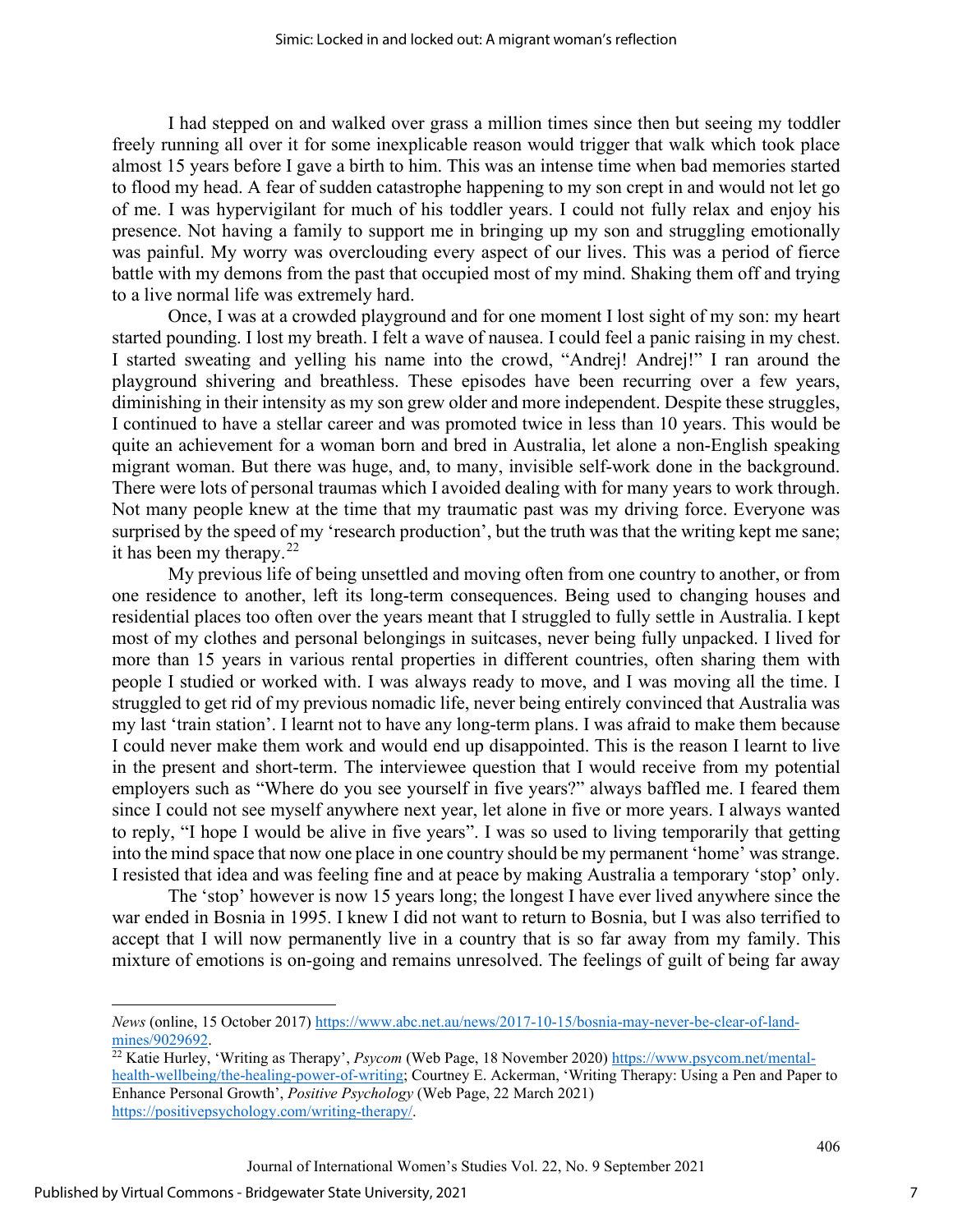and doubt about whether I made the right choice to settle in Australia only intensified with the pandemic.

I would often tell my friends that the only thing that keeps me sane living so far from them and family is the ability to jump on the plane and visit them once a year. This comfort of being able to go back home whenever I wished, would come to an abrupt ending with the beginning of the COVID-19 pandemic and indefinite shutting of the borders by the Australian government. This decision has prompted some migrants to leave Australia for good.<sup>23</sup>

Less than eight years after finding the freedom of movement that an Australian passport bestowed on me, I once again find myself confined within borders. This time, however, the borders I find myself surrounded by are not solid as before, but the ocean that stretches unobstructed all the way to the distant horizon. This time I am surrounded by borders that do not include within them the people I love the most. I am locked out from my family, my friends, my partner and the rest of the world. I am cut off from everyone and everything I love apart from my young son. The two of us remain trapped on an island.

#### **The Pain of Indefinite Separation**

*"I know how it is to leave"*, she said quietly. *"And I know how it is to return. In fact, I don't know which one is harder!"[24](#page-8-1)*

Never in my wildest dreams had I imagined that borders would again become a feature of my life. I would never have expected that Australia could become a country that would not allow me to cross its borders and reunite with my family for an indefinite time. If I had known, I would never have built my life here. The indefinite separation that I have never experienced before, not even during the Bosnian war, has triggered mental and physical suffering that I know all too well. During the war nothing could stop me from reuniting with my family. I was a refugee during the war, but I would find a way to see them, often risking my life to do so. But this time travel suddenly became impossible. I cannot catch a train or bus or drive a car to my homeland. I can only fly, and the planes are grounded. The international border closure pierced right through my heart and messed up my mind. More than shutting the borders, shock came from the government's total ignorance and sudden removal of my long-awaited human rights and freedoms. The government abruptly took away my agency and freedom of movement, so hard won, leaving me feeling trapped, helpless, and angry.

I have experienced forced separations before. During the Bosnian war I was unwillingly separated from my parents and then my partner and best friends. In April 1992, a few days before the war in Bosnia was officially declared, my high school sweetheart Goran fled to Holland to seek refuge from the forthcoming war. I stayed behind. I was 19, he 21. We had been in a relationship during our high school years. It was one of those first formative romantic relationships, carefree and joyful, that abruptly ended with no will of our own. Once he and two of my best girlfriends

<span id="page-8-0"></span><sup>23</sup> Catalina Florez, '"Bye-bye, Australia": The migrants leaving for good so they can see their families', *SBS News*  (online, 6 June 2021[\) https://www.sbs.com.au/news/bye-bye-australia-the-migrants-leaving-for-good-so-they-can](https://www.sbs.com.au/news/bye-bye-australia-the-migrants-leaving-for-good-so-they-can-see-their-families)[see-their-families;](https://www.sbs.com.au/news/bye-bye-australia-the-migrants-leaving-for-good-so-they-can-see-their-families) Caitlin Fitzsimmons, 'They waited 17 months for the border to reopen. Now they're giving up and going home', *The Age* (online, 15 August 2021) [https://www.theage.com.au/national/they-waited-17-months-for](https://www.theage.com.au/national/they-waited-17-months-for-the-border-to-reopen-now-they-re-giving-up-and-going-home-20210813-p58ill.html)[the-border-to-reopen-now-they-re-giving-up-and-going-home-20210813-p58ill.html.](https://www.theage.com.au/national/they-waited-17-months-for-the-border-to-reopen-now-they-re-giving-up-and-going-home-20210813-p58ill.html) 24 Darinka Kozinc, *The Alexandrians:Aleksandrinke* (Educa, Melior 2008).

<span id="page-8-1"></span>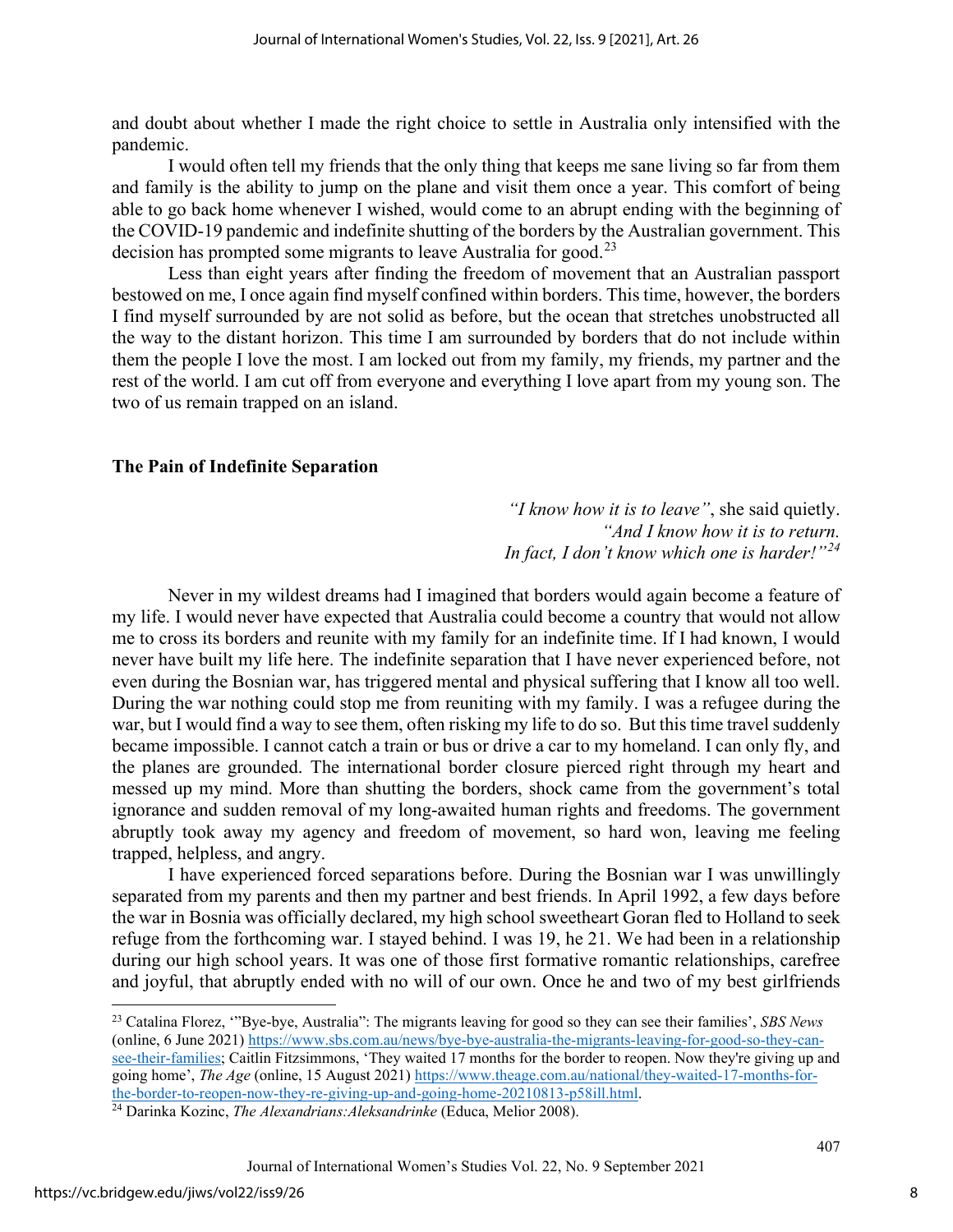fled the city,<sup>[25](#page-9-0)</sup> my parents sent me to Serbia where I became a refugee. Torn apart by war and mayhem, my boyfriend and I soon lost contact, but never our love for each other. We reunited once during the four years of wartime.<sup>[26](#page-9-1)</sup> My boyfriend was searching for me through the International Red Cross. The organisation managed to locate me and proceeded to organise our reunion. We met for the first and only time at the Budapest airport after two years of not seeing or hearing from each other. We had only two days together, and then again, we had to separate and go back to where we came from.

I could not go with him to Holland since I had no papers to enter the country. We continued to write letters to each other with the hope we would reunite again soon and start a new life together. But after the war was over, we lost contact again and this time we would not reunite until 24 years later, in 2018, two years before the pandemic hit. We were convinced that we were finally reunited for good, and nothing could stand between us, just to face the impossibility of the border crossings and vast distance yet again.

I have contemplated leaving Australia permanently many times but cannot do so because I have an 8-year-old son whose father lives in the country. I have been torn every day between him and the pain for my parents and my life-long yearned partner stuck overseas. As soon as the borders were shut, the government introduced the policy of exemptions from the travel ban which resulted in more than 40,000 Australians stranded indefinitely overseas, not being able to return home.<sup>[27](#page-9-2)</sup> Australians still can only travel abroad with a so called 'travel exemption' that one can get in a special circumstance. The biosecurity legislation has been changed several times and now citizens can leave only for "a compassionate reason" which is defined as "the death or serious illness of a close family member of the individual or of a close family member of the spouse or de facto partner of the individual."[28](#page-9-3) These draconian laws are still in place. The Western Australian Premier, Mark McGowan, went so far to suggest that he would prohibit people traveling overseas even to attend family funerals.<sup>[29](#page-9-4)</sup> The danger lies everywhere: even in a dead child, a mother, a lover. As the journalist Massimo Giannini said, "We are not in danger, we are the danger."<sup>[30](#page-9-5)</sup> There is nothing humane in these laws and policies since they are not devised "to support travel for the purposes of family unification" but "to manage the health risk posed to the Australian community by international travellers".[31](#page-9-6)

[https://www.france24.com/en/asia-pacific/20210406-stranded-abroad-australians-lodge-un-petition-against-govt](https://www.france24.com/en/asia-pacific/20210406-stranded-abroad-australians-lodge-un-petition-against-govt-for-right-to-return-home)[for-right-to-return-home.](https://www.france24.com/en/asia-pacific/20210406-stranded-abroad-australians-lodge-un-petition-against-govt-for-right-to-return-home) 28 *Biosecurity Legislation (Human Coronavirus with Pandemic Potential) Amendment (No. 1) Determination 2021*

<span id="page-9-0"></span> $25$  One of them, who defined my childhood and early youth, I will never see again.

<span id="page-9-1"></span><sup>&</sup>lt;sup>26</sup> The Bosnian war lasted from April 1992 until December 1995. It ended by signing the Dayton Peace Agreement in Ohio, USA.<br><sup>27</sup> Paul Karp, '"Betrayed and abandoned": DFAT reveals 36 875 Australians still stranded overseas', *The Guardian* 

<span id="page-9-2"></span><sup>(</sup>online, 26 November 2020) [https://www.theguardian.com/australia-news/2020/nov/26/betrayed-and-abandoned](https://www.theguardian.com/australia-news/2020/nov/26/betrayed-and-abandoned-dfat-reveals-36875-australians-still-stranded-overseas)[dfat-reveals-36875-australians-still-stranded-overseas](https://www.theguardian.com/australia-news/2020/nov/26/betrayed-and-abandoned-dfat-reveals-36875-australians-still-stranded-overseas); Nicole Trian, 'Stranded abroad, Australians lodge UN petition against government for "right to return home"', *France 24* (online, 6 April 2021)

<span id="page-9-3"></span><sup>(</sup>Cth).

<span id="page-9-4"></span><sup>&</sup>lt;sup>29</sup> Naaman Zhou, 'WA premier furious that residents are travelling overseas as Covid lockdown continues', *The Guardian* (online, 25 April 2021[\) https://www.theguardian.com/australia-news/2021/apr/25/western-australia](https://www.theguardian.com/australia-news/2021/apr/25/western-australia-reports-no-new-cases-of-locally-acquired-covid-on-day-two-of-lockdown)[reports-no-new-cases-of-locally-acquired-covid-on-day-two-of-lockdown.](https://www.theguardian.com/australia-news/2021/apr/25/western-australia-reports-no-new-cases-of-locally-acquired-covid-on-day-two-of-lockdown)

<span id="page-9-5"></span><sup>30</sup> Marijn Nieuwenhuis, 'The significance of the Covid-19 crisis', *Open Democracy* (online 18 May 2020) https://www.opendemocracy.net/en/can-europe-make-it/significance-covid-19-crisis/.

<span id="page-9-6"></span><sup>&</sup>lt;sup>31</sup> Sowaibah Hanifie, 'Heartbreak for thousands of Australian residents banned from reuniting with their foreign parents', *ABC News* (online, 22 April 2021) [https://www.abc.net.au/news/2021-04-22/covid-stops-australians-from](https://www.abc.net.au/news/2021-04-22/covid-stops-australians-from-reuniting-with-overseas-parents/100081730)[reuniting-with-overseas-parents/100081730.](https://www.abc.net.au/news/2021-04-22/covid-stops-australians-from-reuniting-with-overseas-parents/100081730)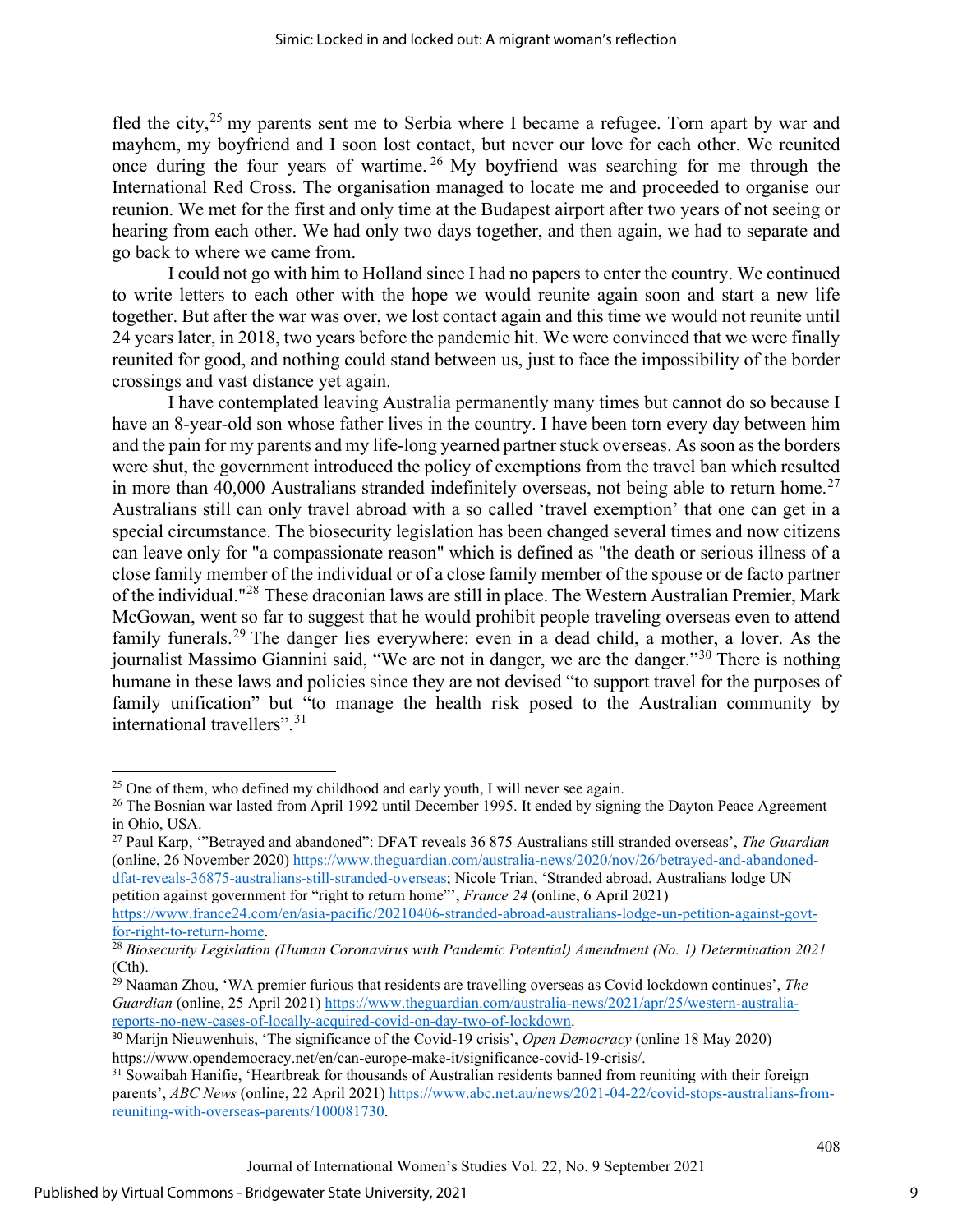In order to leave the country, not only do I have to provide evidence that my close family member is seriously ill or dying, but I also must sign the statutory declaration that I will not return back home for more than three months. The regulations also stipulate that the citizens can face jailtime if they defy the government and try to go "the back door" to see their loved ones.<sup>[32](#page-10-0)</sup> The government must know that very few people can afford to leave for more than three months; to leave their kids knowing that they will not see them for months and/or to risk losing their jobs. I, and many of my migrant friends, are terrified at the prospect of 'joining the queue' of stranded Australians and being separated for months on end from our kids and jobs. The government also does not guarantee return to its citizens. We can leave but at our own risk.<sup>[33](#page-10-1)</sup> We have been asked to make an impossible choice and face a real fear: we know that some citizens have not been able to return to the country for more than a year now due to the travel caps.<sup>[34](#page-10-2)</sup> But the longer the separation lasts, the more desperate I am to leave, and my chest gets tighter. The past year and a half of my life reminds me of war, of the struggle to cross the borders legally or illegally; of seeing different rules applying to people with no funds (ordinary people) and to celebrities and rich people.<sup>[35](#page-10-3)</sup> Those privileged who have wealth can buy freedom of movement and those underprivileged who don't have stay detained on an island. Those of different social status, ethnicity and colour of their skin have access to freedoms and rights that others don't have.<sup>[36](#page-10-4)</sup> I found myself again in a war – 'war on virus'; war in which all seems normal, but nothing is normal. I feel I live in a twilight zone, in a science fiction movie from which I cannot exit.

#### *Migrants Stranded*

My neighbour, a young Chinese-Australian woman, has been separated from her two-yearold daughter for 18 months. She was visiting her mother in China in February 2020 when the COVID-19 pandemic hit. One of her two young kids stayed behind in China with the presumption that she would return with her grandma on the next flight. The next flight, however, never took off because five days later the Australian government shut the borders. My neighbour has celebrated her daughter's first and second birthdays via zoom. And she is not the only mother or parent separated from their kids.<sup>[37](#page-10-5)</sup>

<span id="page-10-0"></span><sup>32</sup> Sarah Swain, 'Australians who defy New Zealand bubble to travel to another country could face prison', *9 News* (online, 20 April 2021) https://www.9news.com.au/national/new-zealand-travel-bubble-australia-coronavirus-<br>international-travel-ban/28a7449c-de8c-4313-b9a0-2f8ab7d02bf3.

<span id="page-10-1"></span> $\frac{33}{33}$  Kim Rubenstein, 'Why MP's are unwilling to do more for Australians trapped by COVID travel bans', *The Sydney Morning Herald* (online, 21 April 2021[\) https://www.smh.com.au/national/why-mps-are-unwilling-to-do](https://www.smh.com.au/national/why-mps-are-unwilling-to-do-more-for-australians-trapped-by-covid-travel-bans-20210419-p57kkm.html)[more-for-australians-trapped-by-covid-travel-bans-20210419-p57kkm.html.](https://www.smh.com.au/national/why-mps-are-unwilling-to-do-more-for-australians-trapped-by-covid-travel-bans-20210419-p57kkm.html)<br><sup>34</sup> The travelling caps are the restrictions put in place by the government on how many Australians can fly home

<span id="page-10-2"></span>from overseas: Christian Fleetwood, 'Cap on international arrivals introduced to ease pressure on hotel quarantine systems', *Travel Weekly* (online, 13 July 2020) https://www.travelweekly.com.au/article/cap-on-international-<br>arrivals-introduced-to-ease-pressure-on-hotel-quarantine-systems/.

<span id="page-10-3"></span><sup>&</sup>lt;sup>35</sup> Frances Mao, 'Celebrities in Australia anger standard citizens over "double standard"', *BBC News* (online, 1 April 2021) [https://www.travelweekly.com.au/article/cap-on-international-arrivals-introduced-to-ease-pressure-on-hotel](https://www.travelweekly.com.au/article/cap-on-international-arrivals-introduced-to-ease-pressure-on-hotel-quarantine-systems/)[quarantine-systems/](https://www.travelweekly.com.au/article/cap-on-international-arrivals-introduced-to-ease-pressure-on-hotel-quarantine-systems/); Lara Pearce, 'Victorian government accused of "double standards" over Australian Open', *9 News* (online, 16 January 2021) https://www.9news.com.au/national/coronavirus-australian-open-tennis-players-<br>enter-quarantine-accusations-of-double-standards/682a56e0-2b9a-4f96-8931-d2245a6d8214.

<span id="page-10-4"></span> $36$  The Executive Director of World Health Organisation, Dr Mike Ryan, spoke of underprivilege and inequalities that lie deep down. See: World Health Organisation (WHO), 'It's not just COVID 19 that is killing people'

<span id="page-10-5"></span><sup>(</sup>Facebook, 17 August 2021, 14:51 AEST) [https://www.facebook.com/watch/?v=356362272646727.](https://www.facebook.com/watch/?v=356362272646727) 37 'Parents separated from children in India', *RN Breakfast with Fran Kelly* (ABC Radio National, 5 May 2021) [https://www.abc.net.au/radionational/programs/breakfast/parents-separated-from-children-in-india/13330036;](https://www.abc.net.au/radionational/programs/breakfast/parents-separated-from-children-in-india/13330036) Joshua Aston, 'There are 209 Australian kids stranded in India: they have special legal rights we must not ignore',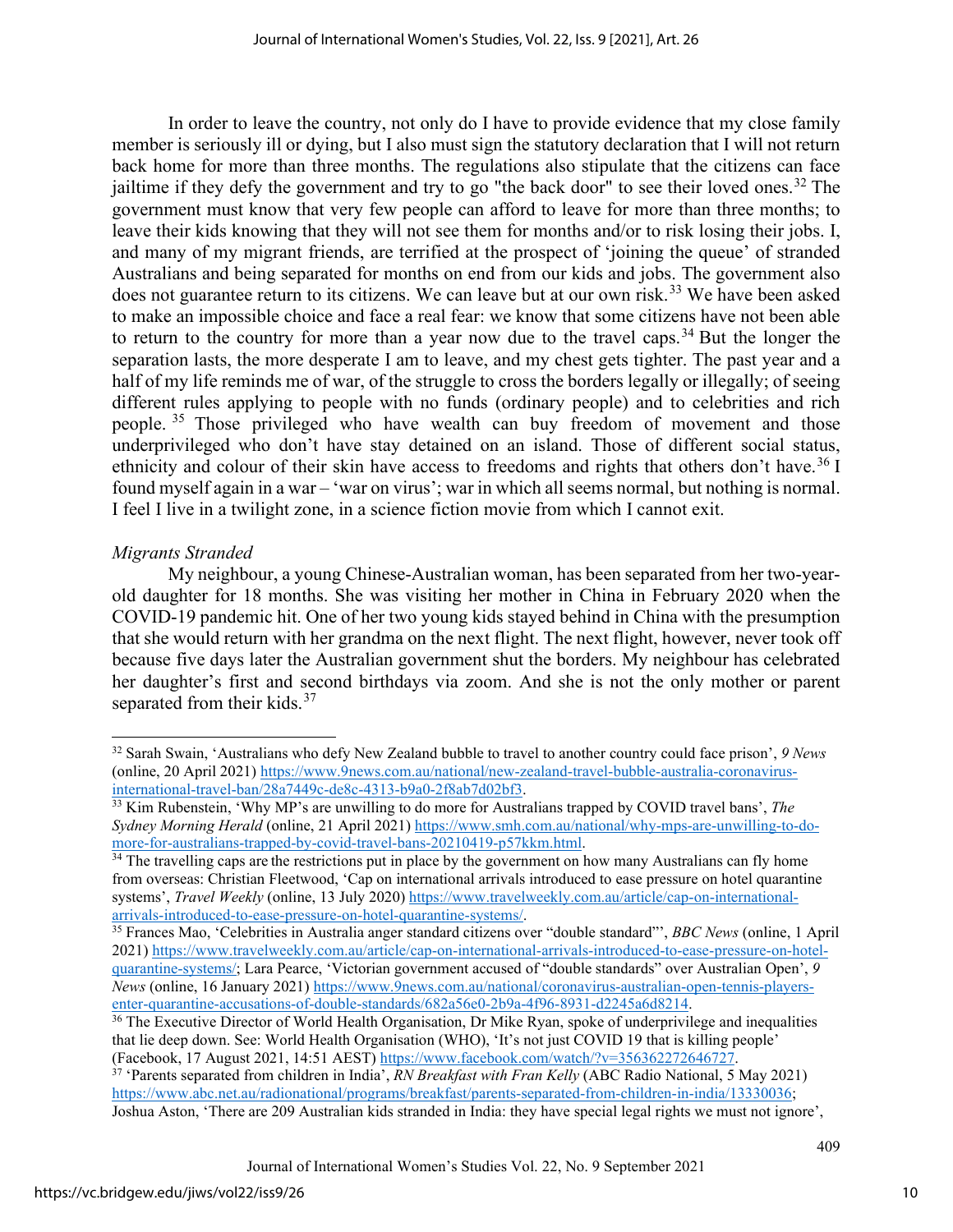It is migrant women and men that have been largely stranded overseas and separated from their families. They are referred to in the media and by the government as "returned travellers"<sup>[38](#page-11-0)</sup> rendering these people as "the other" colloquially called "the Covid spreaders", making them invisible as humans and *citizens.* "Other" human beings are now seen only as potential contaminators to be avoided at all costs. This is how people came to see their neighbours during the plague of  $1630^{39}$  $1630^{39}$  $1630^{39}$  and how they see them in the plague of 2020; not as fellow human beings but as spreaders of disease. Many however, have heart wrenching stories to tell.<sup>[40](#page-11-2)</sup> These citizens from whom humanity have been stripped are continuously blamed by their fellow onshore citizens for "spreading the virus" and for lockdowns.<sup>[41](#page-11-3)</sup> Rather than the government acknowledging that it has failed in managing the pandemic, it redirected the blame for spread of the virus on its offshore citizens. It has allowed its own citizens to become "collateral damage" of its public health policies. This is true for citizens trapped overseas, and those like me, who are trapped onshore.

And it is migrant women who have been disproportionately affected by the pandemic. They have been hardest hit by job and income losses, while taking a huge load of care and family responsibilities. [42](#page-11-4) Increased presence of police due to border closures and lockdowns have triggered traumatic memories for some women refugees and survivors of state violence.<sup>[43](#page-11-5)</sup> Similarly to women born in Australia and women globally,<sup>[44](#page-11-6)</sup> migrant and refugee women in Australia have also been impacted by a rise in incidences of family and domestic violence during the pandemic.[45](#page-11-7) A significant increase in the number of referrals for migrant and refugee women

<span id="page-11-0"></span><sup>38</sup> See for example: Emilie Gramenz and Aryana Mohmood, 'Queensland's plan to recoup COVID-19 hotel quarantine bills worries returned travellers', *ABC News* (online, 24 June 2021) [https://www.abc.net.au/news/2021-](https://www.abc.net.au/news/2021-06-23/covid-qld-hotel-quarantine-bill-private-debt-collector/100237952) [06-23/covid-qld-hotel-quarantine-bill-private-debt-collector/100237952;](https://www.abc.net.au/news/2021-06-23/covid-qld-hotel-quarantine-bill-private-debt-collector/100237952) Christopher Knaus, 'NSW police error to blame over two overseas travellers failing to quarantine', *The Guardian* (online, 6 December 2020) [https://www.theguardian.com/world/2020/dec/06/virgin-flight-to-melbourne-advised-to-self-isolate-after](https://www.theguardian.com/world/2020/dec/06/virgin-flight-to-melbourne-advised-to-self-isolate-after-international-travellers-fail-to-quarantine)[international-travellers-fail-to-quarantine.](https://www.theguardian.com/world/2020/dec/06/virgin-flight-to-melbourne-advised-to-self-isolate-after-international-travellers-fail-to-quarantine) 

[https://www.dailytelegraph.com.au/subscribe/news/1/?sourceCode=DTWEB\\_WR](https://www.dailytelegraph.com.au/subscribe/news/1/?sourceCode=DTWEB_WRE170_a_GGL&dest=https%3A%2F%2Fwww.dailytelegraph.com.au%2Fcoronavirus%2Fcovid19-aussies-stranded-overseas-plead-for-help-to-get-home%2Fnews-story%2F4defeac2ceb260be0c95afa0244635d0&memtype=anonymous&mode=premium)E170\_a\_GGL&dest=https%3A% [2F%2Fwww.dailytelegraph.com.au%2Fcoronavirus%2Fcovid19-aussies-stranded-overseas-plead-for-help-to-get-](https://www.dailytelegraph.com.au/subscribe/news/1/?sourceCode=DTWEB_WRE170_a_GGL&dest=https%3A%2F%2Fwww.dailytelegraph.com.au%2Fcoronavirus%2Fcovid19-aussies-stranded-overseas-plead-for-help-to-get-home%2Fnews-story%2F4defeac2ceb260be0c95afa0244635d0&memtype=anonymous&mode=premium)

<span id="page-11-3"></span><sup>41</sup> Frances Mao, '" Fortress Australia": Why calls to open up borders are meeting resistance', *BBC News* (online, 26 May 2021) https://www[.](https://www.dailytelegraph.com.au/subscribe/news/1/?sourceCode=DTWEB_WRE170_a_GGL&dest=https%3A%2F%2Fwww.dailytelegraph.com.au%2Fcoronavirus%2Fcovid19-aussies-stranded-overseas-plead-for-help-to-get-home%2Fnews-story%2F4defeac2ceb260be0c95afa0244635d0&memtype=anonymous&mode=premium)bbc.com/news/world-australia-57224635.

*The Conversation* (online, 10 June 2021) https://theconversation.com/there-are-209-australian-kids-stranded-in-<br>india-they-have-special-legal-rights-we-must-not-ignore-162176.

<span id="page-11-1"></span><sup>39</sup> Alessandro Manzoni, *The Betrothed* (Penguin, 1983)

<span id="page-11-2"></span><sup>40</sup> Matilda Boseley, 'Family fear for dying Australian man stranded in Ireland as Emirates cancels flights', *The Guardian* (online, 16 January 2021[\) https://www.theguardian.com/world/2020/dec/06/virgin-flight-to-melbourne](https://www.theguardian.com/world/2020/dec/06/virgin-flight-to-melbourne-advised-to-self-isolate-after-international-travellers-fail-to-quarantine)[advised-to-self-isolate-after-international-travellers-fail-to-quarantine;](https://www.theguardian.com/world/2020/dec/06/virgin-flight-to-melbourne-advised-to-self-isolate-after-international-travellers-fail-to-quarantine) *'*Sick*,* jobless*,* homeless*:* Stranded Aussies plea for help', *The Daily Telegraph* (online, 13 June 2021)

<span id="page-11-4"></span><sup>&</sup>lt;sup>42</sup> Adele Murdolo, 'It's time to listen to migrant women', *Multicultural Centre for Women's Health* (Web Page) [https://www.mcwh.com.au/its-time-to-listen-to-migrant-women/.](https://www.mcwh.com.au/its-time-to-listen-to-migrant-women/) 43 Harmony Alliance, *Migrant and Refugee Women in the Covid-19 Pandemic: Impact, Resilience, and the Way* 

<span id="page-11-5"></span>*Forward* (National Consultation Report, February 2021) 5 [http://harmonyalliance.org.au/wp-](http://harmonyalliance.org.au/wp-content/uploads/2021/02/HA-Membership-Forum-Report.pdf)

[content/uploads/2021/02/HA-Membership-Forum-Report.pdf](http://harmonyalliance.org.au/wp-content/uploads/2021/02/HA-Membership-Forum-Report.pdf); Erwin Renaldi, Mala Darmadi and Michael Li, 'Coronavirus restrictions and economic fallout increase mental burden on Australia's migrant community', *ABC News* (online, 13 August 2020) [https://www.abc.net.au/news/2020-08-13/coronavirus-mental-health-migrant](https://www.abc.net.au/news/2020-08-13/coronavirus-mental-health-migrant-communities-melbourne-lockdown/12548862)[communities-melbourne-lockdown/12548862.](https://www.abc.net.au/news/2020-08-13/coronavirus-mental-health-migrant-communities-melbourne-lockdown/12548862) 44 'The Shadow Pandemic: Violence against women during COVID-19', *UN Women* (Web Page)

<span id="page-11-6"></span>[https://www.unwomen.org/en/news/in-focus/in-focus-gender-equality-in-covid-19-response/violence-against](https://www.unwomen.org/en/news/in-focus/in-focus-gender-equality-in-covid-19-response/violence-against-women-during-covid-19)[women-during-covid-19.](https://www.unwomen.org/en/news/in-focus/in-focus-gender-equality-in-covid-19-response/violence-against-women-during-covid-19) 45 Marie Segrave, Chloe Keel and Rebecca Wickes, 'One third of migrant and refugee women experience domestic

<span id="page-11-7"></span>violence, major survey reveals', *The Conversation* (online, 30 June 2021) [https://theconversation.com/one-third-of](https://theconversation.com/one-third-of-migrant-and-refugee-women-experience-domestic-violence-major-survey-reveals-163651)[migrant-and-refugee-women-experience-domestic-violence-major-survey-reveals-163651;](https://theconversation.com/one-third-of-migrant-and-refugee-women-experience-domestic-violence-major-survey-reveals-163651) Maggie Coggan, 'Behind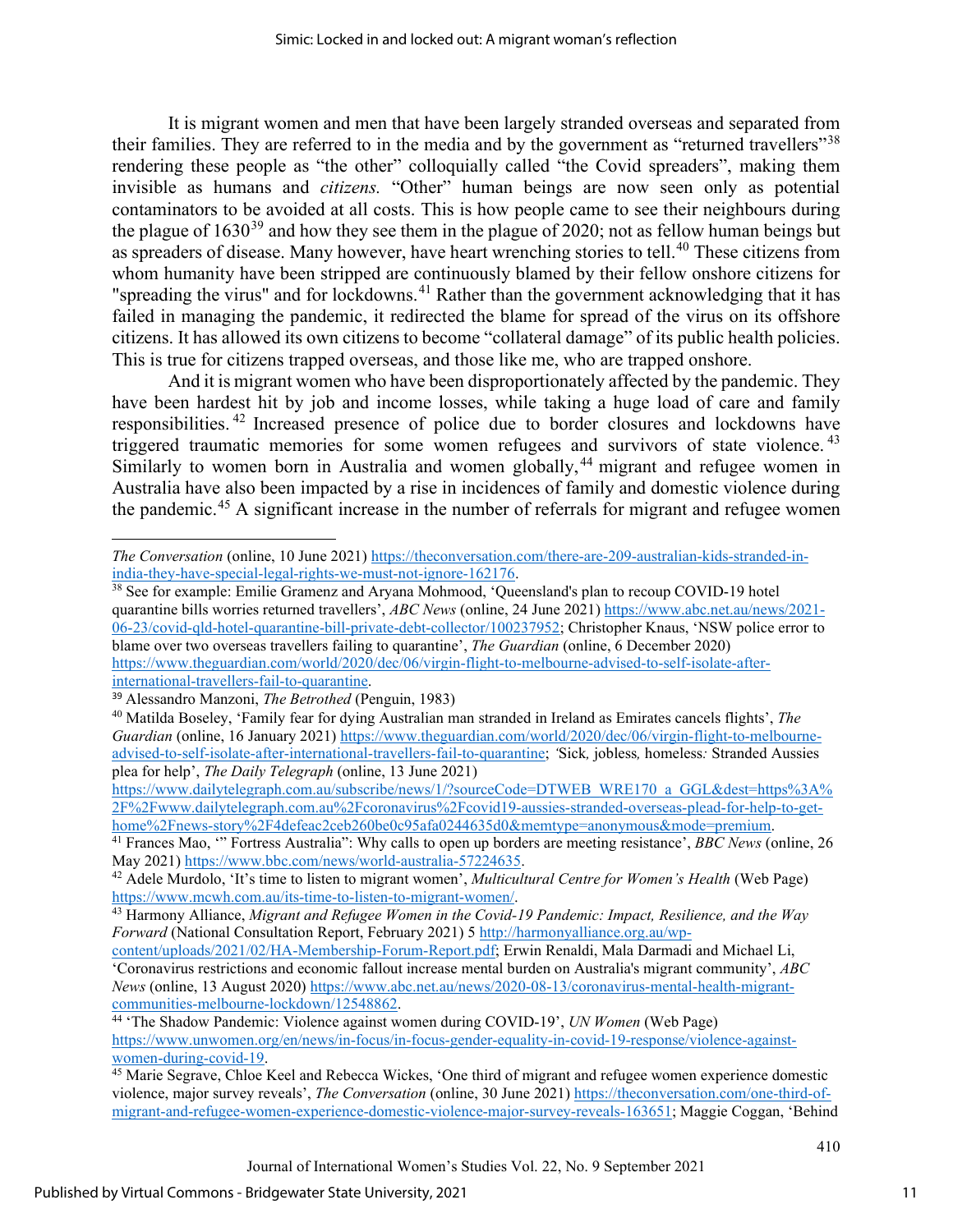experiencing violence has been reported by specialist domestic and family violence services— both mainstream <sup>[46](#page-12-0)</sup> and those specifically catering to women from culturally diverse backgrounds.[47](#page-12-1)

The impact of the COVID-19 pandemic on women's economic security is of grave concern as Australian women from migrant and refugee backgrounds already had significantly lower economic participation rates than their male counterparts or other Australian women.<sup>[48](#page-12-2)</sup> Over time, I have befriended a few women migrants who have always struggled to find and then keep casual jobs. COVID-19 has made their economic situation even worse. The women that I befriended have small kids and none of them work in the profession they earned back home. Most of them have passports from their country of origin that have expired or are about to expire. They are stuck, living indefinitely on different temporary visas the Australian government devised to make their life extremely difficult. Some of them returned to their countries of origin, tired of being treated as unwelcomed. [49](#page-12-3)

To those women, the fact that Australia locked its borders is meaningless. Some have been locked in for years already. "I have been locked in this island since I migrated to Australia in 2013," one woman told me cynically. I avoid talking about my pain of not being able to travel to see my family when talking with these women because I know that some have not seen their parents and loved ones for eight or more years already. The worst is that they have no prospect of seeing them in the near or distant future, regardless of the pandemic outcome. Even worse is that they and citizens of Australia have normalised the situation they find themselves in.

My trouble seems minor comparing to theirs and I feel embarrassed about complaining that I also miss my loved ones overseas. I am against creating a hierarchy of suffering, and maybe I should not be ashamed of my feelings, but when surrounded by these women, I am. The conversations I engage in with my women friends about the COVID-19 pandemic vary depending on where my friends come from. It is an emotional and political choice to be made when it comes to making conversations. I talk about the ripple effects of international border closure with my friends, privileged migrant women who have Australian passports and funds to travel overseas. This is the group of migrant women I belong to: citizens with passports and steady jobs and salaries. Our main concern is how and when we will be able to see our loved ones overseas. This issue has been a major part of our daily conversations; the politics surrounding closure of borders and our own suffering due to it.

I know exactly what I will not talk about with some of my women migrant friends living on endless temporary visas or my born and bred Australian friends. Not many of my Australian women friends are bothered by the closure of international borders as much as I am. Some are worried about the border closure's impact on the future of their employment, but they do not

closed doors: The migrant and refugee women suffering in silence', *Pro Bono Australia* (Web Page, 6 August 2020) [https://probonoaustralia.com.au/news/2020/08/behind-closed-doors-the-migrant-and-refugee-women-suffering-in-](https://probonoaustralia.com.au/news/2020/08/behind-closed-doors-the-migrant-and-refugee-women-suffering-in-silence/)

<span id="page-12-0"></span><sup>&</sup>lt;sup>46</sup> Hayley Foster et al, 'Impact of COVID-19 on Migrant and Refugee Women and Children Experiencing DFV', *Women's Safety NSW* (Report, 31 July 2020) [https://www.womenssafetynsw.org.au/impact/publication/impact-of-](https://www.womenssafetynsw.org.au/impact/publication/impact-of-covid-19-on-migrant-and-refugee-women-and-children-experiencing-dfv/)

<span id="page-12-1"></span>[covid-19-on-migrant-and-refugee-women-and-children-experiencing-dfv/.](https://www.womenssafetynsw.org.au/impact/publication/impact-of-covid-19-on-migrant-and-refugee-women-and-children-experiencing-dfv/)<br><sup>47</sup> InTouch, *The impact of the COVID-19 pandemic on inTouch and its clients* (Issues Paper, September 2020)<br>https://intouch.org.au/new-issues-paper-si

<span id="page-12-2"></span><sup>&</sup>lt;sup>48</sup> 'Culturally and linguistically diverse women', *Australian Government: Towards 2025* (Web Page) [https://womensworkforceparticipation.pmc.gov.au/culturally-and-linguistically-diverse-women.html.](https://womensworkforceparticipation.pmc.gov.au/culturally-and-linguistically-diverse-women.html) 49 Maani Truu, '"Goodbye, Australia": The migrants giving up on the Australian dream for Canada', *SBS News* 

<span id="page-12-3"></span><sup>(</sup>online, 7 March 2021) [https://www.sbs.com.au/news/goodbye-australia-the-migrants-giving-up-on-the-australian](https://www.sbs.com.au/news/goodbye-australia-the-migrants-giving-up-on-the-australian-dream-for-canada)[dream-for-canada.](https://www.sbs.com.au/news/goodbye-australia-the-migrants-giving-up-on-the-australian-dream-for-canada)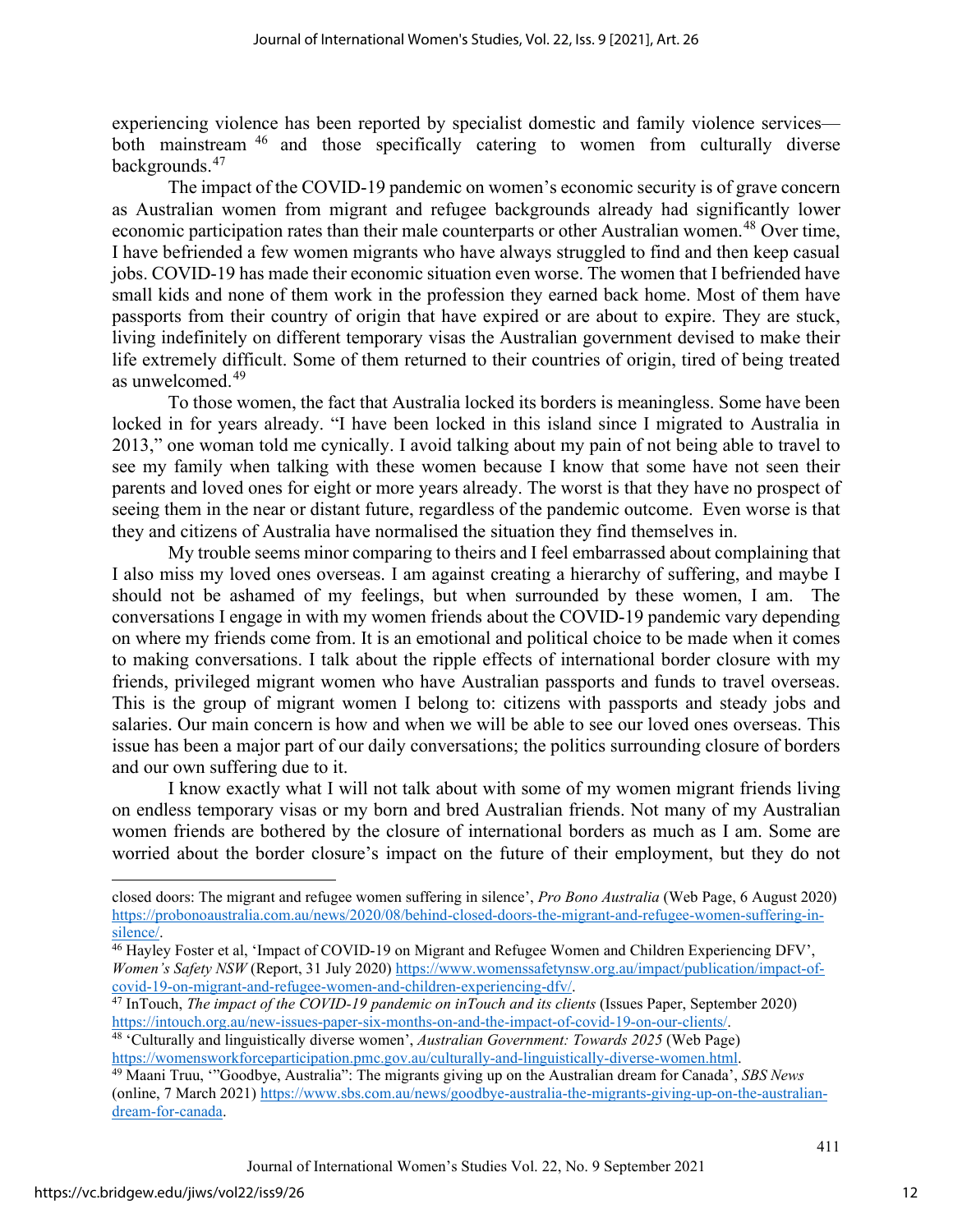necessarily have the emotional fatigue of separation from their families. Those that I know have their families and partners in the country, so their eyes are mostly turned locally.

My friends on endless temporary visas work for as little as \$20 per hour and these are mostly manual and low-paid jobs such as cleaning and cooking. I was at a birthday party recently and one young woman was excited to tell me how she has 'a very good job' now that she does not want to let go of. She was a lawyer back in her country of origin. I was excited and thought she had found something good and better paid this time. She had been working as a casual cleaner for the past four years since she came to Australia. 'I have landed myself a job as a cleaner in Woollies. It is a really good pay; \$25 per hour,' she told me proudly. I did not know how to respond to her. I knew how precarious her situation was, but I felt disappointment that exploitation of her situation did not stop. On the contrary, it seems endless. This is a young, highly educated woman with a young child in a bad relationship with her highly skilled but jobless partner. They have no family in Australia. She has spent all her earnings on migration agents, fighting an order to leave the country because the government was not convinced that they were persecuted back in their country of origin. She told me about an interview with the government official who told them bluntly and angrily that he does not trust their statements that their lives were in danger, and that they must leave Australia. The conversation with the male official was, according to her, one of the most traumatic experiences in her life.

Most of these women are highly skilled: they were lawyers, teachers, clerks, and professors back in their country.[50](#page-13-0) None of them work in their own profession. Most of them work as cleaners or waitresses or do not work at all. They were left out of the government support during the pandemic<sup>[51](#page-13-1)</sup> and their lives became even harder than before. Migrant women are at least  $7\%$  less likely to be employed than women born in Australia.<sup>[52](#page-13-2)</sup> Also, recently migrated women have substantially higher unemployment and underemployment rates as compared to recently migrated men.<sup>[53](#page-13-3)</sup> Most of these women take up family duties while men go out and work. They cannot afford childcare and have no families to share the care. Having no family network is something that I found personally the most difficult to deal with. I am alone with my child on the vast continent of Australia. There are no parents, relatives, and siblings to come by, to spend time with. Have I made the mistake of depriving my child and myself of family ties and love? The thought and image of me and my child alone in this great continent, 16 000 kilometres away from my loved ones, sometimes scares me.

<span id="page-13-0"></span><sup>50</sup> Vassilissa Carangio et al, 'Racism and White privilege: highly skilled immigrant women workers in Australia' (2020) 44(1) *Ethnic and Racial Studies* 77. 51 Laurie Berg and Bassina Farbenblum, 'As If We Weren't Humans: The Abandonment of Temporary Migrants in

<span id="page-13-1"></span>Australia during COVID-19', *Migrant Worker Justice Initiative* (Report, 17 September 2020)

<span id="page-13-2"></span>[https://papers.ssrn.com/sol3/papers.cfm?abstract\\_id=3709527.](https://papers.ssrn.com/sol3/papers.cfm?abstract_id=3709527) 52 Gillian Triggs, 'The Economic Rights of Migrant and Refugee Women', *Australian Human Rights Commission*  (Web Page, 24 October 2013) [https://humanrights.gov.au/about/news/speeches/economic-rights-migrant-and-](https://humanrights.gov.au/about/news/speeches/economic-rights-migrant-and-refugee-women)

<span id="page-13-3"></span> $53$  According to the 2019 ABS data, while the overall unemployment rate is slightly higher for recent migrants than for people born in Australia (5.9% vs 4.7%), the rate varies significantly within the cohort, with migrant women having a much higher unemployment rate than migrant men (8.3% vs 3.9%). Migrant women also experience higher levels of underemployment than migrant men: 75% of recent migrant men are employed full-time compared with only 51.5% of recent migrant women. See: 'Characteristics of recent migrants', *Australian Bureau of Statistics*  (Web Page, 12 June 2020) [https://www.abs.gov.au/statistics/people/people-and-communities/characteristics-recent](https://www.abs.gov.au/statistics/people/people-and-communities/characteristics-recent-migrants/latest-release)[migrants/latest-release.](https://www.abs.gov.au/statistics/people/people-and-communities/characteristics-recent-migrants/latest-release)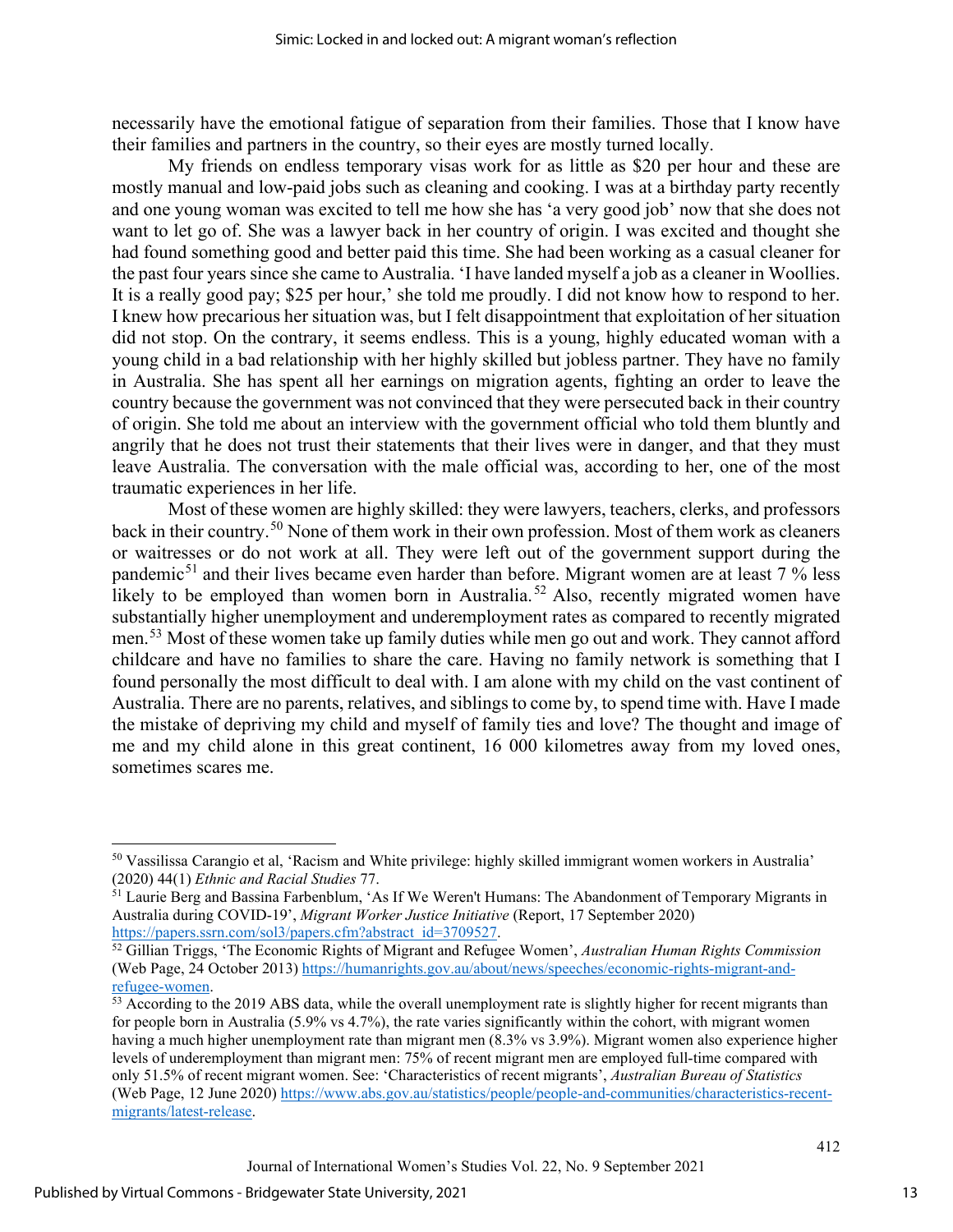#### **Lack of Empathy: Indifference and Racism**

"I miss my parents. The closure of international borders devastates me." I breathe in. She was looking at me but through me. Not a blink of an eye. Not a word. I was searching her face but there was nothing there. I breathe out. After an awkward silence she told her son to get ready since they must leave. I did not say that I miss my parents with no prompt. She was joyful, chit-chatting while standing on my doorway. She was telling me that she has just been at her mum's and was now on the way to see her brother who is taking off to Sydney to visit their sick grandma. She was speaking about it casually, but my whole body and face dropped. In less than a minute I crashed. I am not allowed to go and visit anyone from my family. I felt the pain in my guts.

Lately, I have started to panic that I will forget what my parents look like. Was I jealous, or just shattered by sudden sadness? We live in the same country; we are both citizens, but I am banned from seeing my loved ones indefinitely and she is not. My parents are unreachable and cut off, hers are not. I am not considered as a fully-fledged citizen; we are not the same. I am a secondclass citizen who is deprived of freedom of movement for the foreseeable future. And someone who should not complain but accept this status for the greater good of the country and its other citizens. The cruelty of indifference and callousness towards "others" is embedded in the idea of zero-COVID 19 puritanical ideology for which "the others", marginalised and disenfranchised lives could be sacrificed. My life. If I complain about it, I am perceived as an ungrateful immature right-winger. [54](#page-14-0) My corporeal body with its olive complexion, thick dark hair, a distinctly 'foreign' look and accent places me in the lower hierarchy of the pecking order. The response to the virus by the government has been one that affects some people, some citizens, far more than it does others.<sup>[55](#page-14-1)</sup> To say "we are all in this together" is simply a lie.<sup>[56](#page-14-2)</sup>

The thing that hurt me in this brief encounter with my son's friend's mum was her seemingly lack of any empathy and understanding for the situation I found myself in. We both live in the same country, but I am the one for whom different rules apply. I was flooded with sadness once I realised that I was expecting some sort of acknowledgment of our different standing in the whole business of the government border closure. Yes, acknowledgment and compassion. I teach my students how much acknowledgment is important to victims of human rights violations; how important it is to acknowledge other peoples' pain. Why is that important to me? It is humane to get a response on injustice happening to you or at least pain you are thrown into through no fault of your own. Although this was not the first time I had faced a wall of silence, it still hit me. I let the waves of guilt, sadness, and regret wash over me.

Over the last year I have written to some of my colleagues to tell them how terribly I miss my parents and have hardly received any reply. These silences, and my last brief encounter with an Australian born and bred white woman, epitomises the broader reaction of the mainstream Australian public to this topic. Almost 73% of Australians are in favour of an indefinite

<span id="page-14-0"></span><sup>&</sup>lt;sup>54</sup> Migrants who complain about long-term and indefinite separation from their loved ones have been called by some Australian commentators on social media "self-centred" and "snowflakes who should never be allowed to settle in Australia". As one Australian recently commented on social media, those who complain "should just shut up and wind your necks in or…when you leave Australia don't come back…allowing the snowflakes from around the world to become citizens or permanent residents who then want to leave for a holiday or just to see someone for a chat-which they can do on Skype. You make real Australians sick." Comment left on online media article: Stephen Johnson, 'Why this seemingly innocent picture of Scott Morrison at an old English pub is sparking outrage- and it has nothing to do with the beer', *Daily Mail Australia* (online, 15 June 2021)

https://www.dailymail.co.uk/news/article-9686365/Picture[-Scott-Morrison-outside-English-pub-Cornwall-sparks](https://www.dailymail.co.uk/news/article-9686365/Picture-Scott-Morrison-outside-English-pub-Cornwall-sparks-outrage.html)[outrage.html.](https://www.dailymail.co.uk/news/article-9686365/Picture-Scott-Morrison-outside-English-pub-Cornwall-sparks-outrage.html) 55 James Allan, 'The Coronavirus: Old vs Young' (2021) 8(2) *Griffith Journal of Law and Human Dignity* 197, 201.

<span id="page-14-2"></span><span id="page-14-1"></span><sup>56</sup> Ibid.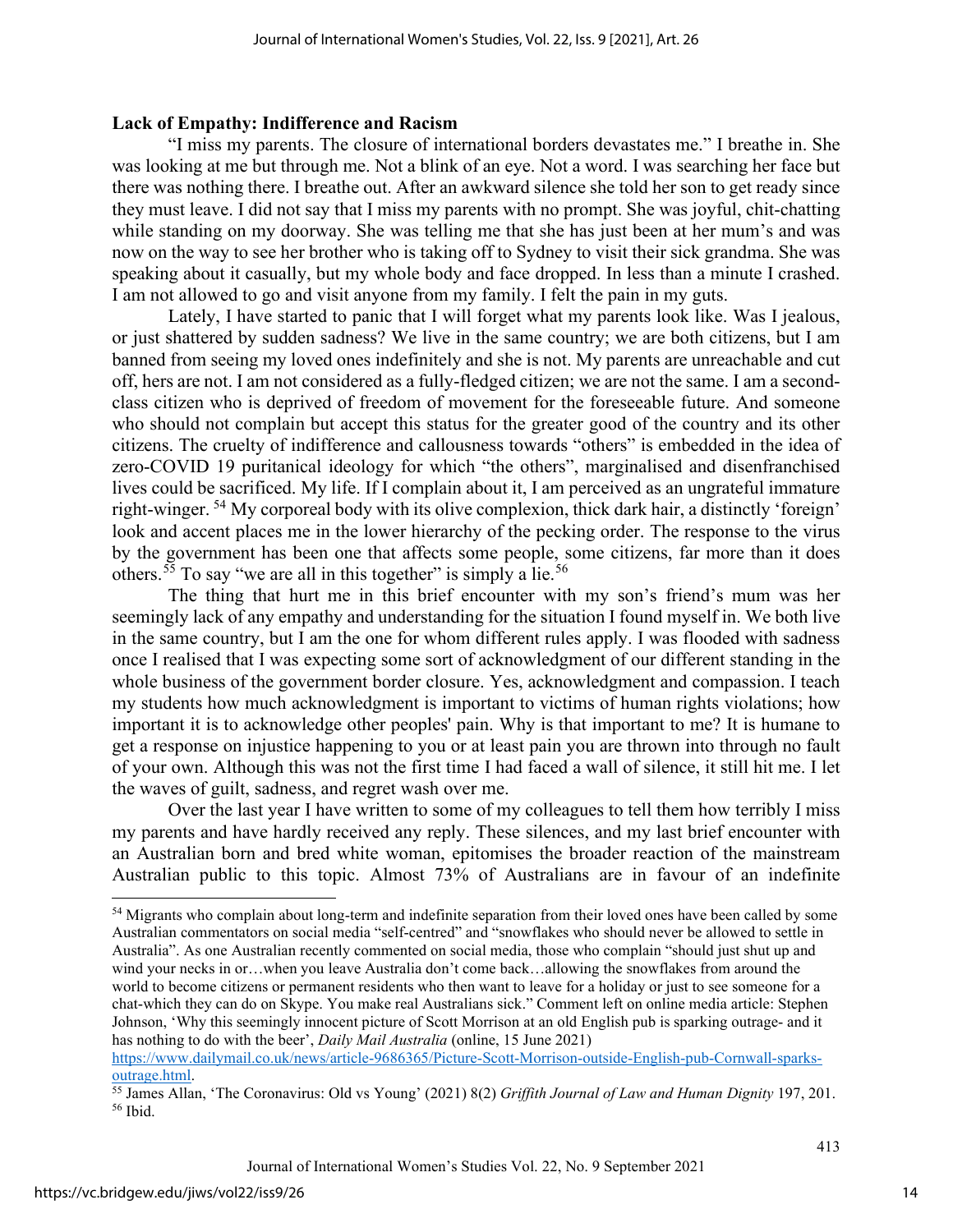international border closure with little or no interest in their fellow citizens for whom such a decision means continuous trauma due to separation from their children, parents, and partners. The topic of border closure has divided citizens in the country.<sup>[57](#page-15-0)</sup> As Renata Salecl argues, the public health restrictions have reshaped "not only people's attitude towards the pathogen but also towards themselves and their fellow citizens."[58](#page-15-1) 

Some Australians who have been stranded overseas for months upon their final return home have been struggling, as one woman reported, with "the feelings of not belonging" and what they see as a lack of understanding and empathy from their fellow citizens about their experience.<sup>[59](#page-15-2)</sup> A lack of compassion and empathy have been at play since colonisation in the treatment of Indigenous Australians and has dominated the political landscape in Australia around issues of borders and asylum seekers. <sup>[60](#page-15-3)</sup> The temporary visa holders who have been left out of the government's economic support schemes during the COVID-19 crisis have been subjected to racist verbal abuse since the beginning of the pandemic in March 2020. According to a recent survey, a quarter of respondents said people avoided them because of their appearance. More than half (52%) of Chinese respondents reported experiencing at least one form of racism, as did more than 40% of those from other East Asian and Southeast Asian countries.<sup>[61](#page-15-4)</sup>

Australia remains the only country that has indefinitely closed its borders. It is the only democratic country that invented travel caps and continuously obstructs its own citizens from entering or leaving their country. From 11 August 2021, the government went even further into indulging in extraordinary inroads into people's civil liberties. It expanded its ban on Australian citizens and residence holders leaving the country to include people who are ordinarily residents in another country, meaning that even people who live overseas may not be allowed to leave Australia.<sup>[62](#page-15-5)</sup> The government has betrayed its own citizens by also leaving some of them in a lifethreatening situation. In April 2021, the Australian government suspended all flights from India for two weeks although India was facing catastrophic rates of infection and death at the time.<sup>[63](#page-15-6)</sup> It banned its own citizens from returning, stopped all flights and threatened its citizens with possible

<span id="page-15-0"></span><sup>57</sup> Michael Koziol, '"No hurry": Why impatience over vaccines and borders will divide Australia', *The Sydney Morning Herald* (online, 25 April 2021) https://www.smh.com.au/politics/federal/no-hurry-why-impatience-over-<br>vaccines-and-borders-will-divide-australia-20210420-p57ksd.html.

<span id="page-15-1"></span><sup>&</sup>lt;sup>58</sup> Renata Salecl, "Corona Envy and the Violence of the Pandemic" in Ekaterina Degot, *There Is No Society? Individuals and Community in Pandemic Times: Ausst. Kat. Steirischer Herbst '20-Paranoia TV (Graz, Austria, 2020)* (König, Walther, 2021) 89.<br><sup>59</sup> Caitlin Fitzsimmons, ''Lack of empathy and sympathy'': Formerly stranded Aussies adjust to life back home',

<span id="page-15-2"></span>*The Sydney Morning Herald* (online, 28 March 2021) [https://www.smh.com.au/national/lack-of-empathy-and](https://www.smh.com.au/national/lack-of-empathy-and-sympathy-formerly-stranded-aussies-adjust-to-life-back-home-20210317-p57bjn.html)[sympathy-formerly-stranded-aussies-adjust-to-life-back-home-20210317-p57bjn.html.](https://www.smh.com.au/national/lack-of-empathy-and-sympathy-formerly-stranded-aussies-adjust-to-life-back-home-20210317-p57bjn.html) 60 Brigid Delaney, 'Australia is the Covid lucky country. But we risk becoming cruel', *The Guardian* (online, 26

<span id="page-15-3"></span>February 2021) https://www.theguardian.com/commentisfree/2021/feb/26/australia-is-once-again-the-lucky-<br>country-but-if-we-cant-feel-the-virus-pain-beyond-our-shores-we-are-simply-cruel. [country-but-if-we-cant-feel-the-virus-pain-beyond-our-shores-we-are-simply-cruel.](https://www.theguardian.com/commentisfree/2021/feb/26/australia-is-once-again-the-lucky-country-but-if-we-cant-feel-the-virus-pain-beyond-our-shores-we-are-simply-cruel) 61 Bassina Farbenblum and Laurie Berg, '"Garbage" and "cash cows": temporary migrants describe anguish of

<span id="page-15-4"></span>exclusion and racism during COVID-19', *The Conversation* (online, 17 September 2020) [https://theconversation.com/garbage-and-cash-cows-temporary-migrants-describe-anguish-of-exclusion-and-racism-](https://theconversation.com/garbage-and-cash-cows-temporary-migrants-describe-anguish-of-exclusion-and-racism-during-covid-19-146098)

<span id="page-15-5"></span>[during-covid-19-146098.](https://theconversation.com/garbage-and-cash-cows-temporary-migrants-describe-anguish-of-exclusion-and-racism-during-covid-19-146098) 62 Naaman Zhou, 'Australians who live overseas may be unable to leave country if they return for a visit', *The Guardian* (online, 7 August 2021) [https://www.theguardian.com/australia-news/2021/aug/06/australians-who-live](https://www.theguardian.com/australia-news/2021/aug/06/australians-who-live-overseas-now-unable-to-leave-country-if-they-return-for-visit)[overseas-now-unable-to-leave-country-if-they-return-for-visit.](https://www.theguardian.com/australia-news/2021/aug/06/australians-who-live-overseas-now-unable-to-leave-country-if-they-return-for-visit) 63 Stephen Dziedzic and Georgia Hitch, 'Australia pauses all flights from India amid COVID outbreak, readies aid

<span id="page-15-6"></span>package of ventilators and other medical supplies', *ABC News* (Online, 27 April 2021) [https://www.abc.net.au/news/2021-04-27/scott-morrison-pause-flights-india-covid-outbreak/100098322.](https://www.abc.net.au/news/2021-04-27/scott-morrison-pause-flights-india-covid-outbreak/100098322)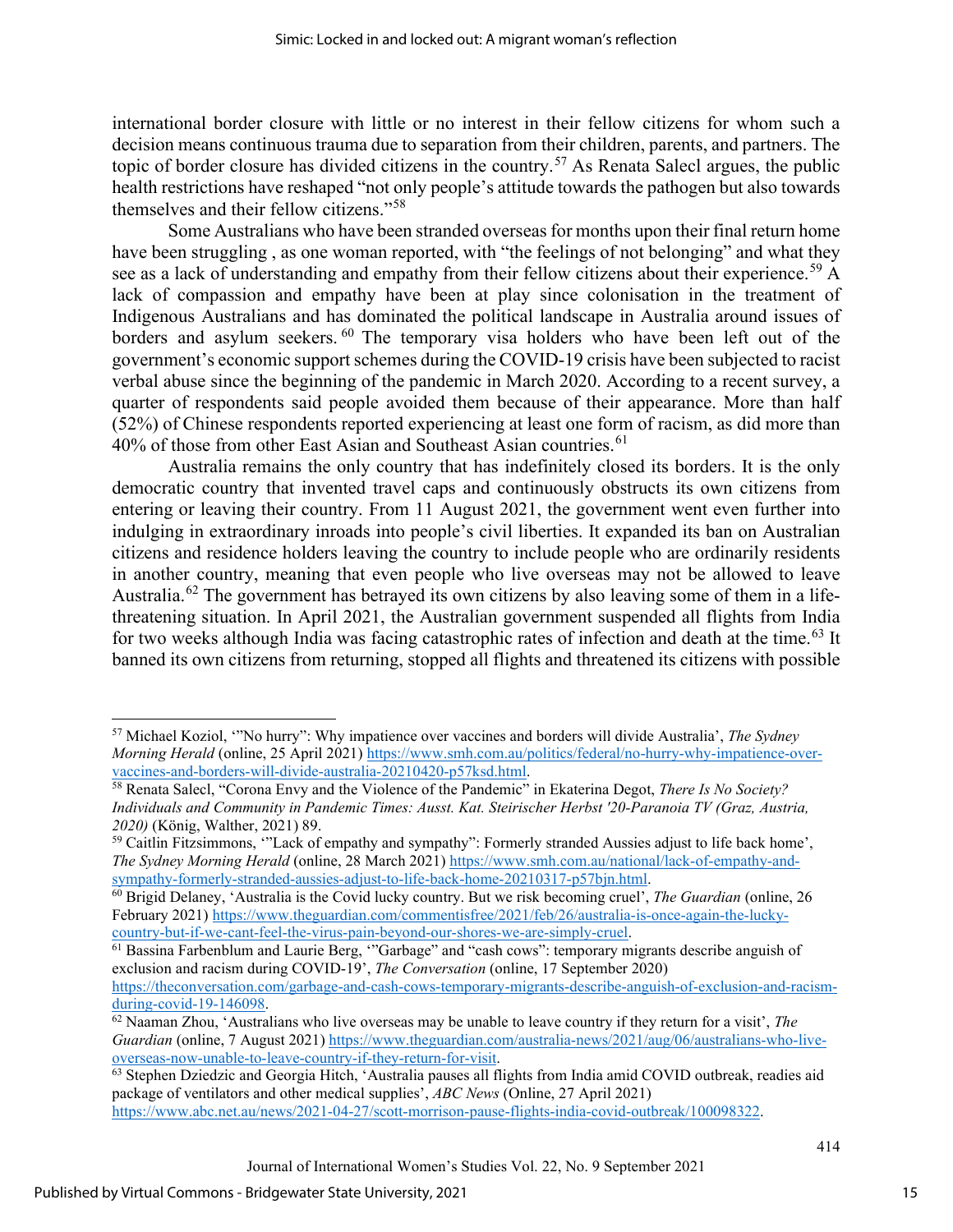jail sentences if they try to return to Australia and escape possible death or hospitalisation.<sup>[64](#page-16-0)</sup> Some commentators, even "right wing" ones, accused the government of racism and said that the only reason they banned Indian Australians from returning was racial discrimination.<sup>[65](#page-16-1)</sup> For a couple of weeks, I have had a reoccurring dream of people in India running for their lives, wanting to reach the gate, just to find that gate slammed shut in their faces.

The ban and travel caps are invented so Australians onshore can enjoy "the way we are living in this country".<sup>[66](#page-16-2)</sup> As the Prime Minister stated himself, "Our first priority is the health and safety within Australia and then to seek to bring and to support as many Australians seeking to come home as soon as possible."[67](#page-16-3) Australians offshore must pay the price of not being allowed to return to their home so Australians onshore can enjoy their freedoms. The government has created hierarchy of its own citizens. They have been discriminated and pitched against each other. Those who happen to be trapped either way must sacrifice their rights and freedoms for the greater good.

Judith Butler makes distinction between grievable and non-grievable lives.<sup>[68](#page-16-4)</sup> Butler argues that we fail to "critically evaluate and oppose the conditions under which certain human lives are more vulnerable than others, and thus certain lives are more grievable than others".<sup>[69](#page-16-5)</sup> She asks, "Who counts as human? Whose lives count as lives? And, finally, what makes for a grievable life?" <sup>[70](#page-16-6)</sup> What is more, lives that are not recognizable are also not grievable: "[t]hey cannot be mourned because they are always already lost or, rather, never 'were'"<sup>[71](#page-16-7)</sup> Reflecting at the tensions between human universalism and particularism Butler argues,

> "The virus alone does not discriminate, but we humans surely do, formed and animated as we are by the interlocking powers of nationalism, racism, xenophobia, and capitalism. It seems likely that we will come to see in the next year a painful scenario in which some human creatures assert their rights to live at the expense of others, re-inscribing the spurious distinction between grievable and ungrievable lives, that is, those who should be protected against death at all costs and those whose lives are considered not worth safeguarding against illness and death."<sup>[72](#page-16-8)</sup>

I and many others have experienced "otherising" and our pain has been dismissed and regarded as non-grievable. Lack of interest in other people's lives is a form of discrimination. It is

<span id="page-16-0"></span><sup>64</sup> 'Covid: Australians could face jail or fines if they return from India', *BBC News* (Online, 1 May 2021) [https://www.bbc.com/news/world-australia-56953052.](https://www.bbc.com/news/world-australia-56953052) 65 'Australia's India ban criticised as 'racist' rights breach', *BBC News* (Online 3 May 2021)

<span id="page-16-1"></span>[https://www.bbc.com/news/world-australia-56967520;](https://www.bbc.com/news/world-australia-56967520) Jacob Kagi, 'Critics blast federal government's 'immoral and un-Australian' ban on citizens returning from India', *ABC News* (online, 2 May 2021)

<span id="page-16-2"></span>[https://www.abc.net.au/news/2021-05-02/india-return-policy-labelled-immoral-and-un-australian/100109898.](https://www.abc.net.au/news/2021-05-02/india-return-policy-labelled-immoral-and-un-australian/100109898) 66 Stephanie Dalzell, 'Scott Morrison 'in no hurry' to open borders as he pleads with eligible Australians to get

vaccinated', *ABC News* (online, 18 April 2021) https://www.abc.net.au/news/2021-04-18/scott-morrison-no-hurry-<br>open-australian-borders-to-travel/100077086.

<span id="page-16-3"></span> $\overrightarrow{67}$  'New rules for international arrivals, but no change in flight caps', *The New Daily* (online, 22 January 2021) https://thenewdaily.com.au/news/national/2021/01/22/international-flight-caps/.

<span id="page-16-4"></span><sup>&</sup>lt;sup>68</sup> Judith Butler, *Precarious Life: The Powers of Mourning and Violence* (Verso, 2004).<br><sup>69</sup> Ibid 30. 70 Ibid 20. 71 Ibid 33.

<span id="page-16-5"></span>

<span id="page-16-6"></span>

<span id="page-16-7"></span>

<span id="page-16-8"></span><sup>72</sup> Judith Butler, 'Capitalism has its limits', *Verso Blog* (online 30 March 2020) https://www.versobooks.com/blogs/4603-capitalism-has-its-limits.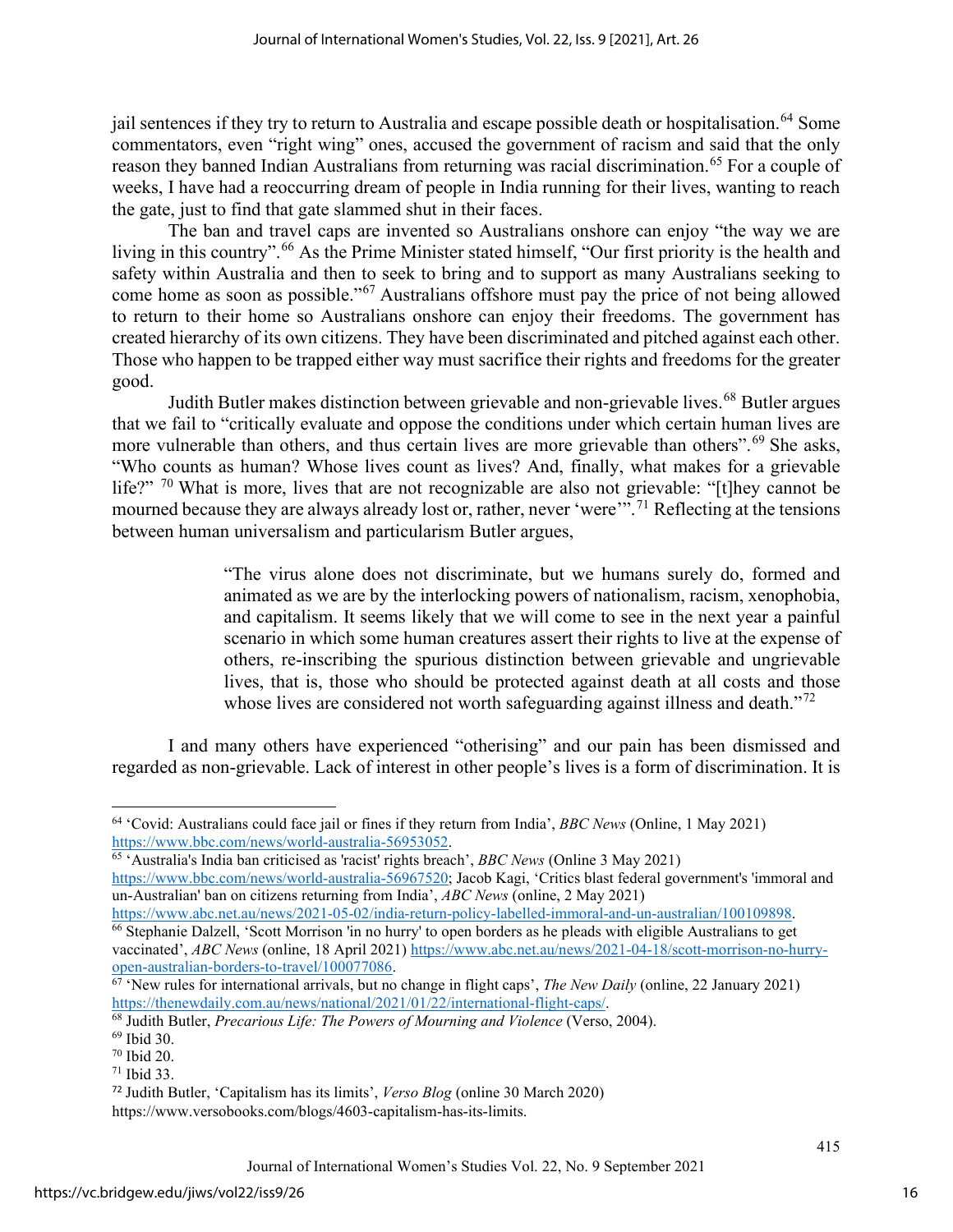our duty to feel fully for other people; to feel accountable for the actions of our governments; to be outspoken. If those feelings are absent, humanity is lost. But ignorance, as Renata Salecl argues whether passive or active, conscious or unconscious, has always been a part of the human condition. According to Salecl there is a rise in the number of people actively choosing not to know.[73](#page-17-0) Consciously ignoring facts may be a defence mechanism against feeling depressed and helpless. People find different ways to deny or ignore knowledge that "threatens their well-being".<sup>[74](#page-17-1)</sup> They often "embrace ignorance or denial...when they come close to knowledge that is somehow unbearable."<sup>[75](#page-17-2)</sup>

A few years ago, I asked one of my female migrant friends, who survived the war and fled with three small kids to seek refuge in Australia, whether she read the book by Behrouz Boochani *No Friend But The Mountains*. [76](#page-17-3) The book had just come out, everyone was talking about it. My friend is a successful, highly educated woman proficient in English. As many other migrants and refugees, she had to build her life from scratch. She spoke no English when she arrived but now she is one of the highest paid women in the country. "Why would I read it?", she turns towards me shaking her head while playing with her glass of wine. I was bewildered. "Maybe because Behrouz has an important story to tell," I blinked confused while shuffling in my chair. She pauses and her face darkens a little in the silence which stretches between us. "I don't read books that will leave me utterly depressed. I will just feel awful after reading them. I don't want to feel depressed. I cannot change anything anyway, right?" She said that more as a matter of fact than a question.

A shiver ran through me. I still feel her statement. It is buzzing in my ear. She would also tell me in our numerous conversations that life taught her how to protect herself from the terrible news that we are bombarded with on an almost daily basis. She learnt how to 'cut off' herself and live inside herself to stay sane, perhaps. She was honest and I understood her reasoning. Still, I breathe in deeply and exhale. I worry about people who consciously choose to ignore injustice. I did not know that my friend was one of *those* people.

#### **Conclusion (with no ending)**

*"The naked life, and the fear of losing it, is not something that brings men and women together, but something that blinds and separates them. Other human beings...are now seen only as potential contaminators to be avoided at all costs or at least to keep at a distance of at least one metre. What will human relations become in a country that will be accustomed to living in this way for who knows how long? And what is a society with no other value other than survival?"[77](#page-17-4)*

<span id="page-17-0"></span><sup>73</sup> Renata Salecl, *A Passion for Ignorance: What We Choose Not to Know and Why* (Princeton University Press,  $2020$ ).<br><sup>74</sup> Ibid 3.

<span id="page-17-3"></span><span id="page-17-2"></span><span id="page-17-1"></span><sup>&</sup>lt;sup>75</sup> Ibid.<br><sup>76</sup> In 2013, Kurdish journalist Behrouz Boochani was illegally and indefinitely detained on Manus Island. Boochani takes us on a sensory tour of the Manus prison. *No Friend but the Mountains* reveals that Manus prison is designed to break the will of refugees, so they see no option but to return home. See: Alex Reilly, 'Book Review: Behrouz Boochani's unsparing look at the brutality of Manus Island', *The Guardian* (online, 28 August 2018) [https://theconversation.com/book-review-behrouz-boochanis-unsparing-look-at-the-brutality-of-manus-island-](https://theconversation.com/book-review-behrouz-boochanis-unsparing-look-at-the-brutality-of-manus-island-101520)[101520.](https://theconversation.com/book-review-behrouz-boochanis-unsparing-look-at-the-brutality-of-manus-island-101520)

<span id="page-17-4"></span><sup>77</sup> Giorgio Agamben in Michel Foucault, Giorgio Agamben and Sergio Benvenuto, "Coronavirus and Philosophers", *European Journal of Psychoanalysis* (online 2020) https://www.journal-psychoanalysis.eu/coronavirus-andphilosophers/.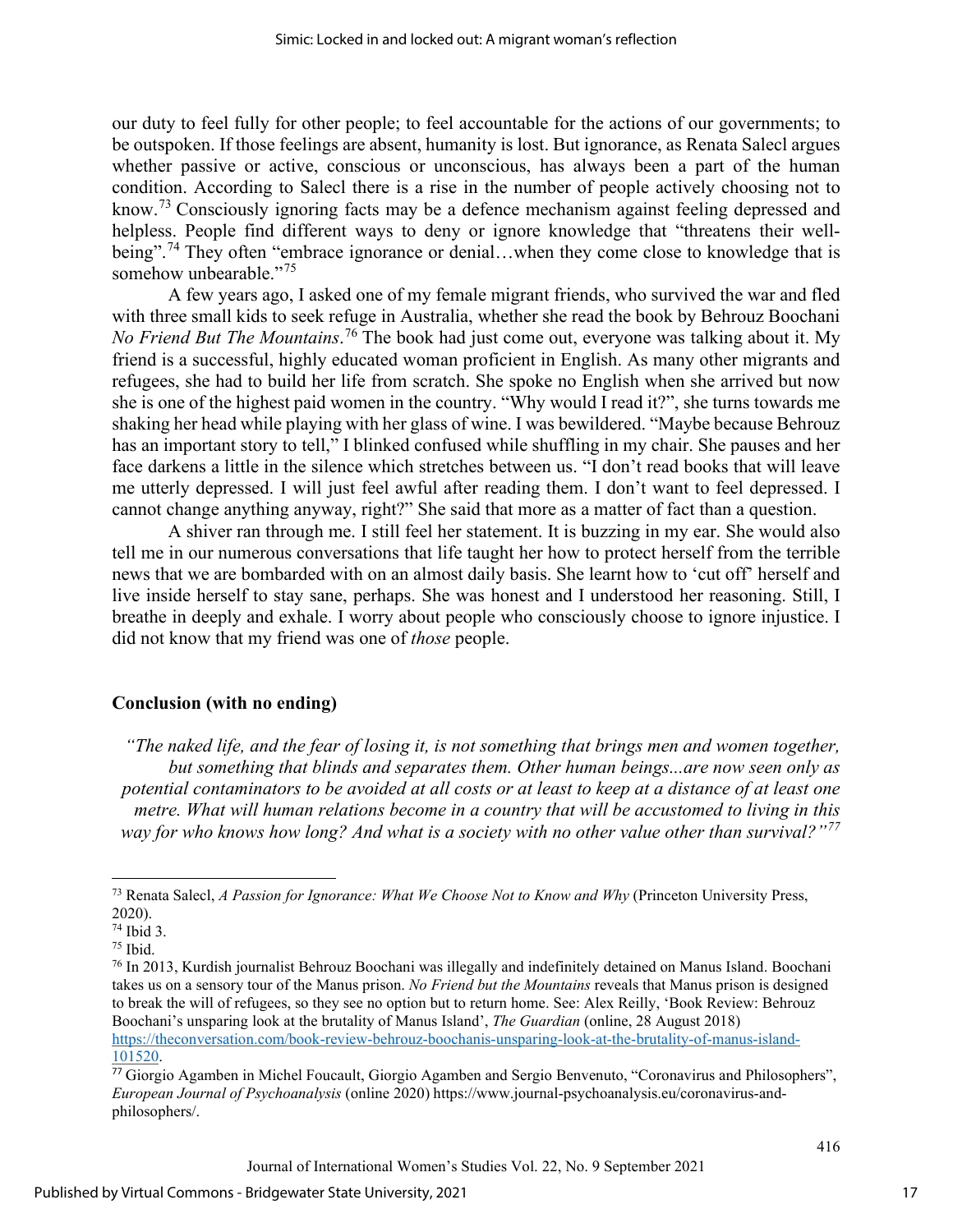At the time of submitting this reflection, fear-ridden Australia remains closed to the outside world with 20 million of its citizens in some form of lockdown.<sup>[78](#page-18-0)</sup> The government suggested closing the borders even further and dramatically reducing a number of its own citizens who can return to the country.<sup>[79](#page-18-1)</sup> While the government has fought for so long "the enemy" outside by sealing the nation's borders, paradoxically, "the enemy" is now inside spreading rapidly within the country's borders.<sup>[80](#page-18-2)</sup> We now find ourselves trapped together with the virus within our nation borders. The dream of "Covid-free" community has come to an end.

"Multicultural Australia" has seen a rapid shrinking of internationalism and skyrocketing growth of tribalism and nativism. It has been seen by some as "a claustrophobic and insular place"[81](#page-18-3) in which citizens were reduced to human vectors not vivacious souls. The government deliberately cultivated feelings of victimhood and helplessness in its citizens and portrays itself as the ultimate saviour of their bare lives. Citizen's agency and capacities have been wretched by the state which praises peoples' obsession over their physical safety. The purpose of our existence has become 'not to catch the virus'. Love is replaced with coldness and is redefined as indefinite staying away from loved ones. The most important things in human lives such as seeing loved ones in the last days of their lives could be easily deemed as 'not safe practice' if they clash with public health regulations.  $82$ 

The government tells people that to exist and survive and to not live and thrive is the 'new normal'. Every aspect of citizens lives have been "medicalized" and people have been "pathologized as victims without agency, sufferers that can be cured through psychological counselling".[83](#page-18-5) The Australian government instead should plan a solid and optimistic vision for the future, "rather than telling people they may have to continue in a dystopian, social, cultural and mental health wasteland."[84](#page-18-6) 

<span id="page-18-4"></span>[https://www.9news.com.au/national/coronavirus-hotel-quarantine-daughter-watches-father-die-on-skype-call](https://www.9news.com.au/national/coronavirus-hotel-quarantine-daughter-watches-father-die-on-skype-call-exemption-request-denied-queensland-news/c4acd03c-1ed8-47c0-8822-3261191c29c7)[exemption-request-denied-queensland-news/c4acd03c-1ed8-47c0-8822-3261191c29c7;](https://www.9news.com.au/national/coronavirus-hotel-quarantine-daughter-watches-father-die-on-skype-call-exemption-request-denied-queensland-news/c4acd03c-1ed8-47c0-8822-3261191c29c7) Stephen Johnson, 'Son forced to farewell his dying mother in Perth via a video call in Melbourne says he's disgusted to be an Australian and wants to return to Belgium- but he can't', *Daily Mail* (online, 13 August 2021)

<span id="page-18-0"></span><sup>78</sup> Renju Jose, 'Twenty million Australians under lockdown amid Delta virus outbreak, vaccine chaos', *Reuters* (online, 29 June 2021) https://nationalpost.com/news/world/twenty-million-australians-under-lockdown-amid-delta-<br>virus-outbreak-vaccine-chaos.

<span id="page-18-1"></span><sup>&</sup>lt;sup>79</sup> Calla Wahlquist, 'Halve cap of international arrivals to cut risk of lockdown, Daniel Andrews says', *The Guardian* (online, 29 June 2021) [https://www.theguardian.com/australia-news/2021/jun/29/halve-cap-on-](https://www.theguardian.com/australia-news/2021/jun/29/halve-cap-on-international-arrivals-to-cut-risk-of-lockdowns-daniel-andrews-says)

<span id="page-18-2"></span>[international-arrivals-to-cut-risk-of-lockdowns-daniel-andrews-says.](https://www.theguardian.com/australia-news/2021/jun/29/halve-cap-on-international-arrivals-to-cut-risk-of-lockdowns-daniel-andrews-says) 80 Graham Readfearn and Ben Smee, 'Australia records highest number of new cases in a day – as it happened', *The Guardian* (online, 21 August 2021) https://www.theguardian.com/australia-news/live/2021/aug/21/covid-australia-<br>live-news-update-victoria-considers-statewide-lockdown-as-nsw-police-move-to-block-protests.

<span id="page-18-3"></span> $\frac{81}{10}$  Jason Wilson, 'When I look at Australia from the US, I see an insular nation that has turned its back on its own', *The Guardian* (online, 28 June 2021) [https://www.theguardian.com/commentisfree/2021/jun/27/when-i-look-at](https://www.theguardian.com/commentisfree/2021/jun/27/when-i-look-at-australia-from-the-us-i-see-an-insular-nation-that-has-turned-its-back-on-its-own)[australia-from-the-us-i-see-an-insular-nation-that-has-turned-its-back-on-its-own.](https://www.theguardian.com/commentisfree/2021/jun/27/when-i-look-at-australia-from-the-us-i-see-an-insular-nation-that-has-turned-its-back-on-its-own) 82 Tim Arvier, 'Daughter watches father die via Skype from hotel quarantine', *Nine News* (online, 25 June 2021)

[https://www.dailymail.co.uk/news/article-9889903/James-Turbitt-embarrassed-Australian-wants-leave-denied](https://www.dailymail.co.uk/news/article-9889903/James-Turbitt-embarrassed-Australian-wants-leave-denied-chance-farewell-mum.html)[chance-farewell-mum.html;](https://www.dailymail.co.uk/news/article-9889903/James-Turbitt-embarrassed-Australian-wants-leave-denied-chance-farewell-mum.html) Brooke Rolfe, 'Aussie man forced to farewell dying mother on a video call wants to abandon the country and go back to Europe for good', *News.com.au* (online, 14 August 2021)

https://www.news.com.au/lifestyle/real-life/news-life/aussie-man-forced-to-farewell-dying-mother-on-a-video-call-<br>wants-to-abandon-the-country-and-go-back-to-europe-for-good/news-story/080d5ddbc0f54785a27d07f4bc33c6f9

<span id="page-18-5"></span><sup>&</sup>lt;sup>83</sup> Stef Craps, Postcolonial Witnessing: Trauma Out of Bounds (Palgrave Macmillan UK, 2013) 28; See also: The Hon Greg Hunt MP, 'Further mental health support for Victorians during COVID-19 pandemic' (Media Release, Department of Health, 6 August 2020).

<span id="page-18-6"></span><sup>84</sup> @profsarahj (Sarah Joseph), (Twitter, 18 August 2021)

[https://twitter.com/profsarahj?ref\\_src=twsrc%5Egoogle%7Ctwcamp%5Eserp%7Ctwgr%5Eauthor.](https://twitter.com/profsarahj?ref_src=twsrc%5Egoogle%7Ctwcamp%5Eserp%7Ctwgr%5Eauthor)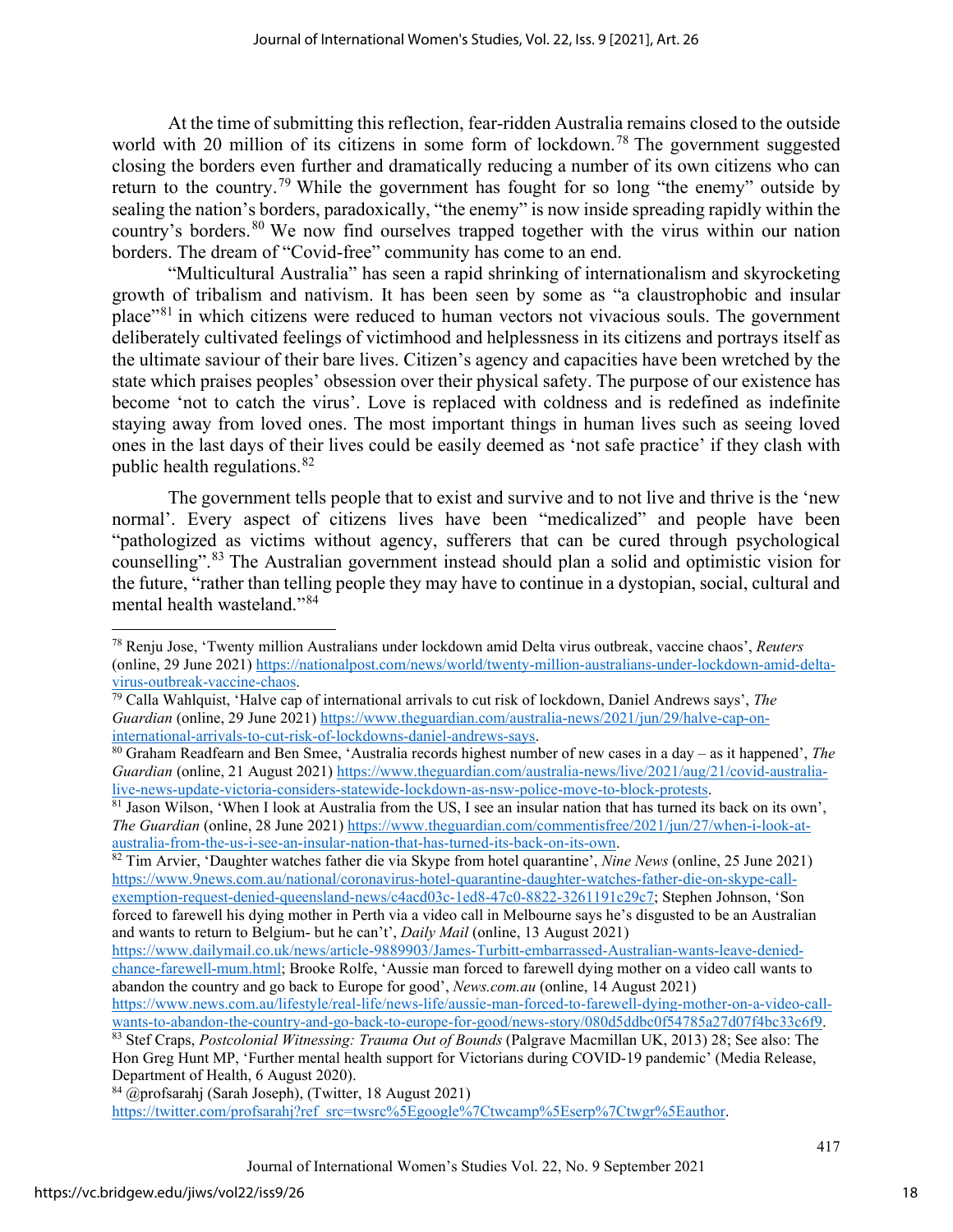Fear has been central in motivating people globally to comply with all sorts of public health measures necessary for restricting transmission of the virus.<sup>[85](#page-19-0)</sup> Fear however, according to the philosopher Martha Nussbaum, is a narcissistic emotion that "all too often blocks rational deliberation and poisons hope" and is antithetical to full maturity and citizenship.<sup>[86](#page-19-1)</sup> Mass panic buying and hoarding, lack of empathy for stranded citizens, and wilful acceptance of state-led draconian social controls have played into the liberal fear of authoritarianism $87$  and a free-run public health dictatorship. [88](#page-19-3) The rise in mental health illnesses has become alarming and the psychological footprint is bigger than the medical footprint.<sup>[89](#page-19-4)</sup> On 4 August 2021, the Lifeline Australia recorded its highest call volume in its 58-year history, with 3,345 calls made on the day. $^{90}$  $^{90}$  $^{90}$ The number of people in distress due to continuous and indefinite lockdowns, and social isolations although one of "the major concerns" <sup>[91](#page-19-6)</sup> so far have been regarded as little more than a collateral damage.

With no roadmap for opening, I remain safely detained on an island. I feel aimless, like a fish in a fishbowl swimming around in circles. I feel dizzy and heavy with the weight of my whole life. I feel trapped. The trajectory of the different government impacts on my life reminds me of Rob Nixon's work on 'slow violence'. Although Nixon writes about 'slow violence' in the context of environmental catastrophes and its impact on people's health over the years if not decades, his definition "provoke(s) us to expand our imaginations of what constitutes harm".<sup>[92](#page-19-7)</sup> I think I can make an analogy to a man-made 'violence' I experienced over the years as a direct result of the various government policies I have been subjected to. As Nixon explains, "By slow violence I mean a violence that occurs gradually and out of sight, a violence of delayed destruction that is dispersed across time and space, an attritional violence that is typically not viewed as violence at all".  $93$ 

<span id="page-19-3"></span>democracy' (2020) *Critical Review of International Social and Political Philosophy* 1. 88 Terry Mccrann, 'Is Australia's health dictatorship starting to crack?', *Herald Sun* (online, 7 July 2021) [https://www.heraldsun.com.au/subscribe/news/1/?sourceCode=HSWEB\\_WRE170\\_a\\_GGL&dest=https%3A%2F%](https://www.heraldsun.com.au/subscribe/news/1/?sourceCode=HSWEB_WRE170_a_GGL&dest=https%3A%2F%2Fwww.heraldsun.com.au%2Fbusiness%2Fterry-mccrann%2Fis-australias-health-dictatorship-starting-to-crack%2Fnewsstory%2F314335a9f30b2a790cfc297a63a1566d&memtype=anonymous&mode=premium&nk=0a5231229cebbf447573349e0c2415e2-1629760425) [2Fwww.heraldsun.com.au%2Fbusiness%2Fterry-mccrann%2Fis-australias-health-dictatorship-starting-to-](https://www.heraldsun.com.au/subscribe/news/1/?sourceCode=HSWEB_WRE170_a_GGL&dest=https%3A%2F%2Fwww.heraldsun.com.au%2Fbusiness%2Fterry-mccrann%2Fis-australias-health-dictatorship-starting-to-crack%2Fnewsstory%2F314335a9f30b2a790cfc297a63a1566d&memtype=anonymous&mode=premium&nk=0a5231229cebbf447573349e0c2415e2-1629760425)

[crack%2Fnewsstory%2F314335a9f30b2a790cfc297a63a1566d&memtype=anonymous&mode=premium&nk=0a52](https://www.heraldsun.com.au/subscribe/news/1/?sourceCode=HSWEB_WRE170_a_GGL&dest=https%3A%2F%2Fwww.heraldsun.com.au%2Fbusiness%2Fterry-mccrann%2Fis-australias-health-dictatorship-starting-to-crack%2Fnewsstory%2F314335a9f30b2a790cfc297a63a1566d&memtype=anonymous&mode=premium&nk=0a5231229cebbf447573349e0c2415e2-1629760425) [31229cebbf447573349e0c2415e2-1629760425;](https://www.heraldsun.com.au/subscribe/news/1/?sourceCode=HSWEB_WRE170_a_GGL&dest=https%3A%2F%2Fwww.heraldsun.com.au%2Fbusiness%2Fterry-mccrann%2Fis-australias-health-dictatorship-starting-to-crack%2Fnewsstory%2F314335a9f30b2a790cfc297a63a1566d&memtype=anonymous&mode=premium&nk=0a5231229cebbf447573349e0c2415e2-1629760425) 'NSW living under the "health dictatorship" of Dr Chant: Latham', *Sky News* (online, 28 July 2021) [https://www.skynews.com.au/opinion/nsw-living-under-the-health-dictatorship-of](https://www.skynews.com.au/opinion/nsw-living-under-the-health-dictatorship-of-dr-chant-latham/video/ac77799bf7e1d9fa01113b0b5f3a8cf2)[dr-chant-latham/video/ac77799bf7e1d9fa01113b0b5f3a8cf2.](https://www.skynews.com.au/opinion/nsw-living-under-the-health-dictatorship-of-dr-chant-latham/video/ac77799bf7e1d9fa01113b0b5f3a8cf2)<br><sup>89</sup> See:Steven Taylor, *The Psychology of Pandemics: Preparing for the Next Global Outbreak of Infectious Disease* 

<span id="page-19-4"></span>(Cambridge Scholars Publishing, 2019); Sharon Kirkey, 'More than 200 days in, COVID-19 is taking a psychological toll, and that's entirely normal', *National Post* (online, 17 October 2020)

<span id="page-19-0"></span><sup>85</sup> Sonja A. Rasmussen and Richard A. Goodman, *The CDC Field Epidemiology Manual* (Oxford University Press, 4<sup>th</sup> ed, 2019).<br><sup>86</sup> Martha C. Nussbaum, *The Monarchy of Fear: A Philosopher Looks at Our Political Crisis* (Simon & Schuster,

<span id="page-19-1"></span><sup>2019).</sup> 

<span id="page-19-2"></span><sup>&</sup>lt;sup>87</sup> Dan Degerman, Matthew Flinders and Matthew Thomas Johnson, 'In defence of fear: COVID-19, crises and democracy' (2020) Critical Review of International Social and Political Philosophy 1.

[https://nationalpost.com/health/more-than-200-days-in-covid-19-is-taking-a-psychological-toll-and-thats-entirely-](https://nationalpost.com/health/more-than-200-days-in-covid-19-is-taking-a-psychological-toll-and-thats-entirely-normal)

<span id="page-19-6"></span><span id="page-19-5"></span><sup>&</sup>lt;sup>90</sup> Lifeline is a 24/7 crisis support & suicide prevention service: https://twitter[.](https://twitter.com/LifelineAust)com/LifelineAust. <sup>91</sup> Hon David Coleman MP, Assistant Minister to the Prime Minister for Mental Health and Suicide Prevention reported recently that 1 in 5 Australians experience a mental health condition each year, 45% of Australians will experience mental health illness in their lifetime and suicide is a leading cause of death for people aged 15 to 44. Committee for Economic Development of Australia (CEDA), 'Australia's mental health plan', *CEDA Past Events* 

<span id="page-19-7"></span><sup>&</sup>lt;sup>92</sup> Thom Davies, 'Slow violence and toxic geographies: "Out of sight" to whom?' (2019) *EPC: Politics and Space 1*[.](https://events.ceda.com.au/Events/Library/Past-Events1/LS210820)

<span id="page-19-8"></span><sup>93</sup> Rob Nixon, *Slow Violence and the Environmentalism of the Poor* (Harvard University Press, 2011) 2.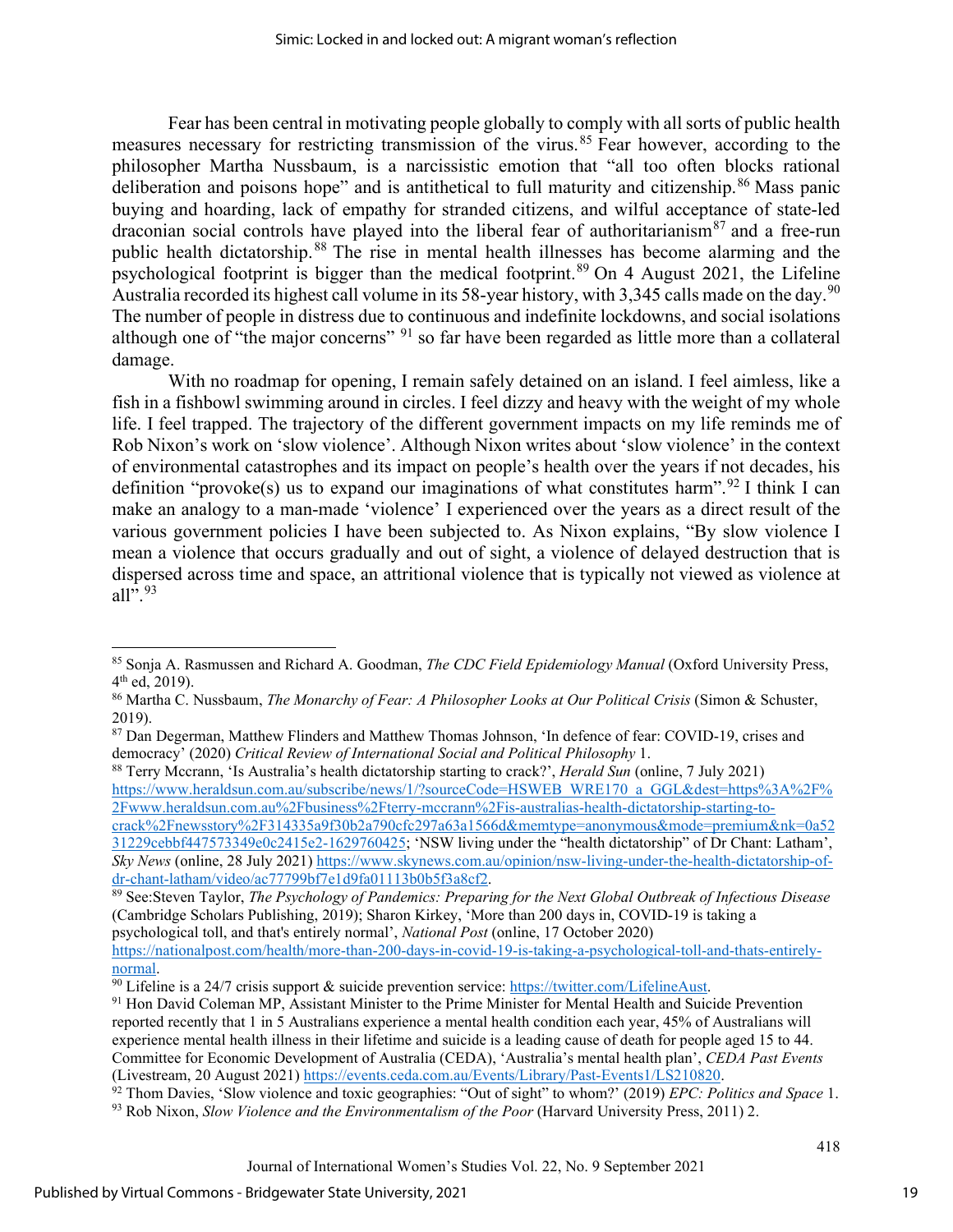The latest form of emotional violence that is on-going with the government's heavy-handed stance on keeping borders shut contributes to a plethora of other violence(s) accumulated in my body and mind over the years. "Ongoing" traumas<sup>[94](#page-20-0)</sup> irreparably impact mine and other lives. And not only our lives personally, but the lives of those around us: our partners, our children, our community. The ripple effects of emotional suffering may be invisible, the villains who produce it may occupy different special geographies, but the harm they produce is leaving enduring scars and open wounds on my flesh and in my mind.

#### **Acknowledgments**

I would like to thank to my colleagues Zoe Rathus AM, Mark Drumbl and Karen Crawley for their useful comments on previous drafts of this paper. I also would like to thank the two anonymous peer reviewers for their helpful feedback. My thanks also go to Sally McIntosh for her excellent research assistance. This paper is dedicated to my loving friend Henrieta Kollárová who recently died from breast cancer in Slovakia. I have not seen Henrieta for the past 18 months nor could attend her funeral due to a ban on international travel.

<span id="page-20-0"></span><sup>94</sup> Michael Rothberg writes that we need to account for "ongoing, everyday forms of traumatizing violence" that exist next to 'the event-based model of trauma': Michael Rothberg, 'Decolonizing Trauma Studies: A Response' (2008) 40(1/2) *Studies in the Novel* 224.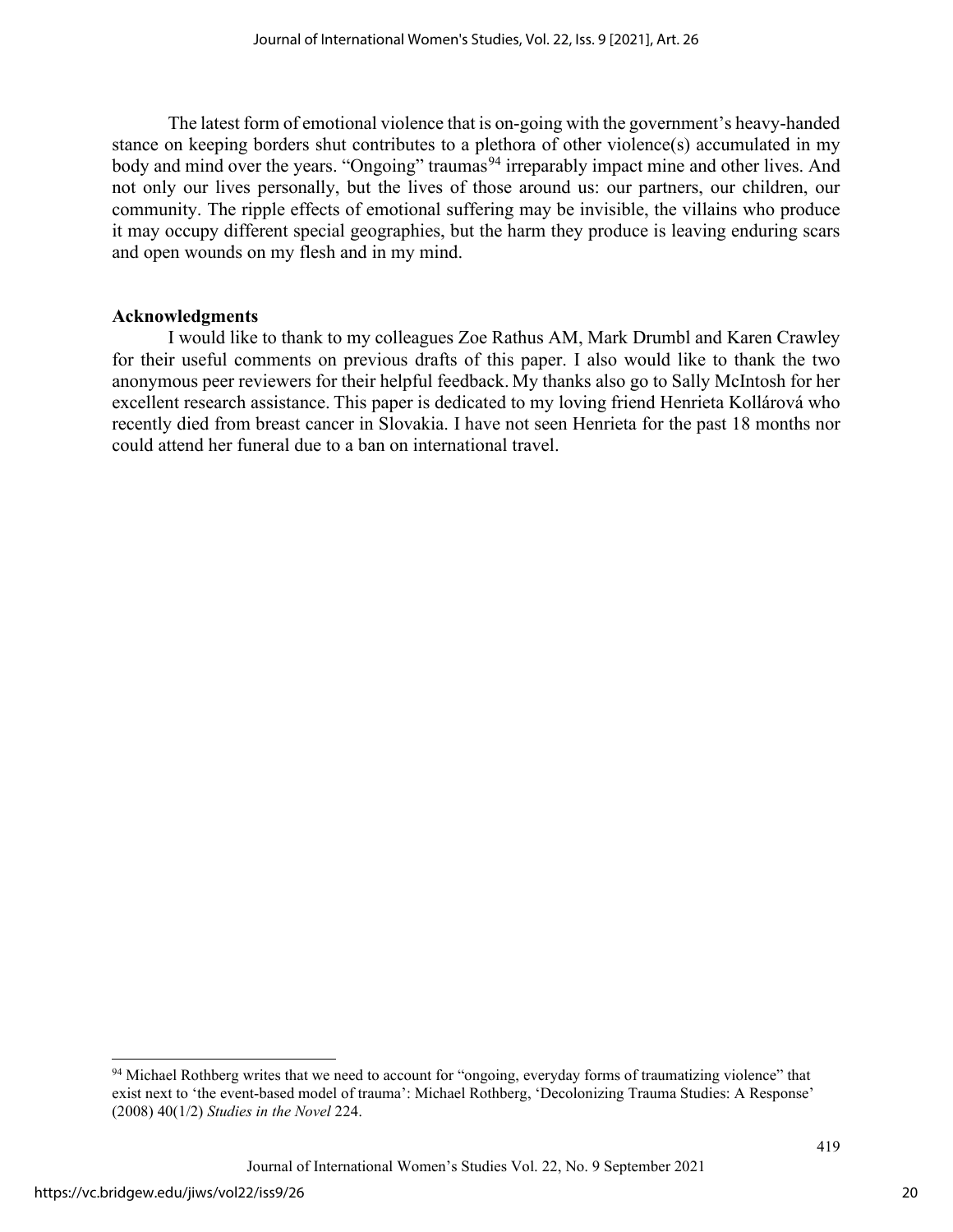#### **References**

#### **Journal Articles/Book Chapters/Reports**

- Allan, James, 'The Coronavirus: Old vs Young' (2021) 8 (2) *Griffith Journal of Law and Human Dignity* 197
- Berg, Laurie and Bassina Farbenblum, 'As If We Weren't Humans: The Abandonment of Temporary Migrants in Australia during COVID-19', *Migrant Worker Justice Initiative* (Report, 17 September 2020)

https://papers.ssrn.com/sol3/papers.cfm?abstract\_id=3709527

- Carangio, Vassilissa et al, 'Racism and White privilege: highly skilled immigrant women workers in Australia' (2020) 44(1) *Ethnic and Racial Studies* 77
- Crawley, Karen and Honni van Rijswijk, 'Justice in the Gutter: Representing Everyday Trauma in the Graphic Novels of Art Spiegelman' (2012) 16 *Law Text Culture* 93
- Davies, Thom, 'Slow violence and toxic geographies: 'Out of sight' to whom?' (2019) *EPC*: *Politics and Space* 1
- Degerman, Dan, Matthew Flinders and Matthew Thomas Johnson, 'In defence of fear: COVID-19, crises and democracy' (2020) *Critical Review of International Social and Political Philosophy* 1
- Foucault, Michel, Giorgio Agamben and Sergio Benvenuto, "Coronavirus and Philosophers", *European Journal of Psychoanalysis* (online 2020) https://www.journalpsychoanalysis.eu/coronavirus-and-philosophers/.
- Foster, Hayley et al, 'Impact of COVID-19 on Migrant and Refugee Women and Children Experiencing DFV', *Women's Safety NSW* (Report, 31 July 2020) [https://www.womenssafetynsw.org.au/impact/publication/impact-of-covid-19-on](https://www.womenssafetynsw.org.au/impact/publication/impact-of-covid-19-on-migrant-and-refugee-women-and-children-experiencing-dfv/)[migrant-and-refugee-women-and-children-experiencing-dfv/](https://www.womenssafetynsw.org.au/impact/publication/impact-of-covid-19-on-migrant-and-refugee-women-and-children-experiencing-dfv/)
- Harmony Alliance, *Migrant and Refugee Women in the Covid-19 Pandemic: Impact, Resilience, and the Way Forward* (National Consultation Report, February 2021) 5 [http://harmonyalliance.org.au/wp-content/uploads/2021/02/HA-Membership-Forum-](http://harmonyalliance.org.au/wp-content/uploads/2021/02/HA-Membership-Forum-Report.pdf)[Report.pdf](http://harmonyalliance.org.au/wp-content/uploads/2021/02/HA-Membership-Forum-Report.pdf)
- Mansouri, Fethi et al, *Social Networks, Belonging and Active Citizenship Among Migrant Youth in Australia* (Australian Research Council Linkage Project, Deakin University and Monash University, 2013)
- Salecl, Renata, "Corona Envy and the Violence of the Pandemic" in Ekaterina Degot, *There Is No Society? Individuals and Community in Pandemic Times: Ausst. Kat. Steirischer Herbst '20-Paranoia TV (Graz, Austria, 2020)* (König, Walther, 2021)
- Rothberg, Michael, 'Decolonizing Trauma Studies: A Response' (2008) 40(1/2) *Studies in the Novel* 224

#### **Books**

- Butler, Judith, *Precarious Life: The Powers of Mourning and Violence* (Verso, 2004)
- Craps, Stef, *Postcolonial Witnessing: Trauma Out of Bounds* (Palgrave Macmillan UK, 2013)
- Degot, Ekaterina, *There Is No Society? Individuals and Community in Pandemic Times: Ausst. Kat. Steirischer Herbst '20-Paranoia TV (Graz, Austria, 2020)* (König, Walther, 2021)
- Faruqi, Mehreen, *Too Migrant, Too Muslim, Too Loud* (Allen and Unwin, 2021)
- Kneen, Krissy, *The Three Burials of Lotty Kneen* (Text Publishing, 2021)
- Kozinc, Darinka, *The Alexandrians: Aleksandrinke* (Educa, Melior 2008)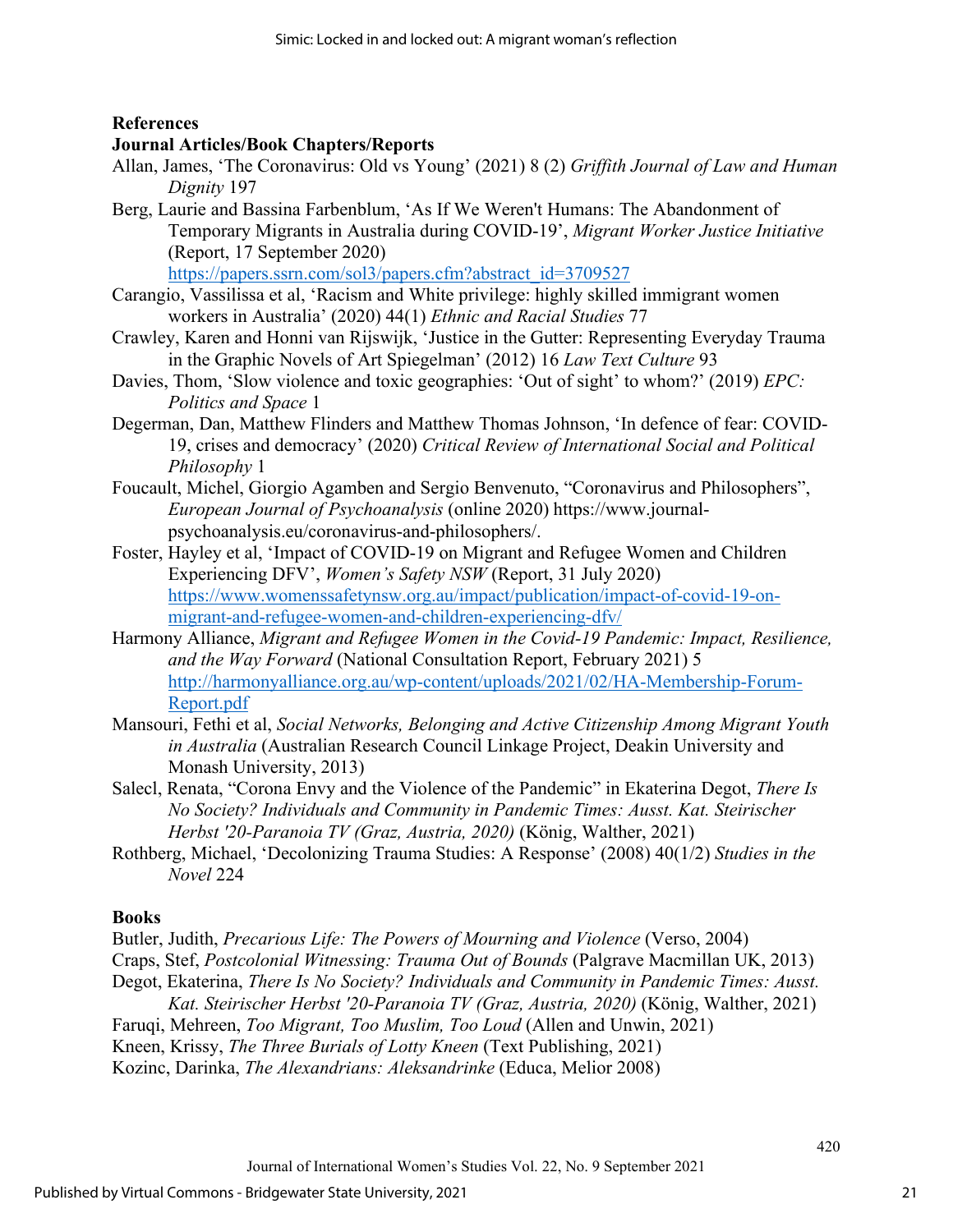- Nixon, Rob, *Slow Violence and the Environmentalism of the Poor* (Harvard University Press, 2011)
- Nussbaum, Martha C., *The Monarchy of Fear: A Philosopher Looks at Our Political Crisis* (Simon & Schuster, 2019)
- Manzoni, Alessandro *The Betrothed* (Penguin, 1983)
- Rasmussen, Sonja A. and Richard A. Goodman, *The CDC Field Epidemiology Manual* (Oxford University Press, 4th ed, 2019)
- Salecl, Renata, *A Passion for Ignorance: What We Choose Not to Know and Why* (Princeton University Press, 2020)
- Simić, Olivera*, Surviving Peace: A Political Memoir* (Spinifex Press, 2014)
- Taylor, Stephen, *The Psychology of Pandemics: Preparing for the Next Global Outbreak of Infectious Disease* (Cambridge Scholars Publishing, 2019)
- Tumarkin, Maria, *Axiomatic* (Transit Books, 2018)

#### **Newspaper Articles**

- Arvier, Tim, 'Daughter watches father die via Skype from hotel quarantine', *Nine News* (online, 25 June 2021) [https://www.9news.com.au/national/coronavirus-hotel-quarantine](https://www.9news.com.au/national/coronavirus-hotel-quarantine-daughter-watches-father-die-on-skype-call-exemption-request-denied-queensland-news/c4acd03c-1ed8-47c0-8822-3261191c29c7)[daughter-watches-father-die-on-skype-call-exemption-request-denied-queensland](https://www.9news.com.au/national/coronavirus-hotel-quarantine-daughter-watches-father-die-on-skype-call-exemption-request-denied-queensland-news/c4acd03c-1ed8-47c0-8822-3261191c29c7)[news/c4acd03c-1ed8-47c0-8822-3261191c29c7](https://www.9news.com.au/national/coronavirus-hotel-quarantine-daughter-watches-father-die-on-skype-call-exemption-request-denied-queensland-news/c4acd03c-1ed8-47c0-8822-3261191c29c7)
- Aston, Joshua, 'There are 209 Australian kids stranded in India: they have special legal rights we must not ignore', *The Conversation* (online, 10 June 2021) [https://theconversation.com/there-are-209-australian-kids-stranded-in-india-they-have](https://theconversation.com/there-are-209-australian-kids-stranded-in-india-they-have-special-legal-rights-we-must-not-ignore-162176)[special-legal-rights-we-must-not-ignore-162176](https://theconversation.com/there-are-209-australian-kids-stranded-in-india-they-have-special-legal-rights-we-must-not-ignore-162176)
- 'Australia's India ban criticised as 'racist' rights breach', *BBC News* (Online 3 May 2021) <https://www.bbc.com/news/world-australia-56967520>
- Boseley, Matilda, 'Family fear for dying Australian man stranded in Ireland as Emirates cancels flights', *The Guardian* (online, 16 January 2021) [https://www.theguardian.com/world/2020/dec/06/virgin-flight-to-melbourne-advised-to](https://www.theguardian.com/world/2020/dec/06/virgin-flight-to-melbourne-advised-to-self-isolate-after-international-travellers-fail-to-quarantine)[self-isolate-after-international-travellers-fail-to-quarantine](https://www.theguardian.com/world/2020/dec/06/virgin-flight-to-melbourne-advised-to-self-isolate-after-international-travellers-fail-to-quarantine)
- Clayfield, Matthew, 'Bosnia and Herzegovina may never be clear of landmines', *ABC News* (online, 15 October 2017) [https://www.abc.net.au/news/2017-10-15/bosnia-may-never](https://www.abc.net.au/news/2017-10-15/bosnia-may-never-be-clear-of-land-mines/9029692)[be-clear-of-land-mines/9029692](https://www.abc.net.au/news/2017-10-15/bosnia-may-never-be-clear-of-land-mines/9029692)
- 'Covid: Australians could face jail or fines if they return from India', *BBC News* (Online, 1 May 2021)<https://www.bbc.com/news/world-australia-56953052>
- Dalzell, Stephanie, 'Scott Morrison 'in no hurry' to open borders as he pleads with eligible Australians to get vaccinated', *ABC News* (online, 18 April 2021) [https://www.abc.net.au/news/2021-04-18/scott-morrison-no-hurry-open-australian](https://www.abc.net.au/news/2021-04-18/scott-morrison-no-hurry-open-australian-borders-to-travel/100077086)[borders-to-travel/100077086](https://www.abc.net.au/news/2021-04-18/scott-morrison-no-hurry-open-australian-borders-to-travel/100077086)
- Delaney, Brigid, 'Australia is the Covid lucky country. But we risk becoming cruel'*, The Guardian* (online, 26 February 2021) [https://www.theguardian.com/commentisfree/2021/feb/26/australia-is-once-again-the](https://www.theguardian.com/commentisfree/2021/feb/26/australia-is-once-again-the-lucky-country-but-if-we-cant-feel-the-virus-pain-beyond-our-shores-we-are-simply-cruel)[lucky-country-but-if-we-cant-feel-the-virus-pain-beyond-our-shores-we-are-simply-cruel](https://www.theguardian.com/commentisfree/2021/feb/26/australia-is-once-again-the-lucky-country-but-if-we-cant-feel-the-virus-pain-beyond-our-shores-we-are-simply-cruel)
- Dobbs, Michael, 'NATO missile hits train, kills at least 10', *The Washington Post* (online, 13 April 1999) [https://www.washingtonpost.com/wp](https://www.washingtonpost.com/wp%20srv/inatl/longterm/balkans/stories/belgrade041399.htm)  [srv/inatl/longterm/balkans/stories/belgrade041399.htm](https://www.washingtonpost.com/wp%20srv/inatl/longterm/balkans/stories/belgrade041399.htm)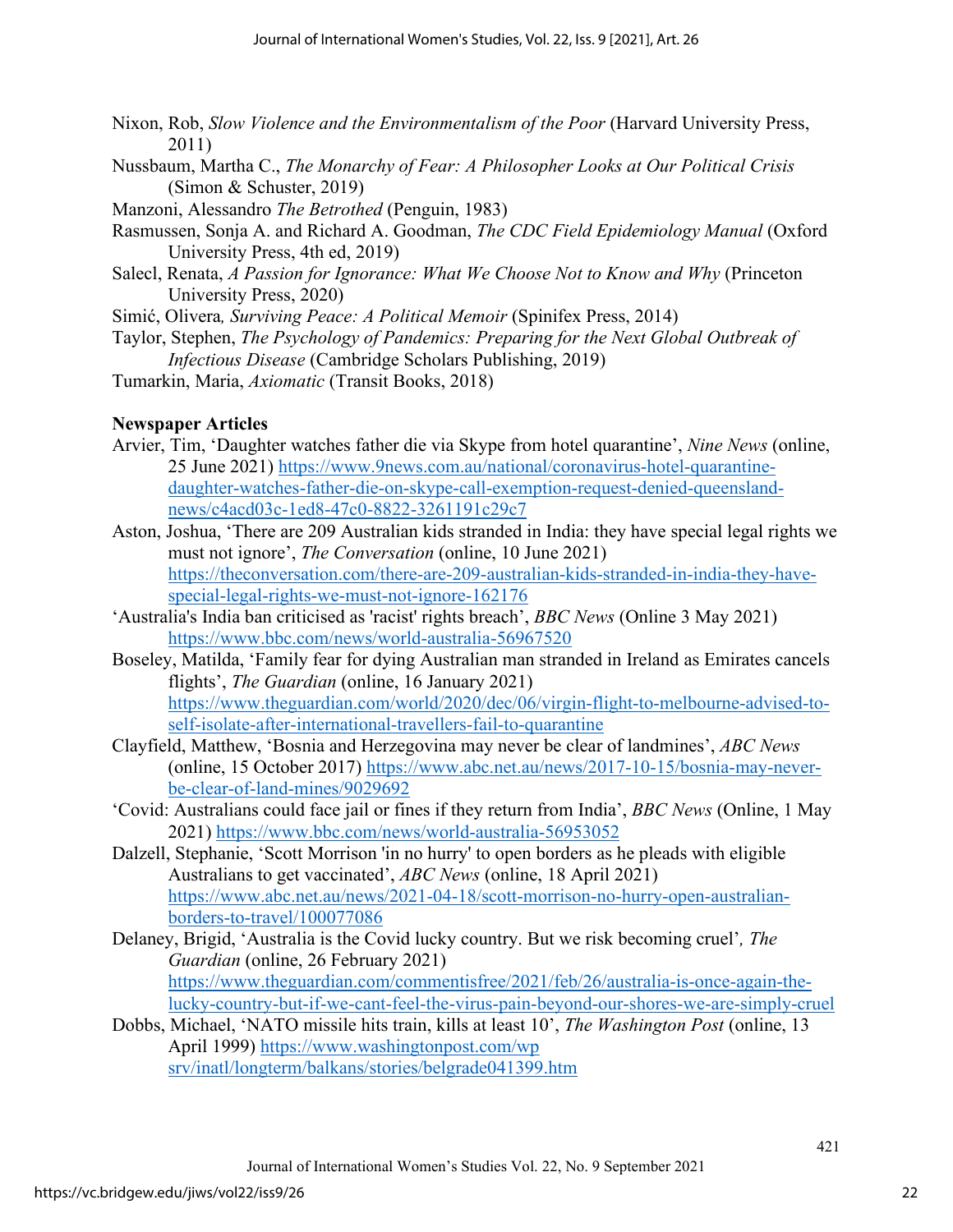- Dziedzic, Stephen and Georgia Hitch, 'Australia pauses all flights from India amid COVID outbreak, readies aid package of ventilators and other medical supplies', *ABC News* (Online, 27 April 2021) [https://www.abc.net.au/news/2021-04-27/scott-morrison-pause](https://www.abc.net.au/news/2021-04-27/scott-morrison-pause-flights-india-covid-outbreak/100098322)[flights-india-covid-outbreak/100098322](https://www.abc.net.au/news/2021-04-27/scott-morrison-pause-flights-india-covid-outbreak/100098322)
- Farbenblum, Bassina and Laurie Berg, "Garbage" and "cash cows": temporary migrants describe anguish of exclusion and racism during COVID-19', *The Conversation* (online, 17 September 2020) [https://theconversation.com/garbage-and-cash-cows-temporary](https://theconversation.com/garbage-and-cash-cows-temporary-migrants-describe-anguish-of-exclusion-and-racism-during-covid-19-146098)[migrants-describe-anguish-of-exclusion-and-racism-during-covid-19-146098](https://theconversation.com/garbage-and-cash-cows-temporary-migrants-describe-anguish-of-exclusion-and-racism-during-covid-19-146098)
- Fitzsimmons, Caitlin, '"Lack of empathy and sympathy": Formerly stranded Aussies adjust to life back home', *The Sydney Morning Herald* (online, 28 March 2021) [https://www.smh.com.au/national/lack-of-empathy-and-sympathy-formerly-stranded](https://www.smh.com.au/national/lack-of-empathy-and-sympathy-formerly-stranded-aussies-adjust-to-life-back-home-20210317-p57bjn.html)[aussies-adjust-to-life-back-home-20210317-p57bjn.html](https://www.smh.com.au/national/lack-of-empathy-and-sympathy-formerly-stranded-aussies-adjust-to-life-back-home-20210317-p57bjn.html)
- Fitzsimmons, Caitlin, 'They waited 17 months for the border to reopen. Now they're giving up and going home', *The Age* (online, 15 August 2021) [https://www.theage.com.au/national/they-waited-17-months-for-the-border-to-reopen](https://www.theage.com.au/national/they-waited-17-months-for-the-border-to-reopen-now-they-re-giving-up-and-going-home-20210813-p58ill.html)[now-they-re-giving-up-and-going-home-20210813-p58ill.html](https://www.theage.com.au/national/they-waited-17-months-for-the-border-to-reopen-now-they-re-giving-up-and-going-home-20210813-p58ill.html)
- Fleetwood, Christian, 'Cap on international arrivals introduced to ease pressure on hotel quarantine systems', *Travel Weekly* (online, 13 July 2020) [https://www.travelweekly.com.au/article/cap-on-international-arrivals-introduced-to](https://www.travelweekly.com.au/article/cap-on-international-arrivals-introduced-to-ease-pressure-on-hotel-quarantine-systems/)[ease-pressure-on-hotel-quarantine-systems/](https://www.travelweekly.com.au/article/cap-on-international-arrivals-introduced-to-ease-pressure-on-hotel-quarantine-systems/)
- Florez, Catalina, '"Bye-bye, Australia": The migrants leaving for good so they can see their families', *SBS News* (online 6 June 2021) [https://www.sbs.com.au/news/bye-bye](https://www.sbs.com.au/news/bye-bye-australia-the-migrants-leaving-for-good-so-they-can-see-their-families)[australia-the-migrants-leaving-for-good-so-they-can-see-their-families](https://www.sbs.com.au/news/bye-bye-australia-the-migrants-leaving-for-good-so-they-can-see-their-families)
- Gramenz, Emilie and Aryana Mohmood, 'Queensland's plan to recoup COVID-19 hotel quarantine bills worries returned travellers', *ABC News* (online, 24 June 2021) [https://www.abc.net.au/news/2021-06-23/covid-qld-hotel-quarantine-bill-private-debt](https://www.abc.net.au/news/2021-06-23/covid-qld-hotel-quarantine-bill-private-debt-collector/100237952)[collector/100237952](https://www.abc.net.au/news/2021-06-23/covid-qld-hotel-quarantine-bill-private-debt-collector/100237952)
- Hanifie, Sowaibah, 'Heartbreak for thousands of Australian residents banned from reuniting with their foreign parents', *ABC News* (online, 22 April 2021) [https://www.abc.net.au/news/2021-04-22/covid-stops-australians-from-reuniting-with](https://www.abc.net.au/news/2021-04-22/covid-stops-australians-from-reuniting-with-overseas-parents/100081730)[overseas-parents/100081730](https://www.abc.net.au/news/2021-04-22/covid-stops-australians-from-reuniting-with-overseas-parents/100081730)
- Johnson, Steaphen, 'Son forced to farewell his dying mother in Perth via a video call in Melbourne says he's disgusted to be an Australian and wants to return to Belgium- but he can't', *Daily Mail* (online, 13 August 2021) [https://www.dailymail.co.uk/news/article-](https://www.dailymail.co.uk/news/article-9889903/James-Turbitt-embarrassed-Australian-wants-leave-denied-chance-farewell-mum.html)[9889903/James-Turbitt-embarrassed-Australian-wants-leave-denied-chance-farewell](https://www.dailymail.co.uk/news/article-9889903/James-Turbitt-embarrassed-Australian-wants-leave-denied-chance-farewell-mum.html)[mum.html](https://www.dailymail.co.uk/news/article-9889903/James-Turbitt-embarrassed-Australian-wants-leave-denied-chance-farewell-mum.html)
- Johnson, Stephen, 'Why this seemingly innocent picture of Scott Morrison at an old English pub is sparking outrage- and it has nothing to do with the beer', *Daily Mail Australia* (online, 15 June 2021) [https://www.dailymail.co.uk/news/article-](https://www.dailymail.co.uk/news/article-9686365/Picture-Scott-Morrison-outside-English-pub-Cornwall-sparks-outrage.html)9686365/Picture-Scott-[Morrison-outside-English-pub-Cornwall-sparks-outrage.html](https://www.dailymail.co.uk/news/article-9686365/Picture-Scott-Morrison-outside-English-pub-Cornwall-sparks-outrage.html)
- Jose, Renju, 'Twenty million Australians under lockdown amid Delta virus outbreak, vaccine chaos', *Reuters* (online, 29 June 2021) https://nationalpost.com/news/world/twentymillion-australians-under-lockdown-amid-delta-virus-outbreak-vaccine-chaosKagi, Jacob, 'Critics blast federal government's 'immoral and un-Australian' ban on citizens returning from India', *ABC News* (online, 2 May 2021)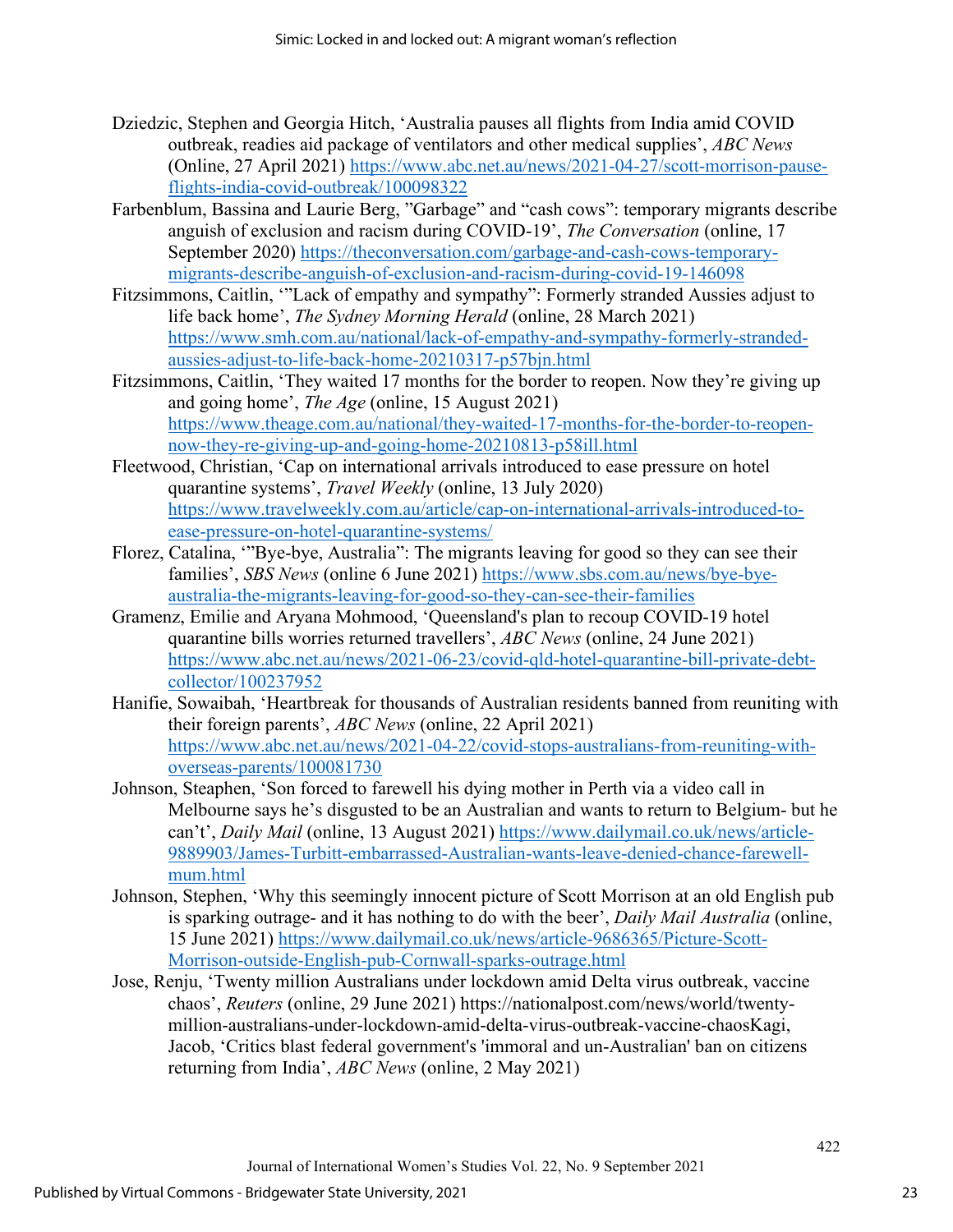[https://www.abc.net.au/news/2021-05-02/india-return-policy-labelled-immoral-and-un](https://www.abc.net.au/news/2021-05-02/india-return-policy-labelled-immoral-and-un-australian/100109898)[australian/100109898](https://www.abc.net.au/news/2021-05-02/india-return-policy-labelled-immoral-and-un-australian/100109898) 

- Karp, Paul, '"Betrayed and abandoned": DFAT reveals 36 875 Australians still stranded overseas', *The Guardian* (online, 26 November 2020) [https://www.theguardian.com/australia-news/2020/nov/26/betrayed-and-abandoned-dfat](https://www.theguardian.com/australia-news/2020/nov/26/betrayed-and-abandoned-dfat-reveals-36875-australians-still-stranded-overseas)[reveals-36875-australians-still-stranded-overseas](https://www.theguardian.com/australia-news/2020/nov/26/betrayed-and-abandoned-dfat-reveals-36875-australians-still-stranded-overseas)
- Kirkey, Sharon, 'More than 200 days in, COVID-19 is taking a psychological toll, and that's entirely normal', *National Post* (online, 17 October 2020) [https://nationalpost.com/health/more-than-200-days-in-covid-19-is-taking-a](https://nationalpost.com/health/more-than-200-days-in-covid-19-is-taking-a-psychological-toll-and-thats-entirely-normal)[psychological-toll-and-thats-entirely-normal](https://nationalpost.com/health/more-than-200-days-in-covid-19-is-taking-a-psychological-toll-and-thats-entirely-normal)
- Knaus, Christopher, 'NSW police error to blame over two overseas travellers failing to quarantine', *The Guardian* (online, 6 December 2020) [https://www.theguardian.com/world/2020/dec/06/virgin-flight-to-melbourne-advised-to](https://www.theguardian.com/world/2020/dec/06/virgin-flight-to-melbourne-advised-to-self-isolate-after-international-travellers-fail-to-quarantine)[self-isolate-after-international-travellers-fail-to-quarantine](https://www.theguardian.com/world/2020/dec/06/virgin-flight-to-melbourne-advised-to-self-isolate-after-international-travellers-fail-to-quarantine)
- Koziol, Michael, '"No hurry": Why impatience over vaccines and borders will divide Australia', *The Sydney Morning Herald* (online, 25 April 2021) [https://www.smh.com.au/politics/federal/no-hurry-why-impatience-over-vaccines-and](https://www.smh.com.au/politics/federal/no-hurry-why-impatience-over-vaccines-and-borders-will-divide-australia-20210420-p57ksd.html)[borders-will-divide-australia-20210420-p57ksd.html](https://www.smh.com.au/politics/federal/no-hurry-why-impatience-over-vaccines-and-borders-will-divide-australia-20210420-p57ksd.html)
- Mao, Frances, 'Celebrities in Australia anger standard citizens over "double standard"', *BBC News* (online, 1 April 2021) [https://www.travelweekly.com.au/article/cap-on](https://www.travelweekly.com.au/article/cap-on-international-arrivals-introduced-to-ease-pressure-on-hotel-quarantine-systems/)[international-arrivals-introduced-to-ease-pressure-on-hotel-quarantine-systems/](https://www.travelweekly.com.au/article/cap-on-international-arrivals-introduced-to-ease-pressure-on-hotel-quarantine-systems/)
- Mao, Frances, '"Fortress Australia": Why calls to open up borders are meeting resistance', *BBC News* (online, 26 May 2021)<https://www.bbc.com/news/world-australia-57224635>
- Mccrann, Terry, 'Is Australia's health dictatorship starting to crack?', *Herald Sun* (online, 7 July 2021)

[https://www.heraldsun.com.au/subscribe/news/1/?sourceCode=HSWEB\\_WRE170\\_a\\_G](https://www.heraldsun.com.au/subscribe/news/1/?sourceCode=HSWEB_WRE170_a_GGL&dest=https%3A%2F%2Fwww.heraldsun.com.au%2Fbusiness%2Fterry-mccrann%2Fis-australias-health-dictatorship-starting-to-crack%2Fnewsstory%2F314335a9f30b2a790cfc297a63a1566d&memtype=anonymous&mode=premium&nk=0a5231229cebbf447573349e0c2415e2-1629760425) GL&dest=h[ttps%3A%2F%2Fwww.heraldsun.com.au%2Fbusiness%2Fterry](https://www.heraldsun.com.au/subscribe/news/1/?sourceCode=HSWEB_WRE170_a_GGL&dest=https%3A%2F%2Fwww.heraldsun.com.au%2Fbusiness%2Fterry-mccrann%2Fis-australias-health-dictatorship-starting-to-crack%2Fnewsstory%2F314335a9f30b2a790cfc297a63a1566d&memtype=anonymous&mode=premium&nk=0a5231229cebbf447573349e0c2415e2-1629760425)[mccrann%2Fis-australias-health-dictatorship-starting-to](https://www.heraldsun.com.au/subscribe/news/1/?sourceCode=HSWEB_WRE170_a_GGL&dest=https%3A%2F%2Fwww.heraldsun.com.au%2Fbusiness%2Fterry-mccrann%2Fis-australias-health-dictatorship-starting-to-crack%2Fnewsstory%2F314335a9f30b2a790cfc297a63a1566d&memtype=anonymous&mode=premium&nk=0a5231229cebbf447573349e0c2415e2-1629760425)[crack%2Fnewsstory%2F314335a9f30b2a790cfc297a63a1566d&memtype=anonymous&](https://www.heraldsun.com.au/subscribe/news/1/?sourceCode=HSWEB_WRE170_a_GGL&dest=https%3A%2F%2Fwww.heraldsun.com.au%2Fbusiness%2Fterry-mccrann%2Fis-australias-health-dictatorship-starting-to-crack%2Fnewsstory%2F314335a9f30b2a790cfc297a63a1566d&memtype=anonymous&mode=premium&nk=0a5231229cebbf447573349e0c2415e2-1629760425) [mode=premium&nk=0a5231229cebbf447573349e0c2415e2](https://www.heraldsun.com.au/subscribe/news/1/?sourceCode=HSWEB_WRE170_a_GGL&dest=https%3A%2F%2Fwww.heraldsun.com.au%2Fbusiness%2Fterry-mccrann%2Fis-australias-health-dictatorship-starting-to-crack%2Fnewsstory%2F314335a9f30b2a790cfc297a63a1566d&memtype=anonymous&mode=premium&nk=0a5231229cebbf447573349e0c2415e2-1629760425)-1629760425

- Mitchell, Rhianna, 'Where is the empathy for Aussies stranded overseas amid COVID-19 pandemic?', *The West Australian* (online, 27 May 2021) [https://thewest.com.au/opinion/rhianna-mitchell-where-is-the-empathy-for-aussies](https://thewest.com.au/opinion/rhianna-mitchell-where-is-the-empathy-for-aussies-stranded-overseas-amid-covid-19-pandemic-ng-b881883288z)[stranded-overseas-amid-covid-19-pandemic-ng-b881883288z](https://thewest.com.au/opinion/rhianna-mitchell-where-is-the-empathy-for-aussies-stranded-overseas-amid-covid-19-pandemic-ng-b881883288z)
- 'New rules for international arrivals, but no change in flight caps', *The New Daily* (online, 22 January 2021) [https://thenewdaily.com.au/news/national/2021/01/22/international-flight](https://thenewdaily.com.au/news/national/2021/01/22/international-flight-caps/)[caps/](https://thenewdaily.com.au/news/national/2021/01/22/international-flight-caps/)
- Norton-Taylor, Richard, 'NATO cluster bombs 'kill 15' in hospital and crowded market', *The Guardian* (online, 8 May 1999)

<https://www.theguardian.com/world/1999/may/08/balkans>

- 'NSW living under the "health dictatorship" of Dr Chant: Latham', *Sky News* (online, 28 July 2021) [https://www.skynews.com.au/opinion/nsw-living-under-the-health-dictatorship-of](https://www.skynews.com.au/opinion/nsw-living-under-the-health-dictatorship-of-dr-chant-latham/video/ac77799bf7e1d9fa01113b0b5f3a8cf2)[dr-chant-latham/video/ac77799bf7e1d9fa01113b0b5f3a8cf2](https://www.skynews.com.au/opinion/nsw-living-under-the-health-dictatorship-of-dr-chant-latham/video/ac77799bf7e1d9fa01113b0b5f3a8cf2)
- Pearce, Lara, 'Victorian government accused of "double standards" over Australian Open', *9 News* (online, 16 January 2021) [https://www.9news.com.au/national/coronavirus-](https://www.9news.com.au/national/coronavirus-australian-open-tennis-players-enter-quarantine-accusations-of-double-standards/682a56e0-2b9a-4f96-8931-d2245a6d8214)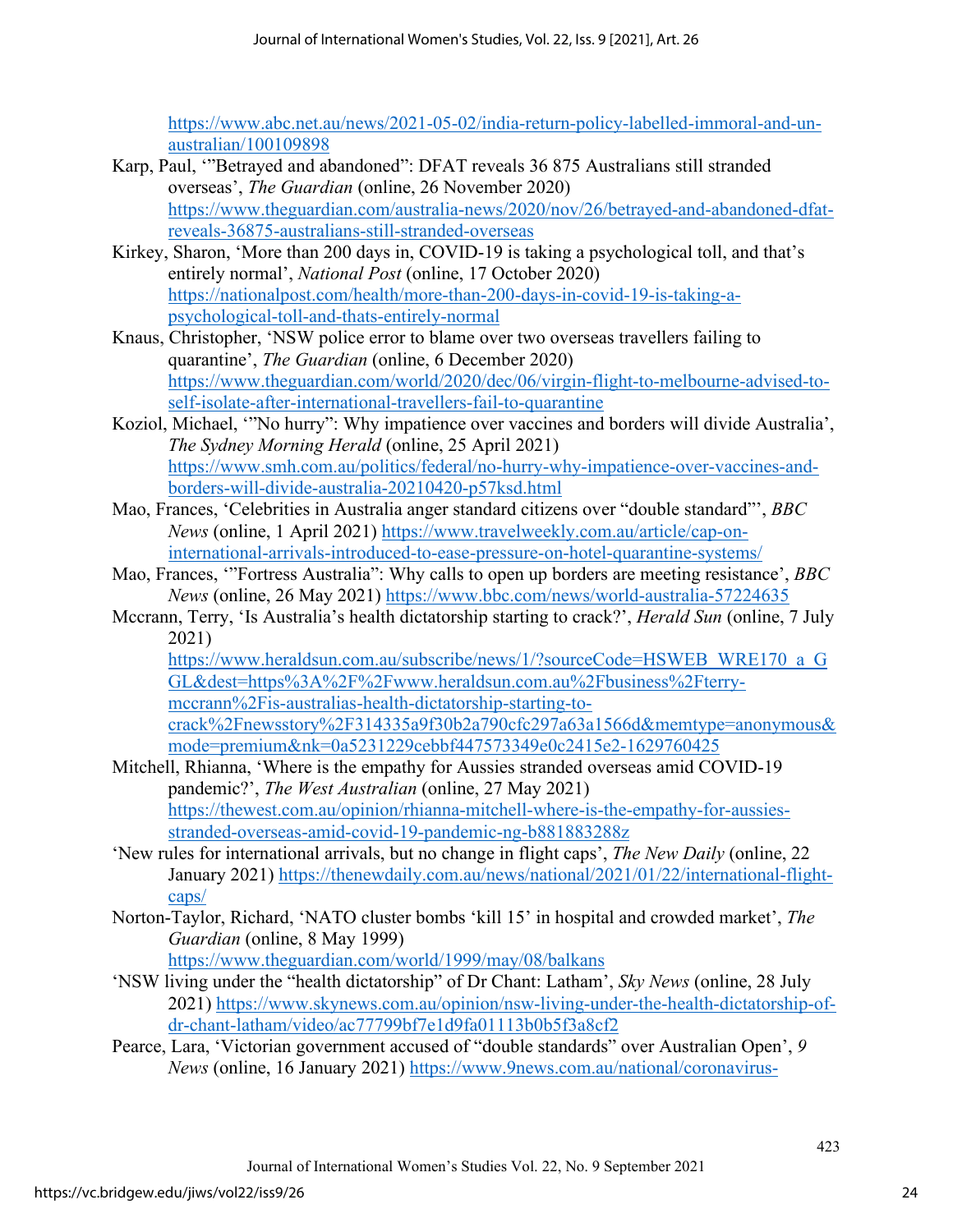[australian-open-tennis-players-enter-quarantine-accusations-of-double](https://www.9news.com.au/national/coronavirus-australian-open-tennis-players-enter-quarantine-accusations-of-double-standards/682a56e0-2b9a-4f96-8931-d2245a6d8214)[standards/682a56e0-2b9a-4f96-8931-d2245a6d8214](https://www.9news.com.au/national/coronavirus-australian-open-tennis-players-enter-quarantine-accusations-of-double-standards/682a56e0-2b9a-4f96-8931-d2245a6d8214) 

- Readfearn, Graham and Ben Smee, 'Australia records highest number of new cases in a day as it happened', *The Guardian* (online, 21 August 2021) [https://www.theguardian.com/australia-news/live/2021/aug/21/covid-australia-live-news](https://www.theguardian.com/australia-news/live/2021/aug/21/covid-australia-live-news-update-victoria-considers-statewide-lockdown-as-nsw-police-move-to-block-protests)[update-victoria-considers-statewide-lockdown-as-nsw-police-move-to-block-protests](https://www.theguardian.com/australia-news/live/2021/aug/21/covid-australia-live-news-update-victoria-considers-statewide-lockdown-as-nsw-police-move-to-block-protests)
- Reilly, Alex, 'Book Review: Behrouz Boochani's unsparing look at the brutality of Manus Island', *The Guardian* (online, 28 August 2018) [https://theconversation.com/book](https://theconversation.com/book-review-behrouz-boochanis-unsparing-look-at-the-brutality-of-manus-island-101520)[review-behrouz-boochanis-unsparing-look-at-the-brutality-of-manus-island-101520](https://theconversation.com/book-review-behrouz-boochanis-unsparing-look-at-the-brutality-of-manus-island-101520)
- Renaldi, Erwin, Mala Darmadi and Michael Li, 'Coronavirus restrictions and economic fallout increase mental burden on Australia's migrant community', *ABC News* (online, 13 August 2020) [https://www.abc.net.au/news/2020-08-13/coronavirus-mental-health](https://www.abc.net.au/news/2020-08-13/coronavirus-mental-health-migrant-communities-melbourne-lockdown/12548862)[migrant-communities-melbourne-lockdown/12548862](https://www.abc.net.au/news/2020-08-13/coronavirus-mental-health-migrant-communities-melbourne-lockdown/12548862)
- Rolfe, Brooke, 'Aussie man forced to farewell dying mother on a video call wants to abandon the country and go back to Europe for good', *News.com.au* (online, 14 August 2021) [https://www.news.com.au/lifestyle/real-life/news-life/aussie-man-forced-to-farewell](https://www.news.com.au/lifestyle/real-life/news-life/aussie-man-forced-to-farewell-dying-mother-on-a-video-call-wants-to-abandon-the-country-and-go-back-to-europe-for-good/news-story/080d5ddbc0f54785a27d07f4bc33c6f9)[dying-mother-on-a-video-call-wants-to-abandon-the-country-and-go-back-to-europe-for](https://www.news.com.au/lifestyle/real-life/news-life/aussie-man-forced-to-farewell-dying-mother-on-a-video-call-wants-to-abandon-the-country-and-go-back-to-europe-for-good/news-story/080d5ddbc0f54785a27d07f4bc33c6f9)[good/news-story/080d5ddbc0f54785a27d07f4bc33c6f9](https://www.news.com.au/lifestyle/real-life/news-life/aussie-man-forced-to-farewell-dying-mother-on-a-video-call-wants-to-abandon-the-country-and-go-back-to-europe-for-good/news-story/080d5ddbc0f54785a27d07f4bc33c6f9)
- Rubenstein, Kim, 'Why MP's are unwilling to do more for Australians trapped by COVID travel bans', *The Sydney Morning Herald* (online, 21 April 2021) [https://www.smh.com.au/national/why-mps-are-unwilling-to-do-more-for-australians](https://www.smh.com.au/national/why-mps-are-unwilling-to-do-more-for-australians-trapped-by-covid-travel-bans-20210419-p57kkm.html)[trapped-by-covid-travel-bans-20210419-p57kkm.html](https://www.smh.com.au/national/why-mps-are-unwilling-to-do-more-for-australians-trapped-by-covid-travel-bans-20210419-p57kkm.html)
- Segrave, Marie, Chloe Keel and Rebecca Wickes, 'One third of migrant and refugee women experience domestic violence, major survey reveals', *The Conversation* (online, 30 June 2021) [https://theconversation.com/one-third-of-migrant-and-refugee-women-experience](https://theconversation.com/one-third-of-migrant-and-refugee-women-experience-domestic-violence-major-survey-reveals-163651)[domestic-violence-major-survey-reveals-163651](https://theconversation.com/one-third-of-migrant-and-refugee-women-experience-domestic-violence-major-survey-reveals-163651)
- 'Sick, jobless, homeless: Stranded Aussies plea for help', *The Daily Telegraph* (online, 13 June 2021)

[https://www.dailytelegraph.com.au/subscribe/news/1/?sourceCode=DTWEB\\_WRE170\\_a](https://www.dailytelegraph.com.au/subscribe/news/1/?sourceCode=DTWEB_WRE170_a_GGL&dest=https%3A%2F%2Fwww.dailytelegraph.com.au%2Fcoronavirus%2Fcovid19-aussies-stranded-overseas-plead-for-help-to-get-home%2Fnews-story%2F4defeac2ceb260be0c95afa0244635d0&memtype=anonymous&mode=premium) [\\_GGL&dest=https%3A%2F%2Fwww.dailytelegraph.com.au%2Fcoronavirus%2Fcovid1](https://www.dailytelegraph.com.au/subscribe/news/1/?sourceCode=DTWEB_WRE170_a_GGL&dest=https%3A%2F%2Fwww.dailytelegraph.com.au%2Fcoronavirus%2Fcovid19-aussies-stranded-overseas-plead-for-help-to-get-home%2Fnews-story%2F4defeac2ceb260be0c95afa0244635d0&memtype=anonymous&mode=premium) [9-aussies-stranded-overseas-plead-for-help-to-get-home%2Fnews](https://www.dailytelegraph.com.au/subscribe/news/1/?sourceCode=DTWEB_WRE170_a_GGL&dest=https%3A%2F%2Fwww.dailytelegraph.com.au%2Fcoronavirus%2Fcovid19-aussies-stranded-overseas-plead-for-help-to-get-home%2Fnews-story%2F4defeac2ceb260be0c95afa0244635d0&memtype=anonymous&mode=premium)stor[y%2F4defeac2ceb260be0c95afa0244635d0&memtype=anonymous&mode=premium](https://www.dailytelegraph.com.au/subscribe/news/1/?sourceCode=DTWEB_WRE170_a_GGL&dest=https%3A%2F%2Fwww.dailytelegraph.com.au%2Fcoronavirus%2Fcovid19-aussies-stranded-overseas-plead-for-help-to-get-home%2Fnews-story%2F4defeac2ceb260be0c95afa0244635d0&memtype=anonymous&mode=premium)

- Sinclair, Hannah, 'Dual citizens call for more compassionate approach to Australia's international border closure', *ABC News* (online, 24 June 2021) [https://www.abc.net.au/news/2021-06-23/dual-citizens-australia-urge-compassionate](https://www.abc.net.au/news/2021-06-23/dual-citizens-australia-urge-compassionate-covid-border-rules/100238760)[covid-border-rules/100238760](https://www.abc.net.au/news/2021-06-23/dual-citizens-australia-urge-compassionate-covid-border-rules/100238760)
- Swain, Sarah, 'Australians who defy New Zealand bubble to travel to another country could face prison', *9 News* (online, 20 April 2021) [https://www.9news.com.au/national/new](https://www.9news.com.au/national/new-zealand-travel-bubble-australia-coronavirus-international-travel-ban/28a7449c-de8c-4313-b9a0-2f8ab7d02bf3)[zealand-travel-bubble-australia-coronavirus-international-travel-ban/28a7449c-de8c-](https://www.9news.com.au/national/new-zealand-travel-bubble-australia-coronavirus-international-travel-ban/28a7449c-de8c-4313-b9a0-2f8ab7d02bf3)[4313-b9a0-2f8ab7d02bf3](https://www.9news.com.au/national/new-zealand-travel-bubble-australia-coronavirus-international-travel-ban/28a7449c-de8c-4313-b9a0-2f8ab7d02bf3)
- Thorn, Adam, 'PM "blames" Aussies abroad for struggle to return home', *Australian Aviation* (online, 26 August 2020) [https://australianaviation.com.au/2020/08/pm-blames-aussies](https://australianaviation.com.au/2020/08/pm-blames-aussies-abroad-for-struggle-to-return-home/)[abroad-for-struggle-to-return-home/](https://australianaviation.com.au/2020/08/pm-blames-aussies-abroad-for-struggle-to-return-home/)
- Trian, Nicole, 'Stranded abroad, Australians lodge UN petition against government for "right to return home"', *France 24* (online, 6 April 2021) [https://www.france24.com/en/asia-](https://www.france24.com/en/asia-pacific/20210406-stranded-abroad-australians-lodge-un-petition-against-govt-for-right-to-return-home)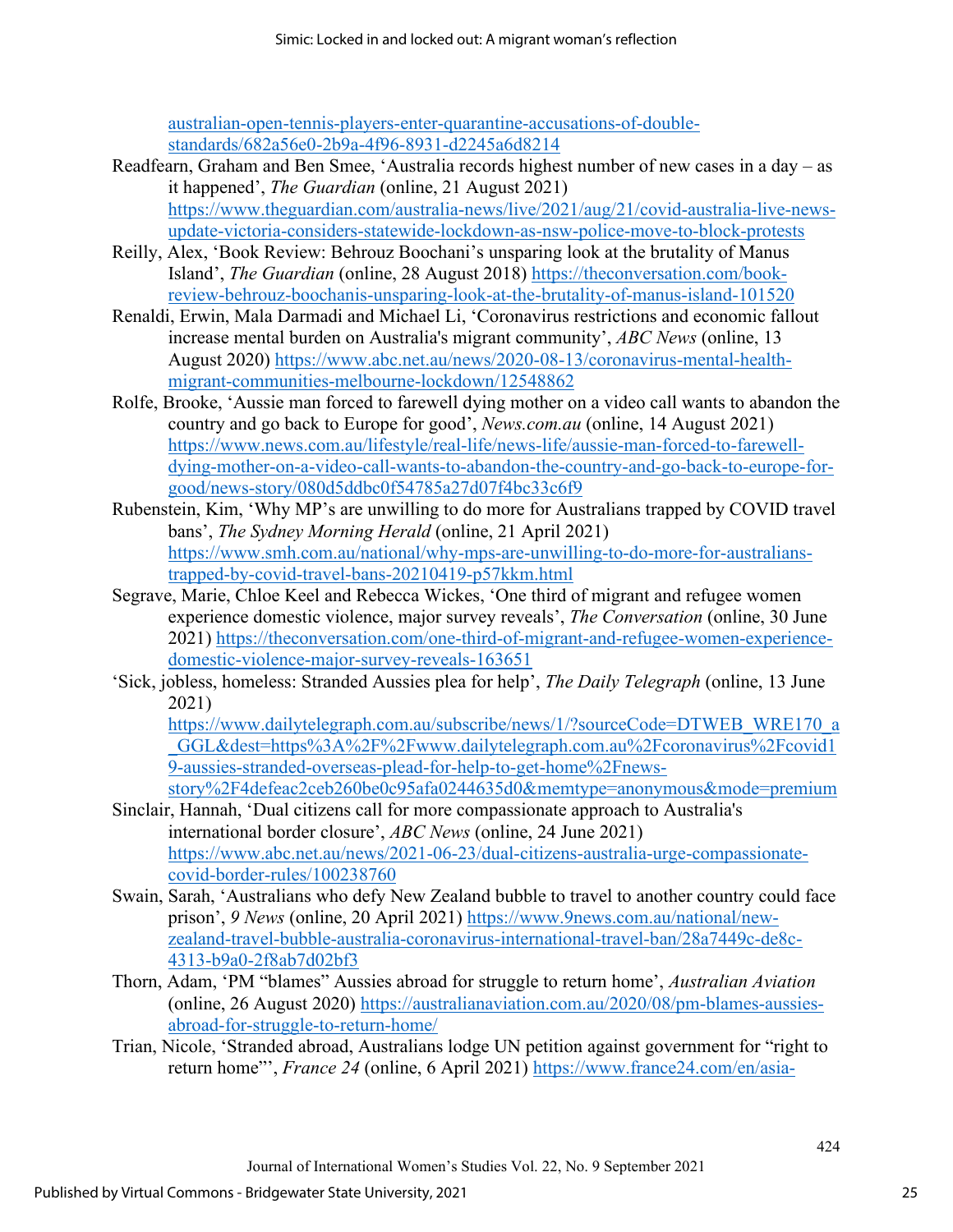[pacific/20210406-stranded-abroad-australians-lodge-un-petition-against-govt-for-right](https://www.france24.com/en/asia-pacific/20210406-stranded-abroad-australians-lodge-un-petition-against-govt-for-right-to-return-home)[to-return-home](https://www.france24.com/en/asia-pacific/20210406-stranded-abroad-australians-lodge-un-petition-against-govt-for-right-to-return-home) 

- Truu, Maani, '"Goodbye, Australia": The migrants giving up on the Australian dream for Canada', *SBS News* (online, 7 March 2021) [https://www.sbs.com.au/news/goodbye](https://www.sbs.com.au/news/goodbye-australia-the-migrants-giving-up-on-the-australian-dream-for-canada)[australia-the-migrants-giving-up-on-the-australian-dream-for-canada](https://www.sbs.com.au/news/goodbye-australia-the-migrants-giving-up-on-the-australian-dream-for-canada)
- Wahlquist, Calla, 'Halve cap of international arrivals to cut risk of lockdown, Daniel Andrews says', *The Guardian* (online, 29 June 2021) [https://www.theguardian.com/australia](https://www.theguardian.com/australia-news/2021/jun/29/halve-cap-on-international-arrivals-to-cut-risk-of-lockdowns-daniel-andrews-says)[news/2021/jun/29/halve-cap-on-international-arrivals-to-cut-risk-of-lockdowns-daniel](https://www.theguardian.com/australia-news/2021/jun/29/halve-cap-on-international-arrivals-to-cut-risk-of-lockdowns-daniel-andrews-says)[andrews-says](https://www.theguardian.com/australia-news/2021/jun/29/halve-cap-on-international-arrivals-to-cut-risk-of-lockdowns-daniel-andrews-says)
- Wilson, Jason, 'When I look at Australia from the US, I see an insular nation that has turned its back on its own', *The Guardian* (online, 28 June 2021) [https://www.theguardian.com/commentisfree/2021/jun/27/when-i-look-at-australia-from](https://www.theguardian.com/commentisfree/2021/jun/27/when-i-look-at-australia-from-the-us-i-see-an-insular-nation-that-has-turned-its-back-on-its-own)[the-us-i-see-an-insular-nation-that-has-turned-its-back-on-its-own](https://www.theguardian.com/commentisfree/2021/jun/27/when-i-look-at-australia-from-the-us-i-see-an-insular-nation-that-has-turned-its-back-on-its-own)
- Zhou, Naaman, 'Australians who live overseas may be unable to leave country if they return for a visit', *The Guardian* (online, 7 August 2021) [https://www.theguardian.com/australia](https://www.theguardian.com/australia-news/2021/aug/06/australians-who-live-overseas-now-unable-to-leave-country-if-they-return-for-visit)[news/2021/aug/06/australians-who-live-overseas-now-unable-to-leave-country-if-they](https://www.theguardian.com/australia-news/2021/aug/06/australians-who-live-overseas-now-unable-to-leave-country-if-they-return-for-visit)[return-for-visit](https://www.theguardian.com/australia-news/2021/aug/06/australians-who-live-overseas-now-unable-to-leave-country-if-they-return-for-visit)
- Zhou, Naaman, 'WA premier furious that residents are travelling overseas as Covid lockdown continues', *The Guardian* (online, 25 April 2021) [https://www.theguardian.com/australia](https://www.theguardian.com/australia-news/2021/apr/25/western-australia-reports-no-new-cases-of-locally-acquired-covid-on-day-two-of-lockdown)[news/2021/apr/25/western-australia-reports-no-new-cases-of-locally-acquired-covid-on](https://www.theguardian.com/australia-news/2021/apr/25/western-australia-reports-no-new-cases-of-locally-acquired-covid-on-day-two-of-lockdown)[day-two-of-lockdown](https://www.theguardian.com/australia-news/2021/apr/25/western-australia-reports-no-new-cases-of-locally-acquired-covid-on-day-two-of-lockdown)

#### **Other**

- 'A 9/11 Reflection: The Pentagon in Photos', *US Department of Defense* (Web Page, 11 September 2019) [https://www.defense.gov/Explore/Features/story/Article/1939053/a-](https://www.defense.gov/Explore/Features/story/Article/1939053/a-911-reflection-the-pentagon-in-photos/)[911-reflection-the-pentagon-in-photos/](https://www.defense.gov/Explore/Features/story/Article/1939053/a-911-reflection-the-pentagon-in-photos/)
- Ackerman, Courtney E., 'Writing Therapy: Using a Pen and Paper to Enhance Personal Growth', *Positive Psychology* (Web Page, 22 March 2021) [https://positivepsychology.com/writing](https://positivepsychology.com/writing-therapy/)[therapy/](https://positivepsychology.com/writing-therapy/)
- American Psychological Association, 'What is Cognitive Behavioural Therapy?', *Clinical Practice Guideline for the Treatment of Posttraumatic Stress Disorder* (Web Page, July 2017)<https://www.apa.org/ptsd-guideline/patients-and-families/cognitive-behavioral>
- *Biosecurity Legislation (Human Coronavirus with Pandemic Potential) Amendment (No. 1) Determination 2021* (Cth)
- Butler, Judith, 'Capitalism has its limits', *Verso Blog*, (online 30 March 2020) https://www.versobooks.com/blogs/4603-capitalism-has-its-limits.
- 'Characteristics of recent migrants', *Australian Bureau of Statistics* (Web Page, 12 June 2020) [https://www.abs.gov.au/statistics/people/people-and-communities/characteristics-recent](https://www.abs.gov.au/statistics/people/people-and-communities/characteristics-recent-migrants/latest-release)[migrants/latest-release](https://www.abs.gov.au/statistics/people/people-and-communities/characteristics-recent-migrants/latest-release)
- Coggan, Maggie, 'Behind closed doors: The migrant and refugee women suffering in silence', *Pro Bono Australia* (Web Page, 6 August 2020) [https://probonoaustralia.com.au/news/2020/08/behind-closed-doors-the-migrant-and](https://probonoaustralia.com.au/news/2020/08/behind-closed-doors-the-migrant-and-refugee-women-suffering-in-silence/)[refugee-women-suffering-in-silence/](https://probonoaustralia.com.au/news/2020/08/behind-closed-doors-the-migrant-and-refugee-women-suffering-in-silence/)
- 'Cognitive Behaviour Therapy', *Health Direct* (Web Page, September 2019) <https://www.healthdirect.gov.au/cognitive-behaviour-therapy-cbt>